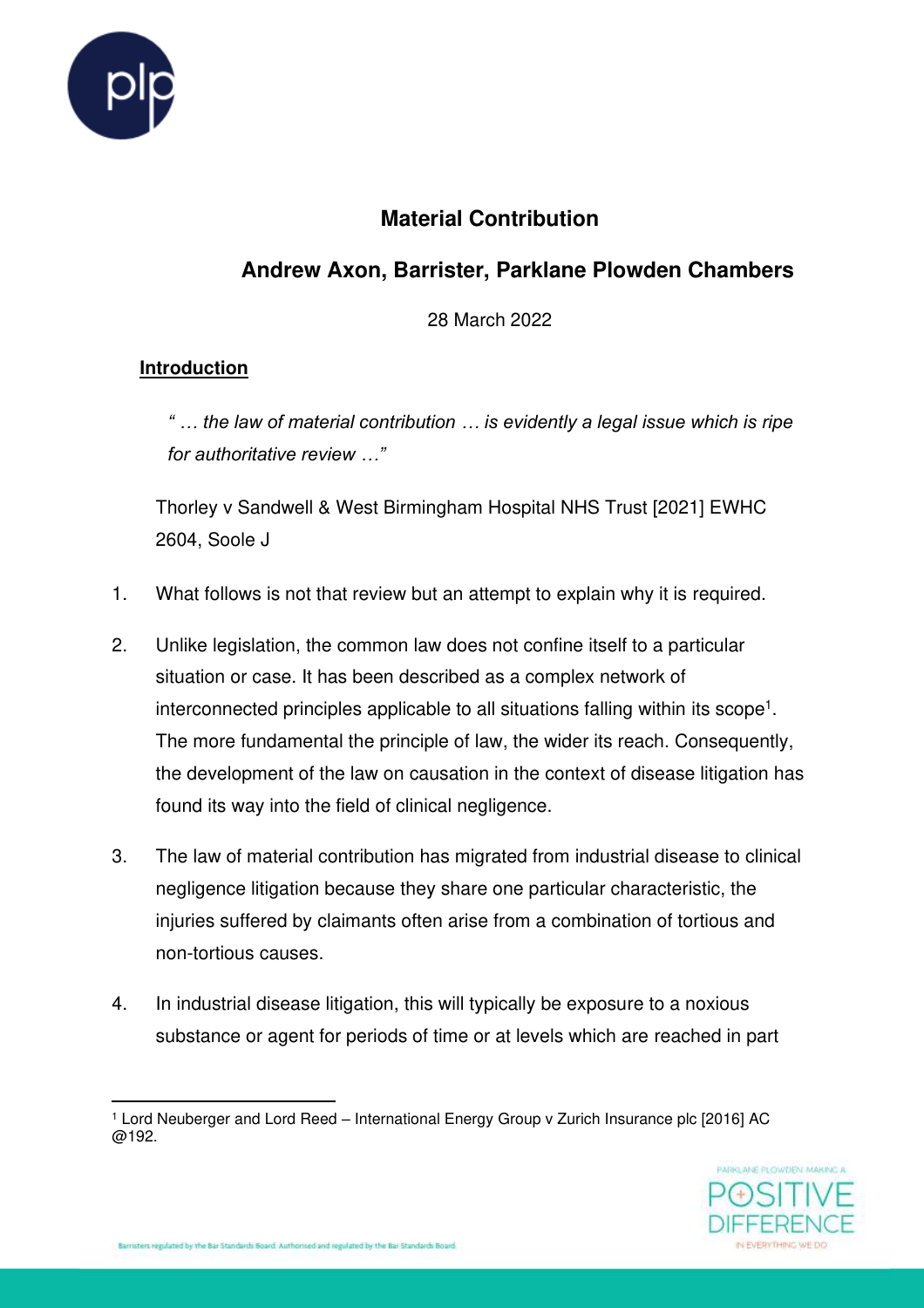non-negligently and in part negligently. In the context of clinical care, it is often the time during which a pathological process goes undiagnosed and therefore untreated. The terms negligent and non-negligent exposure; or, negligent and non-negligent delay are familiar.

- 5. The interplay between these processes, and therefore the extent to which losses are recovered depend on scientific knowledge, which is being mined and tested by lawyers in ever greater detail. The "rock of uncertainty"<sup>2</sup> , if not eroding is certainly under siege.
- 6. If our knowledge of both the facts and scientific understanding were absolute, such that Arthur Fairchild had been able to establish which fibre or fibres caused to his mesothelioma; or that Kamal Williams were able prove that with earlier treatment of his sepsis, his myocardial ischemia would have been avoided, there would be no need to modify the approach to causation beyond the familiar 'but for' test. Despite our best efforts we are not all knowing and the deeper we mine the more uncertainties we are liable to uncover.
- 7. More often than not, these gaps in our knowledge are adequately bridged by concepts of the standard of proof and inference. In a civil claim, certainty is not required, merely the balance of probabilities. But occasionally the but for test, in combination with the latitude afforded by the application of a lower standard of proof than that demanded of the rigours of science is not enough.
- 8. These "hard cases" have the propensity to make "bad law". These types of case often give rise to exceptions, which have to be defined so they can be identified in the future. As Lord Nicholls of Birkenhead stated in Fairchild<sup>3</sup> [36]

<sup>3</sup> Fairchild v Glenhaven Funeral Services Ltd [2002] UKHL 22; [2003] 1 AC 32



 $^{\text{2}}$  The term used to describe lack of scientific knowledge – Fairchild v Glenhaven Funeral Services Ltd [2002] UKHL 22; [2003] 1 AC 32 per Lord Bingham [8]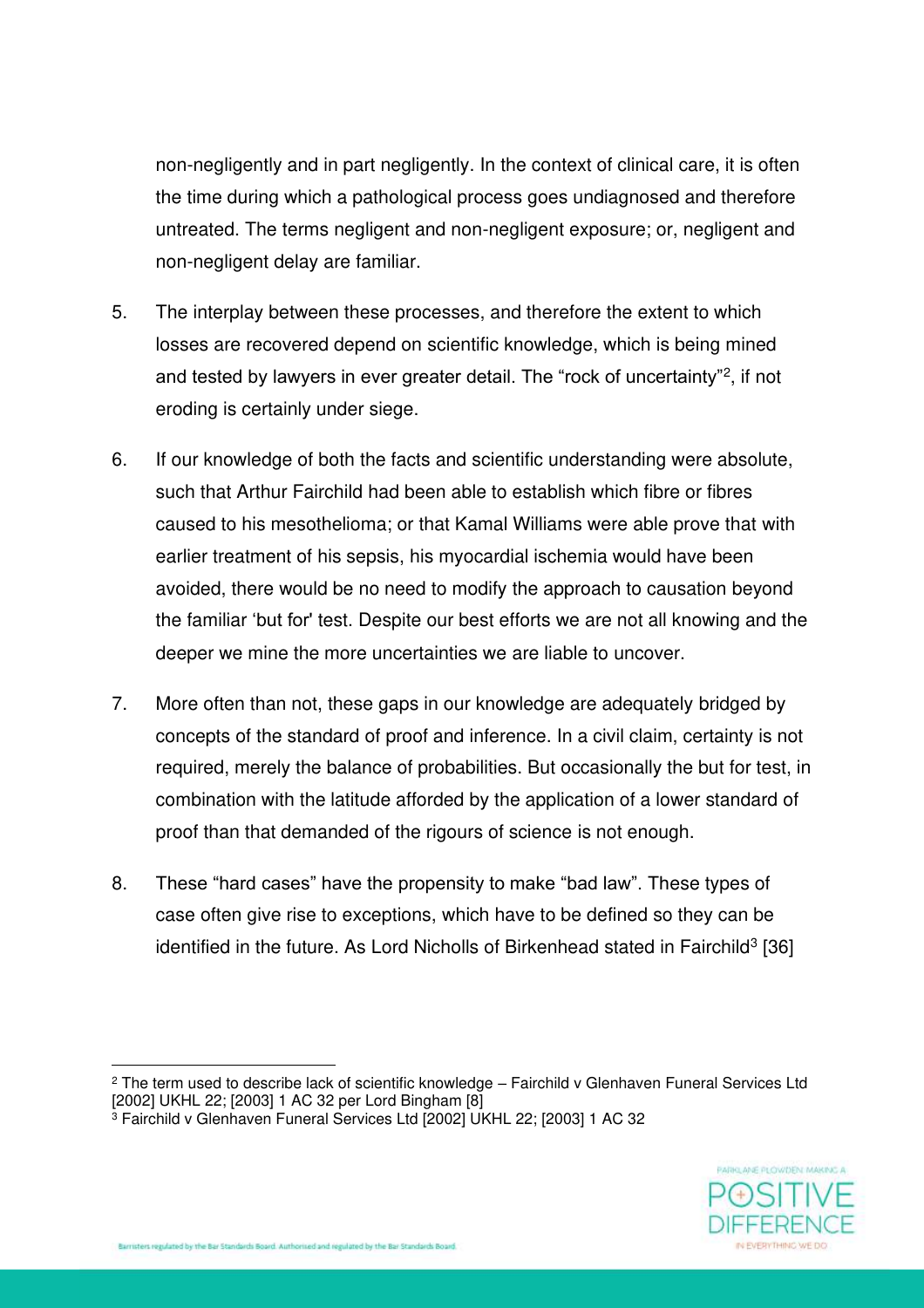*" … To be acceptable the law must be coherent. It must be principled. The basis on which one case, or one type of case, is distinguished from another should be transparent and capable of identification. When a decision departs from principles normally applied, the basis for doing so must be rational and justifiable if the decision is to avoid the reproach that hard cases make bad law…"* 

- 9. Therefore, in order to be coherent and principled, the courts adopt and use terminology to distinguish these type of cases. The law of material contribution seems to have an embarrassment of riches, with the use of phrases including: divisible, indivisible, cumulative causes, dose related, single agent, material contribution to injury, material contribution to risk etc.
- 10. As this area of the law has migrated over time from industrial disease to clinical negligence, the use of these phrases lies at the heart of the confusion referred to by Mr Justice Soole.

### **Understanding the terminology – disease cases**

11. Lawyers, scientists, philosophers and the general public interpret the meaning of words very differently. The priority of the lawyer is to achieve a just result:

"... the law's view of causation is less concerned with logical and philosophical *considerations than with the need to produce a just result to the parties involved".<sup>4</sup>*

12. To understand how the courts have applied the law of material contribution to cases of clinical negligence, it is worth considering the context in which commonly used phrases entered the legal vocabulary.

<sup>4</sup> Fairchild v Glenhaven Funeral Services Ltd [2002] UKHL 22; [2003] 1 AC 32 per Lord Bingham [31] citing King CJ *Birkholtz v R J Gilbertson Pty Ltd (1985) 38 SASR 121 at 130*

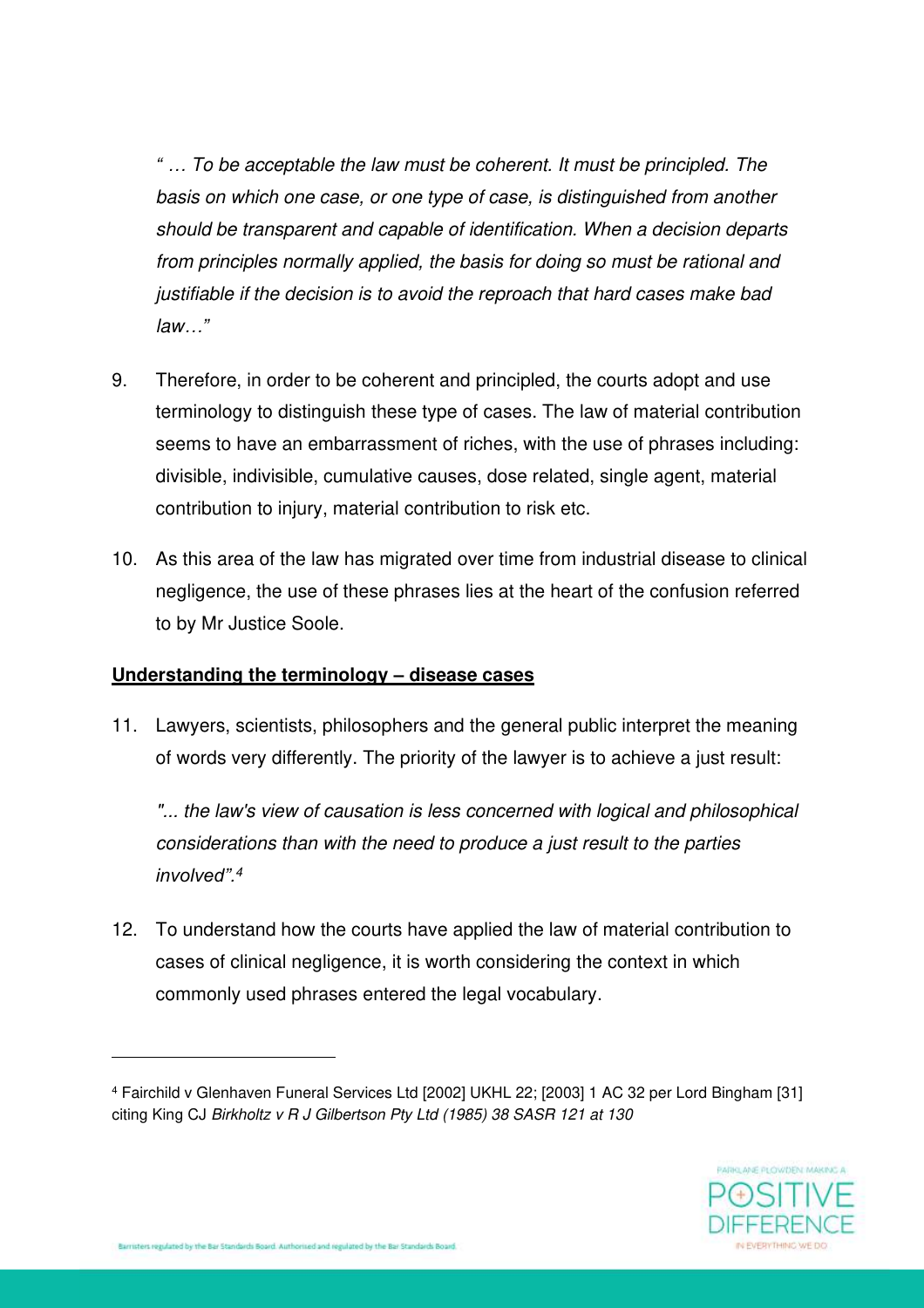### Divisible injury/Indivisible injury/Cumulative cause.

13. Recognising the distinction between "divisible" and "indivisible" and also "cause" and "harm/injury", is at the heart of understanding how the concept of material contribution has been applied (and arguably misapplied). For that reason, harm is referred to either divisible/indivisible and cause is referred to either cumulative/non-cumulative.<sup>5</sup> What are the differences and why are they relevant?

### **The difference**

Divisible injury.

14. The adjective "divisible" means that which it describes is capable of being divided. In the context of disease litigation, a divisible disease/injury is where progression/severity is driven by exposure to the noxious agent. The greater the exposure, the more severe the disease. Examples include: asbestosis, silicosis, VWF, and industrial deafness.

Indivisible injury

15. Conversely, an indivisible disease/injury is one which, does not get worse as exposure increases. The likelihood of onset of the disease may be related to the level of exposure but following onset, it progresses independently of the noxious agent that caused it. Examples are mesothelioma or cancer.

Cumulative cause – divisible injury

16. There is a further important distinction, a cumulative cause is a different concept from a divisible injury. In order to be a divisible injury in law, it follows that it must have a cumulative cause. Asbestosis, silicosis, VWF, and industrial

<sup>5</sup> The importance of the distinction - See Underhill LJ *BAE Systems (Operations) Ltd v Konczak, [2018] I.C.R. 1 (2017) per [71]*

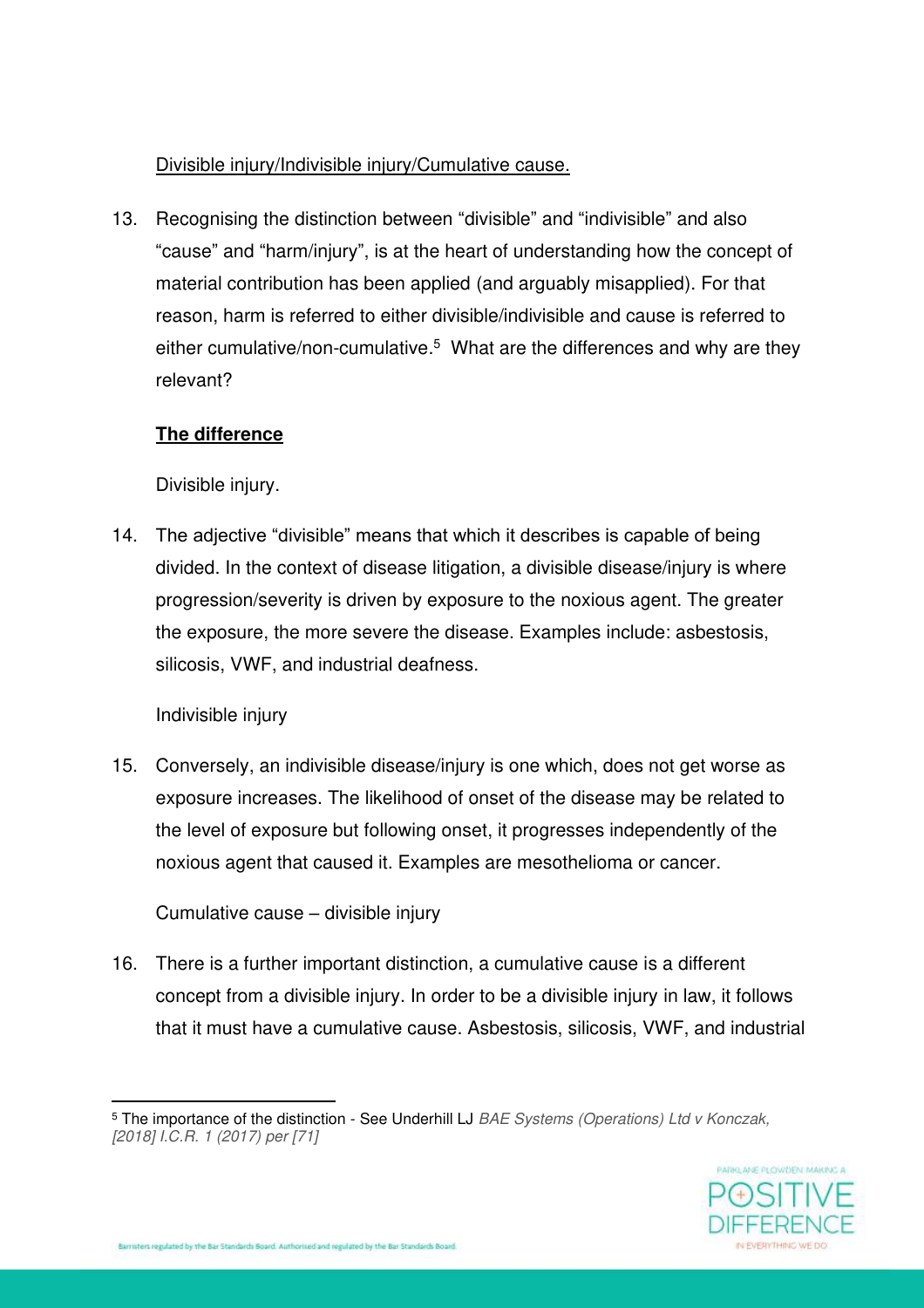deafness are all examples of this. If the cause was not cumulative, it could not be divided with reference to causal components.

Single (non-cumulative) cause – indivisible injury

17. In a personal injury claim, examples of an indivisible injury (i.e., a broken leg) being caused by a single agent (i.e., a car accident) are commonplace. In disease litigation, less so. If (and it is a big if) Arthur Fairchild's mesothelioma was caused by a single fibre of asbestos, it would amount to an indivisible injury (mesothelioma) being caused by a single agent (asbestos fibre).

Cumulative cause – indivisible injury

18. This is the problem area. Cumulative causes of indivisible injury are difficult to recognise but arguably more prevalent in the field clinical negligence. The typical example is a when, due to increasing insult, a threshold is met causing an injury**.** In cases of this type, the "but for" test will normally apply, as the totality of exposure reaches a point when injury occurs. Before this point, the injury would have been avoided. Above all it is this category which has caused inconsistency and confusion in the field of clinical negligence

# **Examples**

In Sienkiewicz v Grief (UK) Ltd [2011] Lord Phillips explains these distinctions in the following terms<sup>6</sup>:

*Principles of causation in relation to disease.* 

*12. Many diseases are caused by the invasion of the body by an outside agent. Some diseases are caused by a single agent. Thus, malaria results from a single mosquito bite. The extent of the risk of getting* 



<sup>6</sup> Sienkiewicz v Grief (UK) Ltd [2011] UKSC [12] – [14]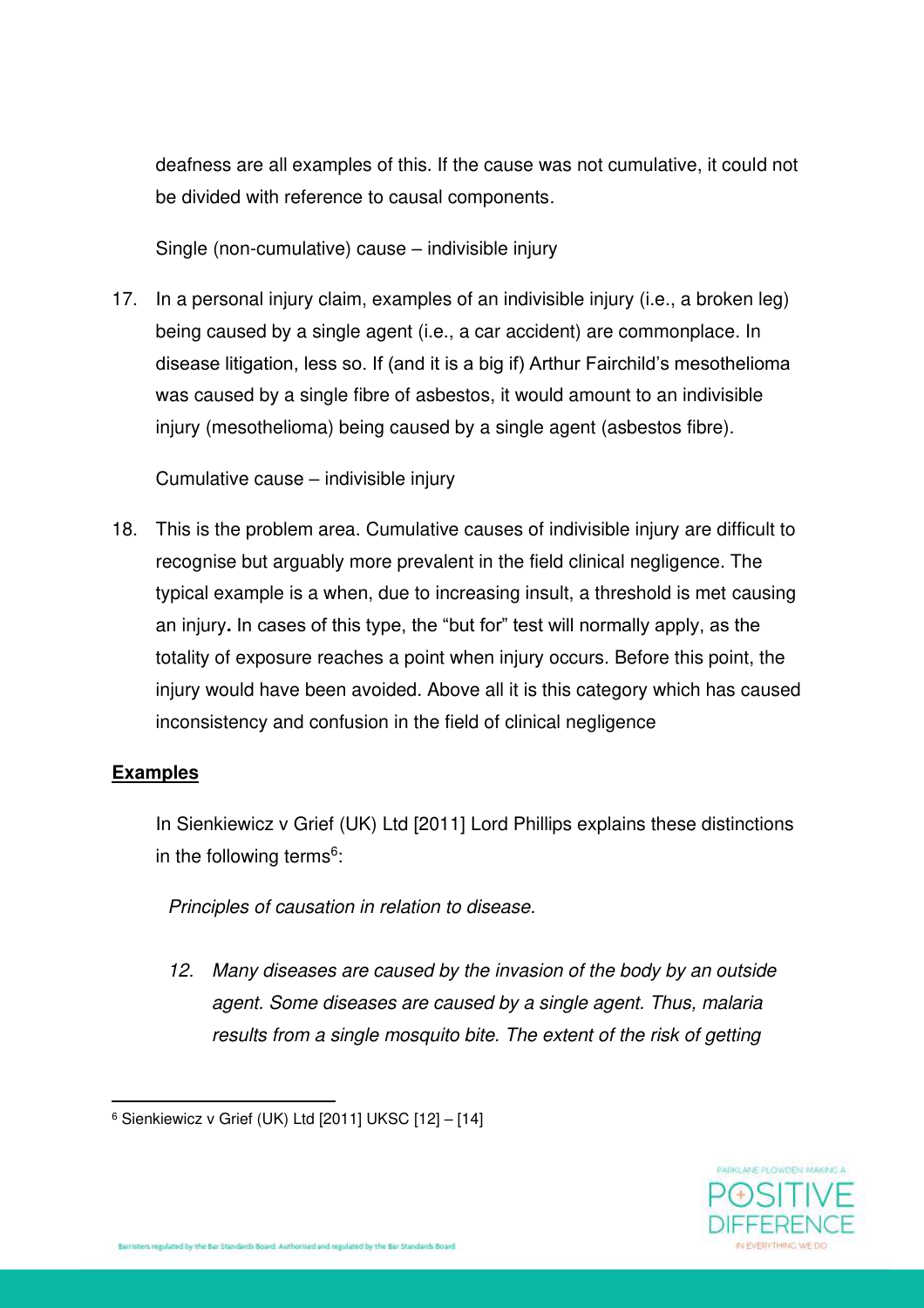*malaria will depend upon the quantity of malarial mosquitoes to which the individual is exposed, but this factor will not affect the manner in which the disease is contracted nor the severity of the disease once it is contracted. The disease has a single, uniform, trigger and is indivisible.* 

- *13. The contraction of other diseases can be dose related. Ingestion of the agent that causes the disease operates cumulatively so that, after a threshold is passed, it causes the onset of the disease. Lung cancer caused by smoking is an example of such a disease, where the disease itself is indivisible. The severity of the disease, once it has been initiated, is not related to the degree of exposure to cigarette smoke.*
- *14. More commonly, diseases where the contraction is dose related are divisible. The agent ingested operates cumulatively first to cause the disease and then to progress the disease. Thus, the severity of the disease is related to the quantity of the agent that is ingested. Asbestosis and silicosis are examples of such diseases, as are the conditions of vibration white finger and industrial deafness, although the insults to the body that cause these conditions are not noxious agents.*

#### **The relevance**

19. Lord Toulson in Williams v The Bermuda Hospitals Board [2016] UKPC quoted Professor Sarah Green (Causation in Negligence, Hart publishing, 2015, chapter 5, P 97) put it:

*"… It is trite negligence law that, where possible, defendant should only be held liable for that part of the claimant's ultimate damage to which they can be causally linked… It is equally trite that, where a defendant has been found to* 

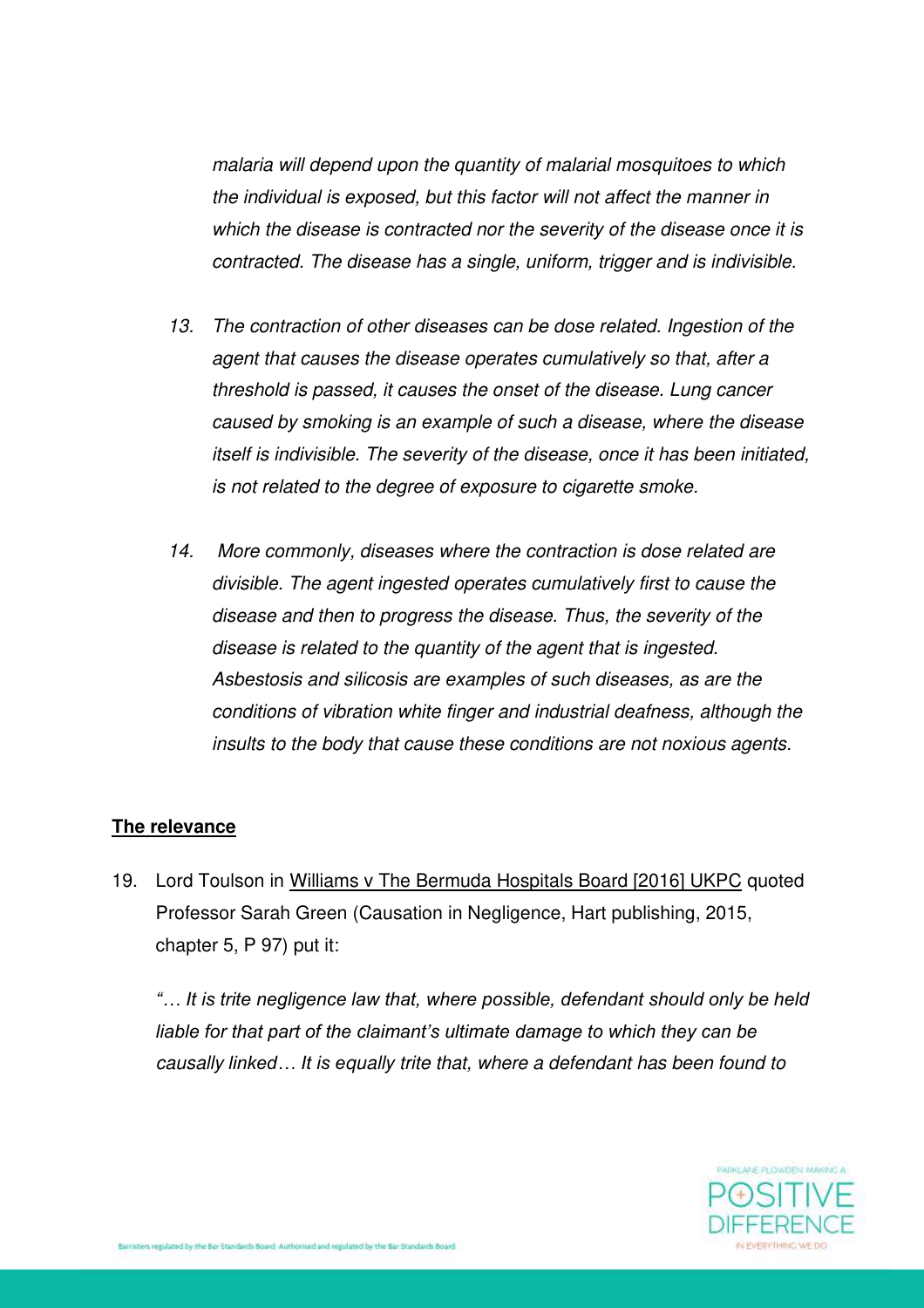*have caused or contributed to an indivisible injury, she will be held liable for it, even though there may well have been other contributing causes.…"<sup>7</sup>*

20. Similarly, after citing the examples<sup>8</sup>, later in the judgment of Lord Toulson in *Sienkiewicz* states [90]:

*" … Where the disease is indivisible, such as lung cancer, a defendant who has tortiously contributed to the cause of the disease will be liable in full. Where the disease is divisible, such as asbestosis, the tortfeasor will be liable in respect of the share of the disease for which he is responsible…"*

- 21. These observations neatly explain the importance underpinning the distinction between divisible and indivisible injuries. If the defendant is held to have tortiously contributed<sup>9</sup> to a disease, the extent of its liability may depend upon whether injury is divisible or indivisible. If divisible, the scientific evidence may be capable of establishing the extent to which a noxious agent has contributed to an injury and the defendant's liability is then limited to the extent of its contribution.<sup>10</sup> If indivisible, the defendant's liability extends to the entirety of the injury.
- 22. If only it were that simple. Scientific knowledge is not always capable of, or called upon, to determine the extent to which a noxious agent has contributed to the outcome of a divisible injury. In Bonnington Castings LTD v Wardlaw [1956] AC 613, while the pneumoconiosis was a divisible injury, the point regarding attribution<sup>11</sup> was never raised or argued and consequently, the claimant recovered in full (see below). This was despite acknowledgment that other (non-negligent) causes contributed to the disease. It is also important to acknowledge that the terminology "divisible" or "indivisible" were never used in

<sup>8</sup> Paragraph 18 above.

<sup>11</sup> The attribution of a divisible injury is illustrated by Holtby v Brigham & Cowan (Hull) Ltd [2000] All ER 421



<sup>7</sup> Lord Toulson - Williams v The Bermuda Hospitals Board [2016] UKPC [31]

<sup>9</sup> As opposed to contributing to the risk of a disease – explained below.

<sup>10</sup> Holtby v Brigham & Cowan (Hull) Ltd [2000] All ER 421 Stuart-Smith LJ [20]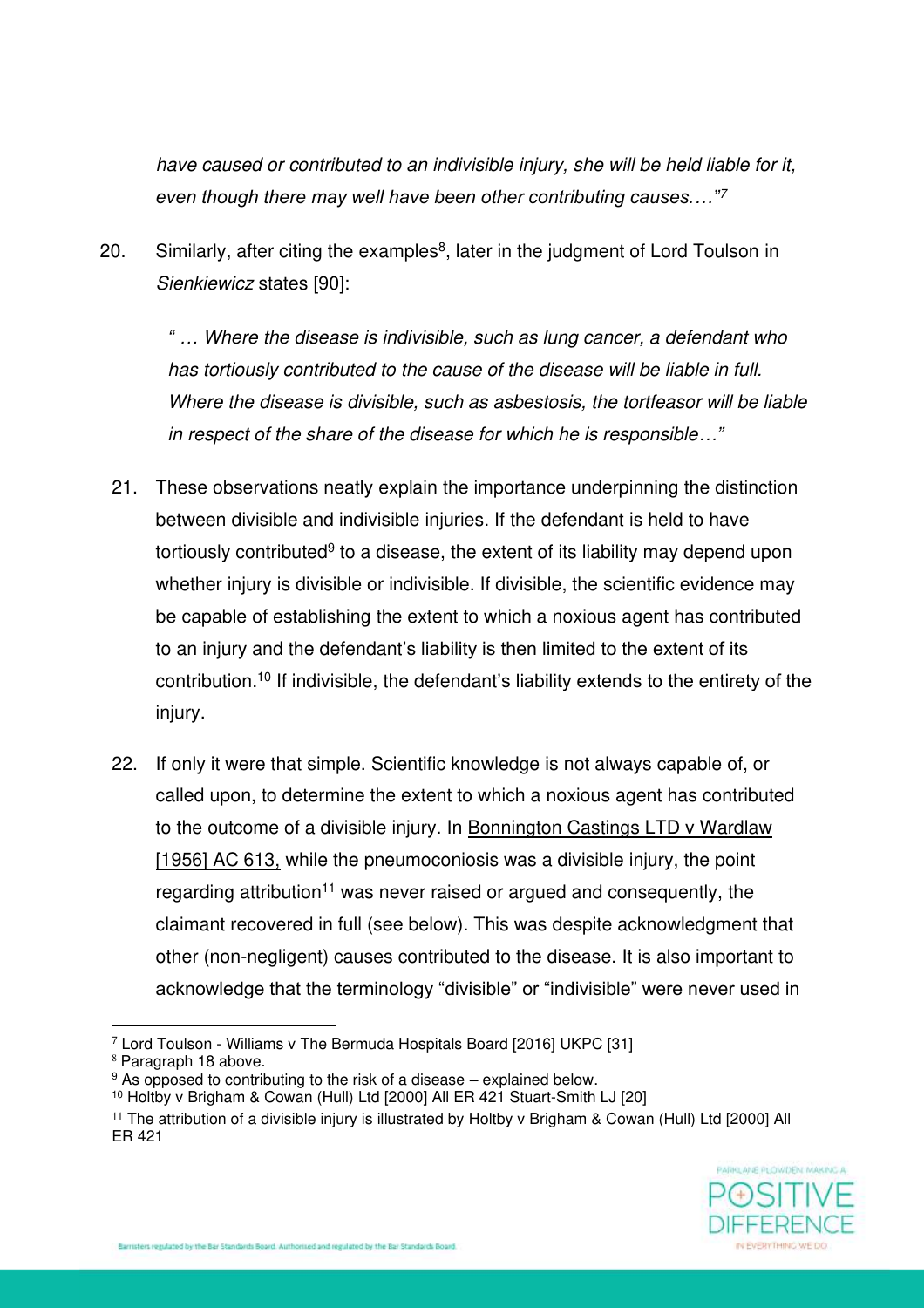*Bonnington* and the categorisation of pneumoconiosis as a divisible injury (which it clearly is) came later<sup>12</sup>.

#### **The problem**

- 23. The principle summarised by Professor Green is simply stated but difficult to apply. It is difficult to find any example of an industrial disease which is defined as indivisible and to which a defendant has been found to have contributed in part.
- 24. Examples of indivisible injury are mesothelioma (*Fairchild<sup>13</sup>*) and cancer (*Heneghan<sup>14</sup>*). But in neither case was it found that exposure materially contributed to the disease. Had they done so, *Fairchild* would not have been the landmark case that it was. Rather, in both instances damages were recovered under a narrower exception to the "but for" rule based upon contribution to risk.
- 25. With both diseases (mesothelioma and cancer), you either get it or you don't, and progression or severity of the disease is independent of how you get it (an indivisible injury). Furthermore, in circumstances where asbestos is the causative agent, these are not diseases which present because of an accumulation of exposure whereby a tolerance exceeded. They occur because of a microbiological mutation in the DNA of cells attributable to the inhibitive effect asbestos has on programmed cell death. Detailed analysis of the distinction is to be found in *Heneghan*

*" …. Asbestos burden cannot be equated with the silica dust which causes pneumoconiosis. The greater the accumulation of such dust in the lungs; the greater the damage that is being caused to the lung tissue of an individual* 



<sup>&</sup>lt;sup>12</sup> Sienkiewicz v Grief (UK) Ltd [2011] UKSC [17] per Lord Phillips. Contrast with earlier views -Mustill J – Thompson v Smiths Shiprepairers [1984] QB 405 p 441.

<sup>13</sup> Fairchild v Glenhaven Funeral Services Ltd [2002] UKHL 22; [2003] 1 AC

<sup>&</sup>lt;sup>14</sup> Heneghan v. Manchester Dry Docks Ltd. & ors. [2016] EWCA Civ 86.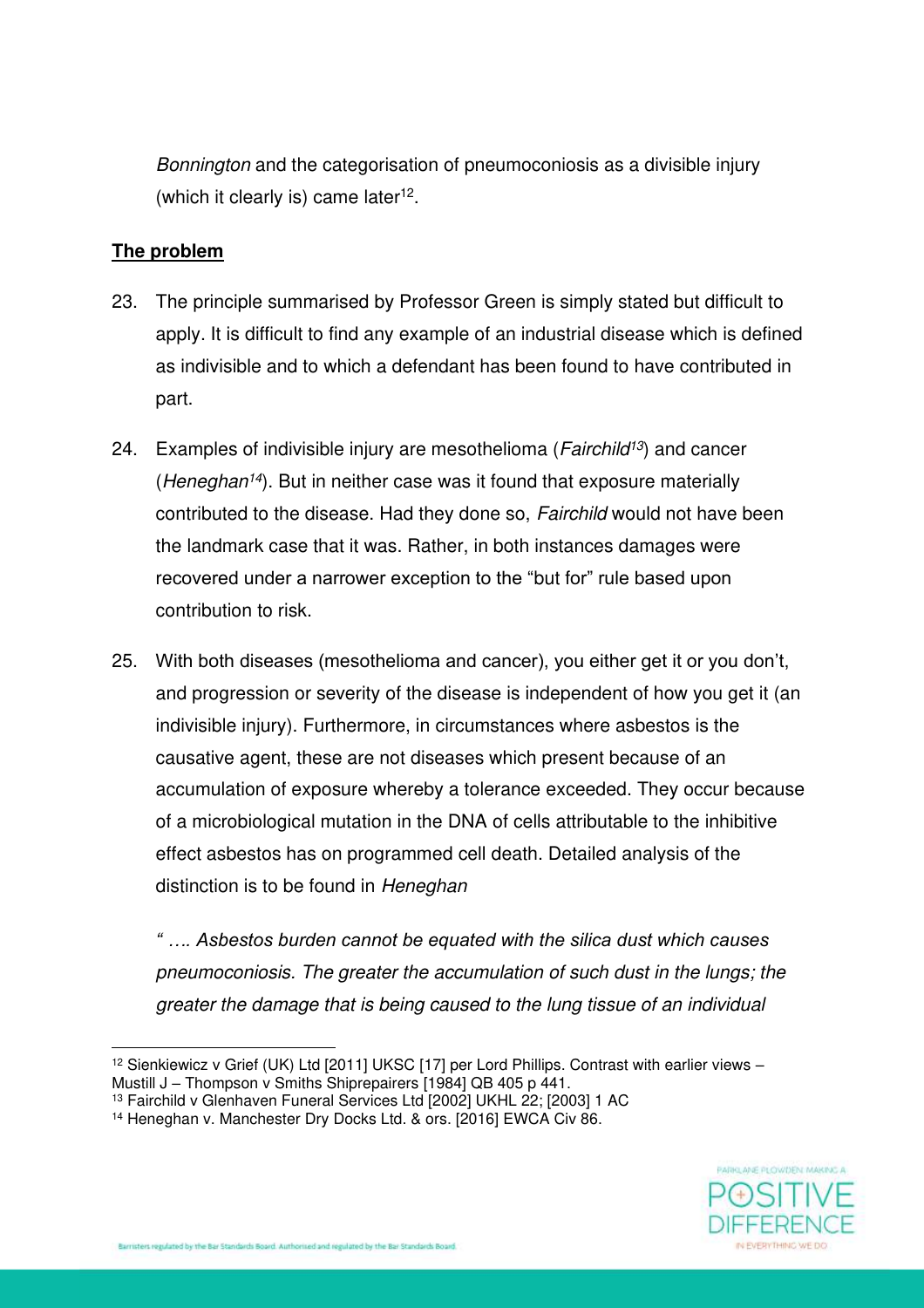*patient with that disease. The dust is directly contributing to the disease process. The greater the exposure to asbestos fibres, on the other hand, the greater the risk that lung cancer may result…"<sup>15</sup>*

- 26. In both *Fairchild* and *Heneghan*, it was held that the tortious exposure contributed to the risk of contracting the disease but there is a fundamental distinction between "material contribution to risk of an indivisible injury" and "material contribution to an indivisible injury". In law, the two are treated very differently (see below).
- 27. So, where, in disease litigation, do we find an example of the assertion:

" … *where a defendant has been found to have caused or contributed to an indivisible injury, she will be held liable for it, even though there may well have been other contributing causes.…"*

28. The authority relied upon in fact relates to a divisible injury (pneumoconiosis), but where the Defendant did not seek to argue its liability should be apportioned.

### *Bonnington<sup>16</sup>*

- 29. The claimant contracted pneumoconiosis from inhaling air silica dust at the workplace. The main source of dust was from pneumatic hammers (the innocent dust) some dust came from swing grinders, omitted due to a failure to intercept and remove that dust (the guilty dust). It was held guilty dust did in fact contribute to a quota of dust which was not negligible to the claimant's lungs and therefore helped produce the disease.
- 30. The nature of the disease is such that the more silica dust inhaled, the more insult the body suffers and the more severe the overall disability – it is therefore



<sup>15</sup> Heneghan v Manchester Dry Docks Ltd [2016] 1WLR per Lord Dyson [14]

<sup>16</sup> Bonnington Castings LTD v Wardlaw [1956] AC 613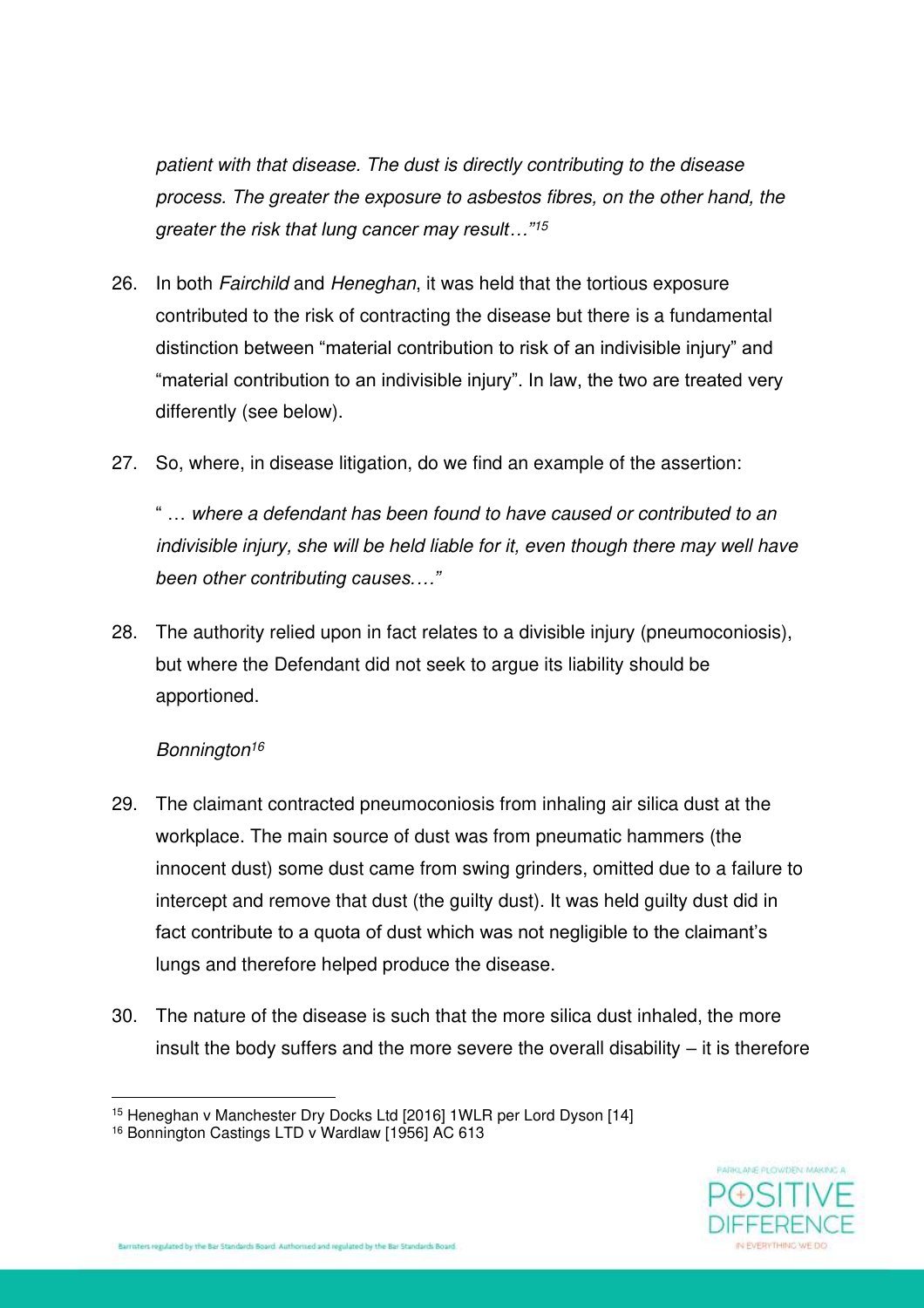divisible. Importantly, it was not argued (in 1955) that pneumoconiosis was a divisible injury and/or that the defendant's liability should be limited to the damage to which it was causally linked. Whether, but for the negligent exposure, Mr Wardlaw would have been severely impaired by shortness of breath, mildly asymptomatic or asymptomatic was not considered.

# Smith LJ in AB V MOD<sup>17</sup>

*" … The decision of the House of Lords in Bonnington amounted to a modification of the 'but for' rule of causation because the plaintiff recovered damages for the harm caused by all the dust, not just the tortious component. At no stage in that case was it suggested that the damages should be apportioned as between the effect of the tortious and non-tortious components. If that had been suggested, and if expert evidence had been called showing the effect of the different components (as we think it would be nowadays), the damages would probably have been apportioned…"*

31. In Williams v The Bermuda Hospitals Board [2016] UKPC [32], Lord Toulson described the decision in the following terms:

> *" …In Bonnington there was no suggestion that the pneumoconiosis was "divisible", meaning that the severity of the disease depended on the quantity of dust inhaled. Lord Reid interpreted the medical evidence as meaning that the particles from the swing grinders were a cause of the entire disease. True, they were only part of the cause, but they were a partial cause of the entire injury, as distinct from being a cause of only*



<sup>17</sup> B v Ministry of Defence [2010] EWCA Civ 1317 per Smith LJ [134]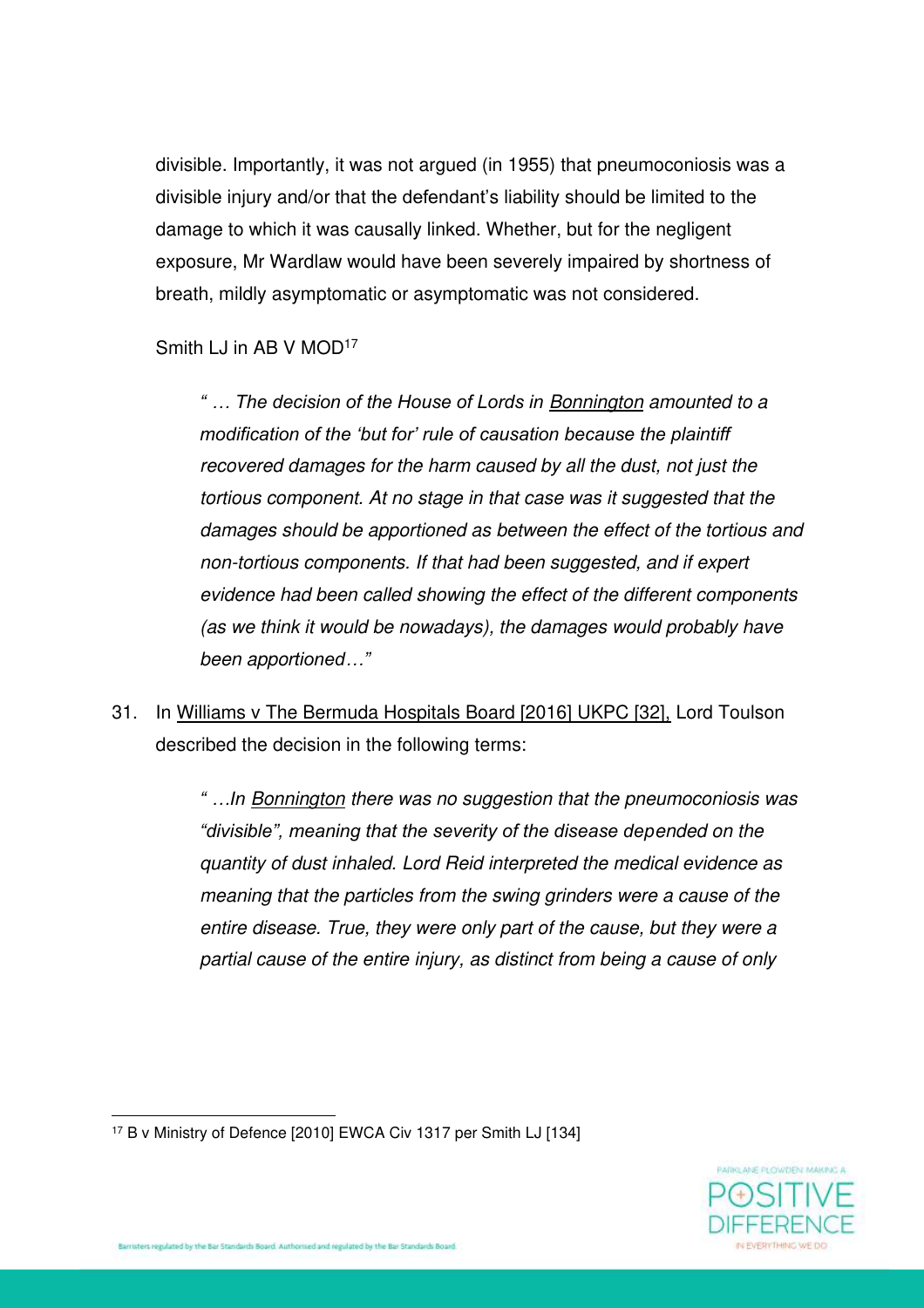*part of the injury. Lord Reid's approach was understandable in view of the way in which the case was argued…"<sup>18</sup>* 

- 32. On the basis that the defendant had been found to have contributed to the disease, absent of any argument that cause and effect could be divided between tortfeasors, the claimant recovered for the entirety of the losses caused by the disease even though there were other contributing causes.
- 33. In conclusion, the distinction between a divisible and indivisible injury is an important one. If the injury is divisible, recovery is limited to that which the defendant is proved to have caused (assuming scientific knowledge permits the point to be taken). If the injury is indivisible, the claimant is entitled to recover the entirety of the loss.
- *34.* Lord Phillips in Sienkiewicz v Greif (UK) Ltd [2011] 2 AC 229, para 90*:*

*"Where the disease is indivisible, such as lung cancer, a defendant who has tortiously contributed to the cause of the disease will be liable in full. Where the disease is divisible, such as asbestosis, the tortfeasor will be liable in respect of the share of the disease for which he is responsible."*

### **Material contribution to injury/Material contribution to risk of injury**

- 35. It is very different to tortiously contribute to an injury as opposed to contributing towards the risk of that injury arising.
- 36. If a claimant can establish that the negligence of the defendant materially contributed to an injury, the starting point is for recovery. The question then

<sup>18</sup> In a note to the Lord Toulson's judgement in *Williams*, he observes that in subsequent cases the accepted view is that pneumoconiosis is a "divisible" disease, its severity being dependent on the quantity of dust inhaled.

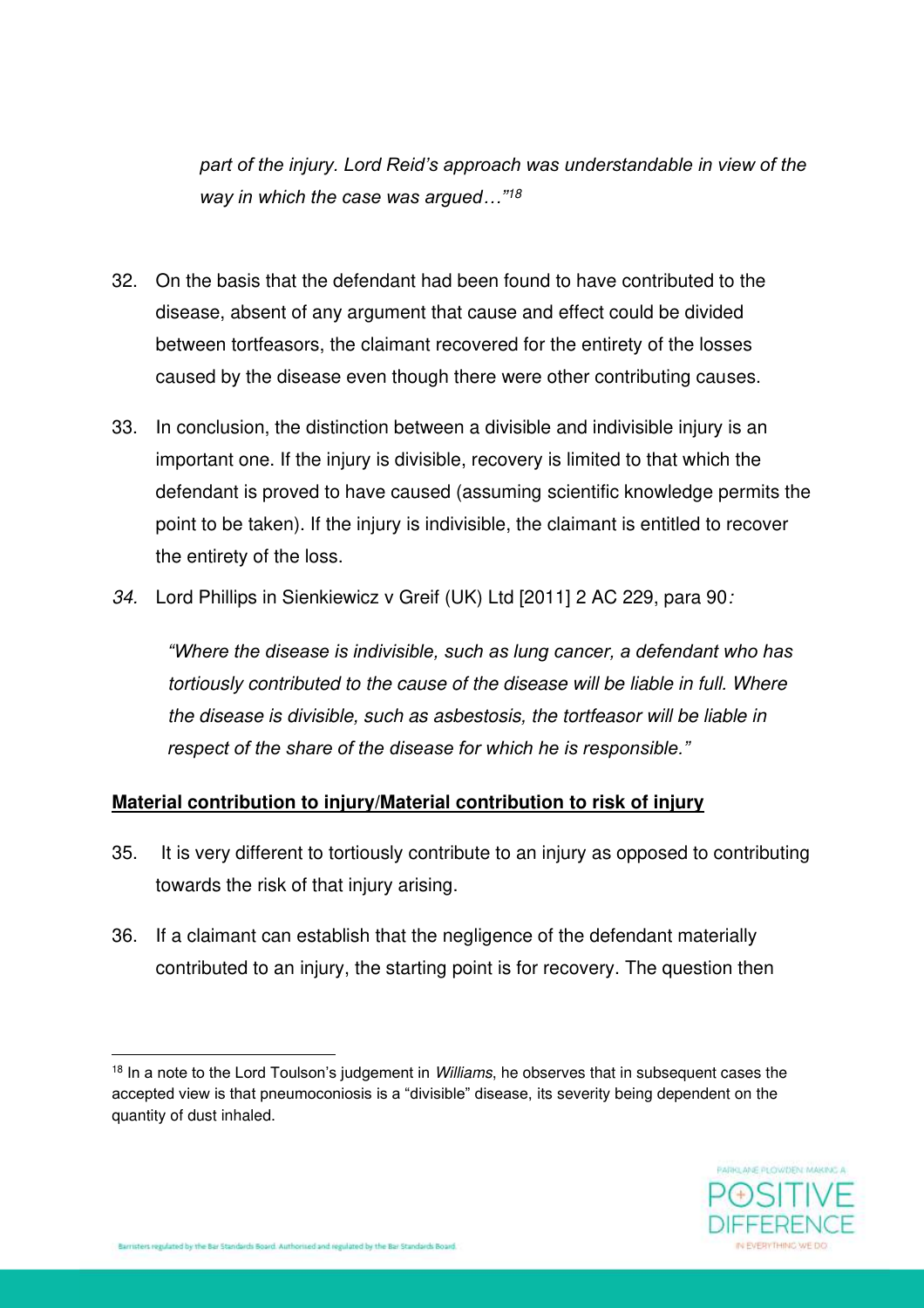becomes whether the claimant recovers in part or in full. The approach to material contribution to risk, is altogether different.

37. If the nature of the disease and exposure falls within very narrow criteria, a material increase in the risk will suffice (the *Fairchild* exception). Alternatively, if the claimant is able to establish that the extent of the increased risk attributable to the negligent agent is sufficiently high, an inference may be drawn that the negligent agent is in fact the cause ("Doubling the risk").

# **The Fairchild<sup>19</sup> exception**

(Developed by *Barker<sup>20</sup>* and varied by Section 3 of the Compensation Act).

- 38. Fairchild involved three separate mesothelioma claims. In each case the victim had been exposed to asbestos dust during periods of employment with more than one employer. They contracted mesothelioma. This is an indivisible disease. In that sense, it is similar to lung cancer and differs from diseases such as pneumoconiosis and silicosis. It was accepted that the risk of developing mesothelioma increased in proportion to the quantity of asbestos dust and fibres inhaled: the greater the quantity of dust and fibres inhaled, the greater the risk. There was no way of identifying, even on a balance of probabilities, the source of the fibre or fibres which initiated the genetic process which in turn culminated in the malignant tumour. Lord Bingham referred to this as the "rock of uncertainty*"*
- 39. In order to surmount this difficulty, the House of Lords adopted<sup>21</sup> a modified approach to proof of causation: proof that a defendant employer had materially contributed to the risk of contracting the disease was sufficient to satisfy the causal requirements for his liability.

 $21$  This approach had been heralded earlier in McGhee v National Coal Board [1973] 1 WLR 1



<sup>19</sup> Fairchild v Glenhaven Funeral Services Ltd [2002] UKHL 22; [2003] 1 AC 32

<sup>20</sup> Barker v Corus UK Ltd [2006] UKHL 20; [2006] 2 AC 572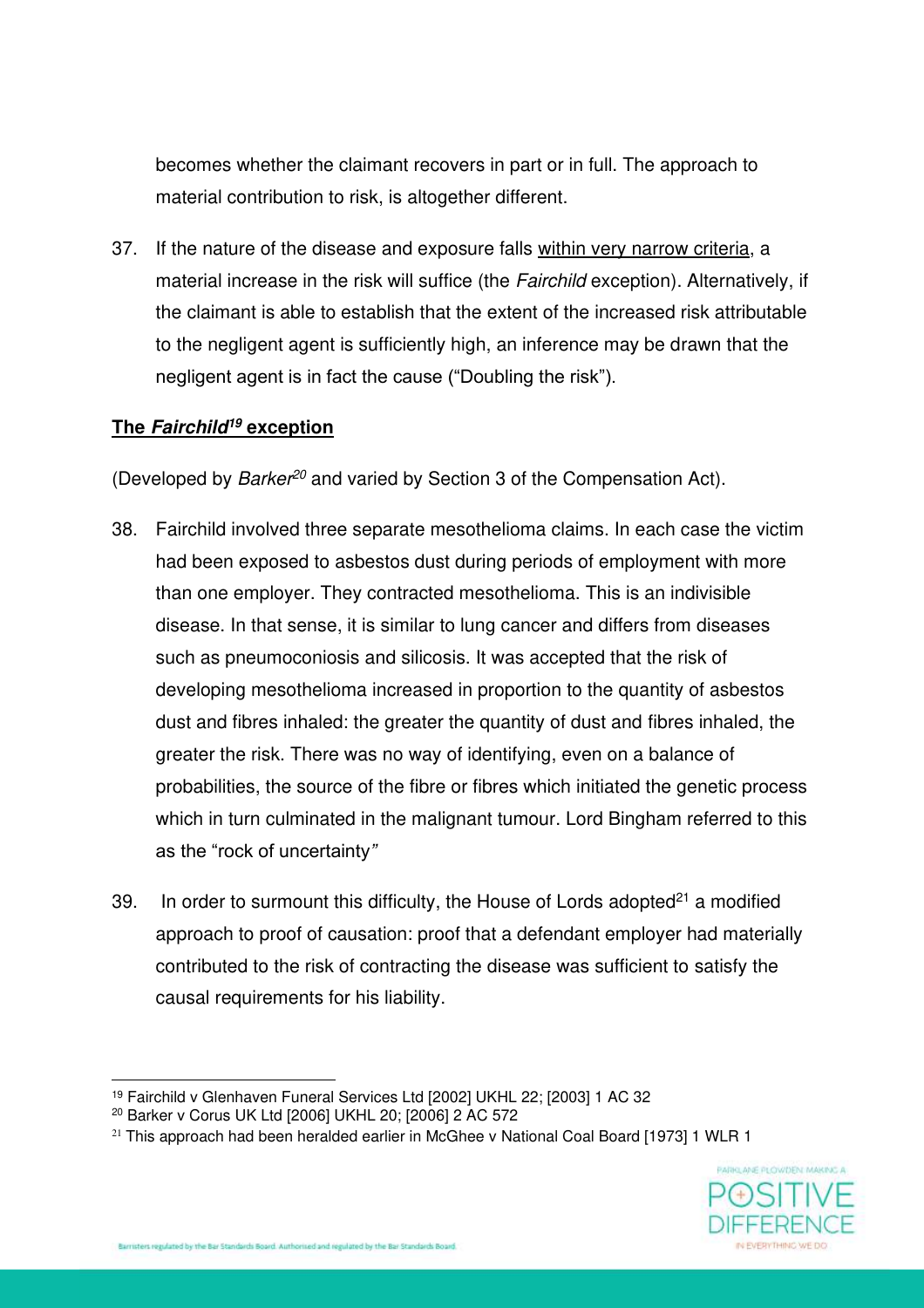- 40. In Fairchild, the House of Lords did not address the question of apportionment between defendants. That issue was confronted in Barker v Corus UK Ltd [2006] UKHL 20, [2006] 2 AC 572. In that case, the deceased who died of mesothelioma had been exposed to asbestos during three periods of his working life: while working for a company which had become insolvent; while working for the defendant; and while he was self-employed. It was held that the defendant was liable only in proportion to his own contribution to the exposure to the asbestos and therefore to the risk that the deceased would contract mesothelioma. The effect of this decision was reversed by section 3 of the Compensation Act 2006, although it only applies to mesothelioma cases.
- 41. The "Fairchild exception" is confined in its application. Five elements must be present:
	- i. C has proved all that he possibly can but medical science is unable to determine how the injury was caused.
	- ii. D's negligence materially increased the risk to the claimant (not just a class of persons).
	- iii. D's conduct was capable of causing C's injury
	- iv. C's injury was caused by the type of risk created by D's negligence.
	- v. The injury was caused, if not by the same agency as involved in the defendant's negligence, at least an agency that operated in substantially the same way.
- 42. The Fairchild exception has been applied to a very limited extent beyond mesothelioma cases. The notable exception being cancer caused by exposure to asbestos – Heneghan v Manchester Dry Docks Ltd [2016] EWCA Civ 86. With the passage of time and greater scientific understanding, it is likely to become of historical relevance only. This appears to be a reasonable

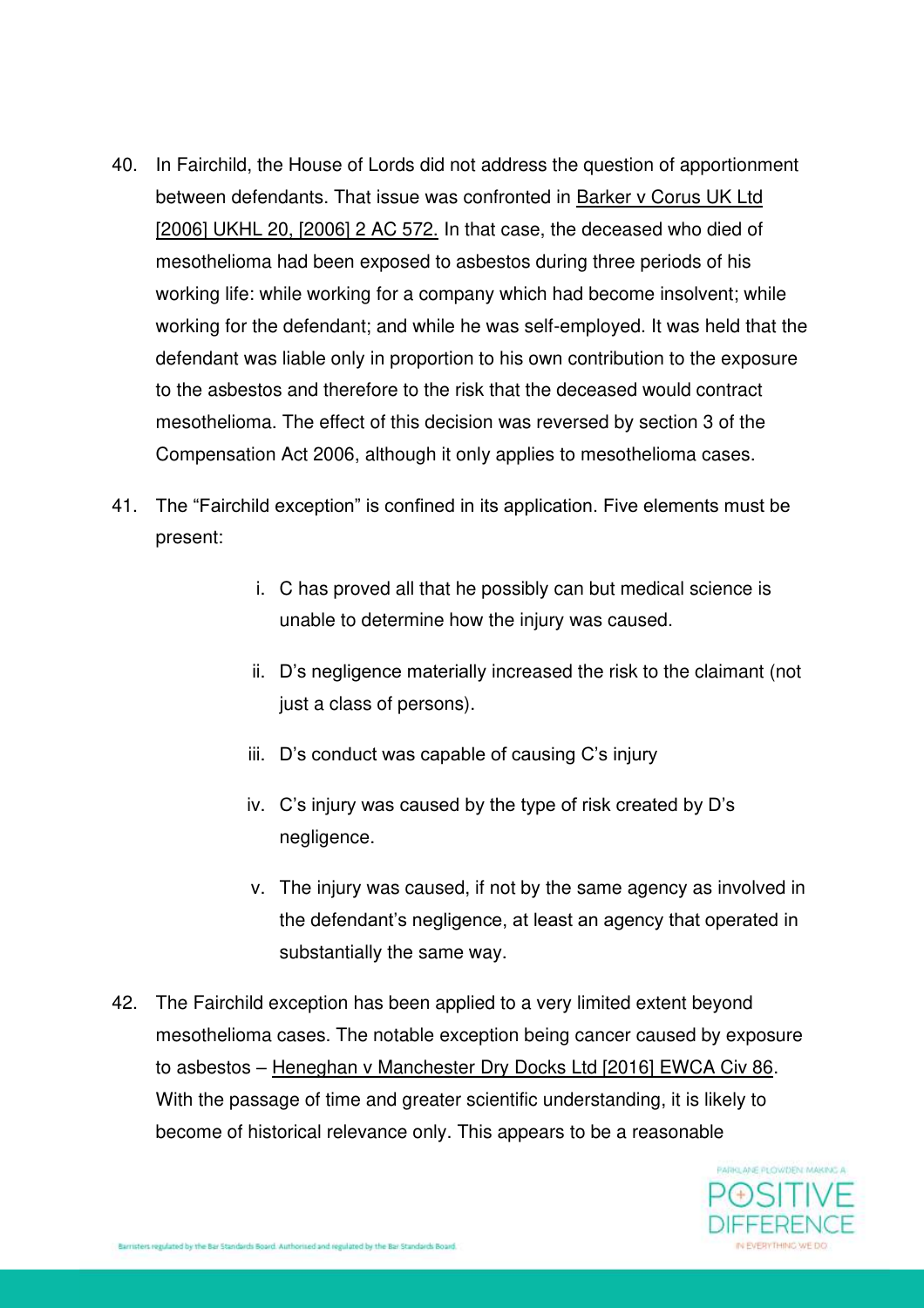assumption based upon the endorsement by the Supreme Court<sup>22</sup> of the following observation by Smith LJ in – AB v Ministry of Defence [2010] EWCA Civ 131: [154]

*" …. So, we conclude that there is no foreseeable possibility that the Supreme Court would be willing to extend the Fairchild exception so as to cover conditions such as we are here concerned with, which have multiple potential causes some of which have not even been identified. We reject as highly unlikely the suggestion that the Supreme Court might be prepared, on policy grounds, to extend the exception well beyond that which was contemplated at the time of Fairchild or Barker. We say that because, to effect such a change would be to upset completely the long-established principle on which proof of causation is based… "*

*AB v MOD*, otherwise known as the *Atomic Veterans* case, is an important authority in the migration of material contribution into the field of clinical negligence and is considered in further detail below.

# **Doubling the risk**

- 43. Challenging arguments fall for consideration when contending that an increase of risk of injury has reached the threshold whereby causation can be established. The appropriateness of applying a "double the risk" test and the use of epidemiological evidence to establish increased risk has been extensively considered in Sienkiewicz v Grief (UK) Ltd [2011] UKSC, in which the observations of Rodger LJ and Hale  $LJ^{23}$  as to the status of statistical evidence is of particular note.
- 44. Conversely, if non-negligent care would have halved the risk of an event occurring, statistically that event would have been avoided. A useful analysis of



<sup>&</sup>lt;sup>22</sup> Ministry of Defence v AB and others [2012] UKSC 9 per Lord Wilson [157]

<sup>&</sup>lt;sup>23</sup> Sienkiewicz v Grief (UK) Ltd  $[2011]$  UKSC  $[170 - 172]$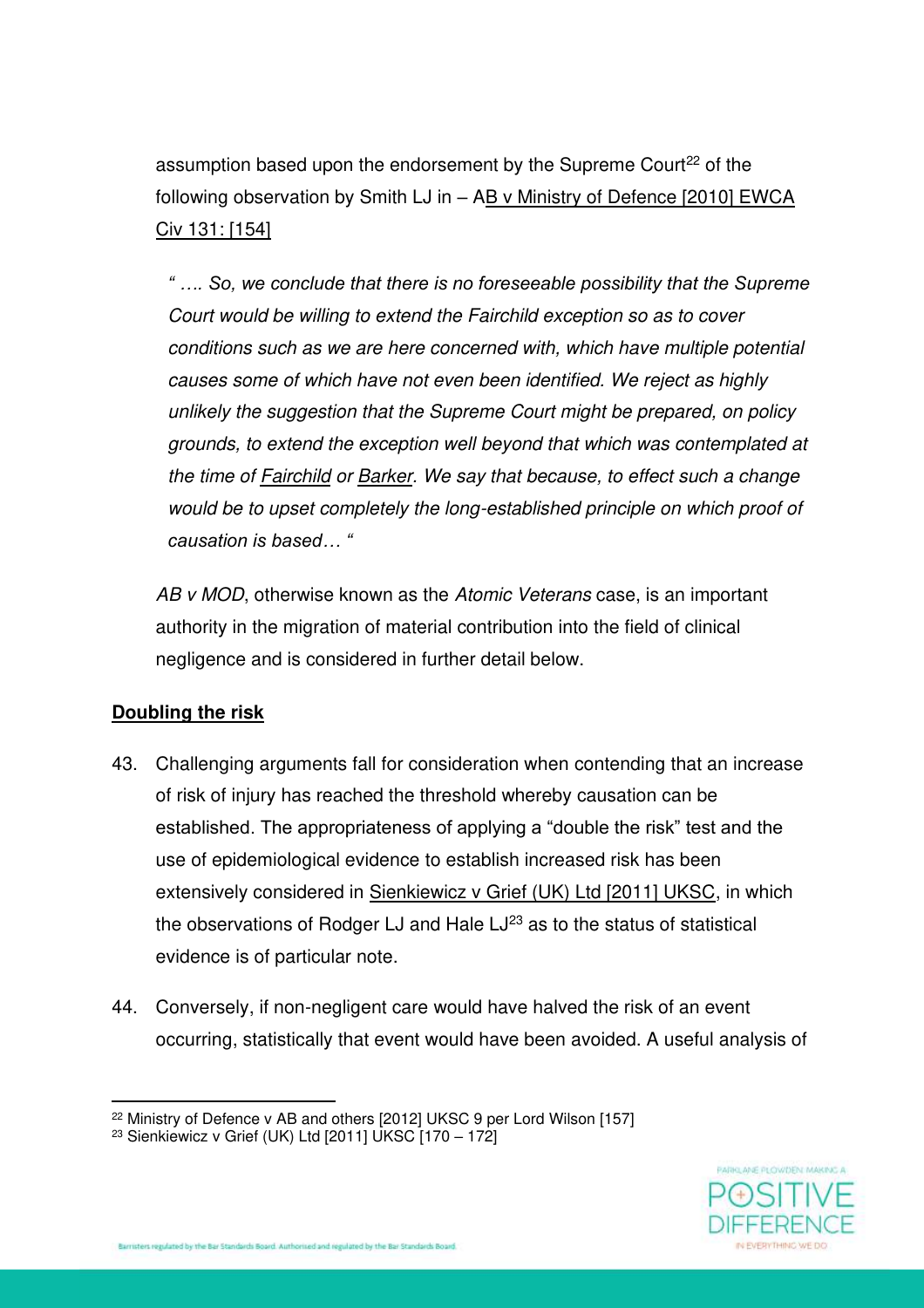the concept of relative risk ("RR") and the role of epidemiological evidence is to be found in the detailed judgment of Jay J in Rich v Hull and East Yorkshire NHS Hospital Trust [2015] EWHC 3395.

45. In *Williams*, Lord Toulson<sup>24</sup> observed:

*" … Finally, reference was made during the argument to the "doubling of risk" test which has sometimes been used or advocated as a tool used in deciding questions of causation. The Board would counsel caution in its use. As Baroness Hale of Richmond said in Sienkiewicz at para 170, evaluation of risk can be important in making choices about future action. This is particularly so in the medical field, where a practitioner will owe a duty to the patient to see that the patient is properly informed about the potential risks of different forms of treatment (or non-treatment). Use of such evidence, for example epidemiological evidence, to determine questions of past fact is rather different. That is not to deny that it may sometimes be very helpful. If it is a known fact that a particular type of act (or omission) is likely to have a particular effect, proof that the defendant was responsible for such an act (or omission) and that the claimant had what is the usual effect will be powerful evidence from which to infer causation, without necessarily requiring a detailed scientific explanation for the link. But inferring causation from proof of heightened risk is never an exercise to apply mechanistically. A doubled tiny risk will still be very small …"*

### **The evolving caselaw**

#### Bailey v. Ministry of Defence [2008] EWCA Civ 883

46. The facts:



<sup>24</sup> Williams v The Bermuda Hospitals Board [2016] UKPC [48]

rristers regulated by the Bar Standards Board. Authorized and regulated by the Bar Standards Board.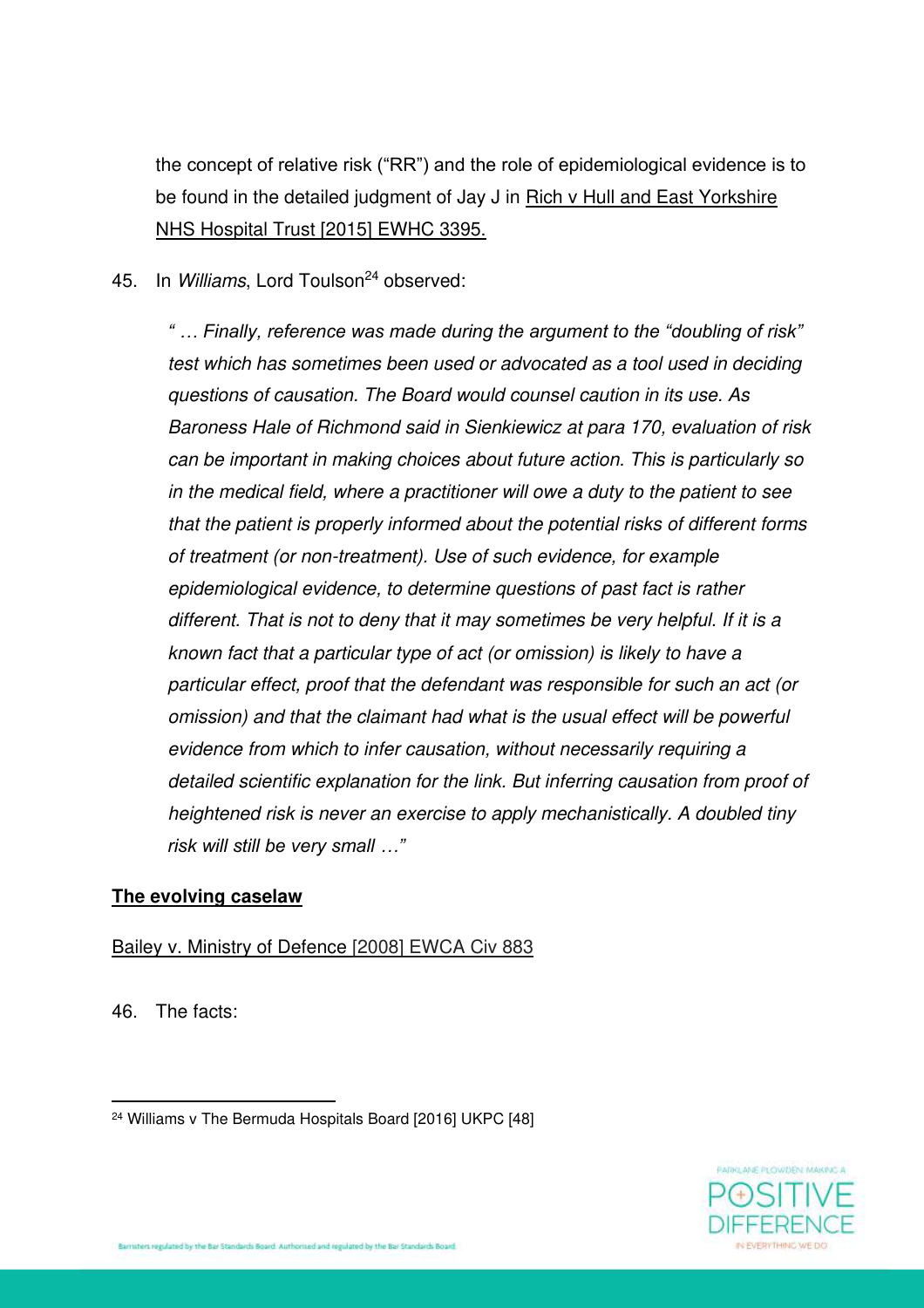The claimant was admitted to hospital for surgery to treat gallstones. The operation, performed on evening 11/1/01 (ERCP) was complicated by bleeding and the blockage (stone) was not removed, albeit non-negligently.

After the procedure, the claimant was sent back to the ward. There was no recovery chart, no nursing records or subsequent ward care. When seen 12 hours later, the claimant was clearly unwell. By 4:00 pm 12/01/01 she had developed post ERCP pancreatitis (inflammation in the pancreas). During this period there was want of care. Importantly the pancreatitis was not attributable to that want of care.

Over the next 24 hours, there was further deterioration. She required a blood transfusion on 13/01/01. She was then transferred to ICU on 14/01/01. The claimant had now started bleeding from her gut and develop renal failure and acute pancreatitis. She now required circulatory support and was developing respiratory failure.

The claimant was taken to ICU at Queen Alexandra Hospital, Portsmouth. She underwent PTC – a procedure to insert a stent through the skin and liver into the top of the bile duct. This in turn caused a massive bleed requiring 2 x laparotomies, sphincterotomy, a cholecystectomy and packing of the liver for bleeding with aggressive support. This period of treatment which continued 14/01/01 – 19/01/01 was caused by the lack of care and development of acute pancreatitis.

Two weeks after initial surgery, in a weakened state, the claimant drank 100ml of lemonade. She became nauseous, vomited and aspirated. At around midnight she suffered a cardiac arrest resulting in hypoxic brain injury.

The claimant argued that with appropriate care, although she would have developed pancreatitis and renal failure, requiring a planned laparotomy after

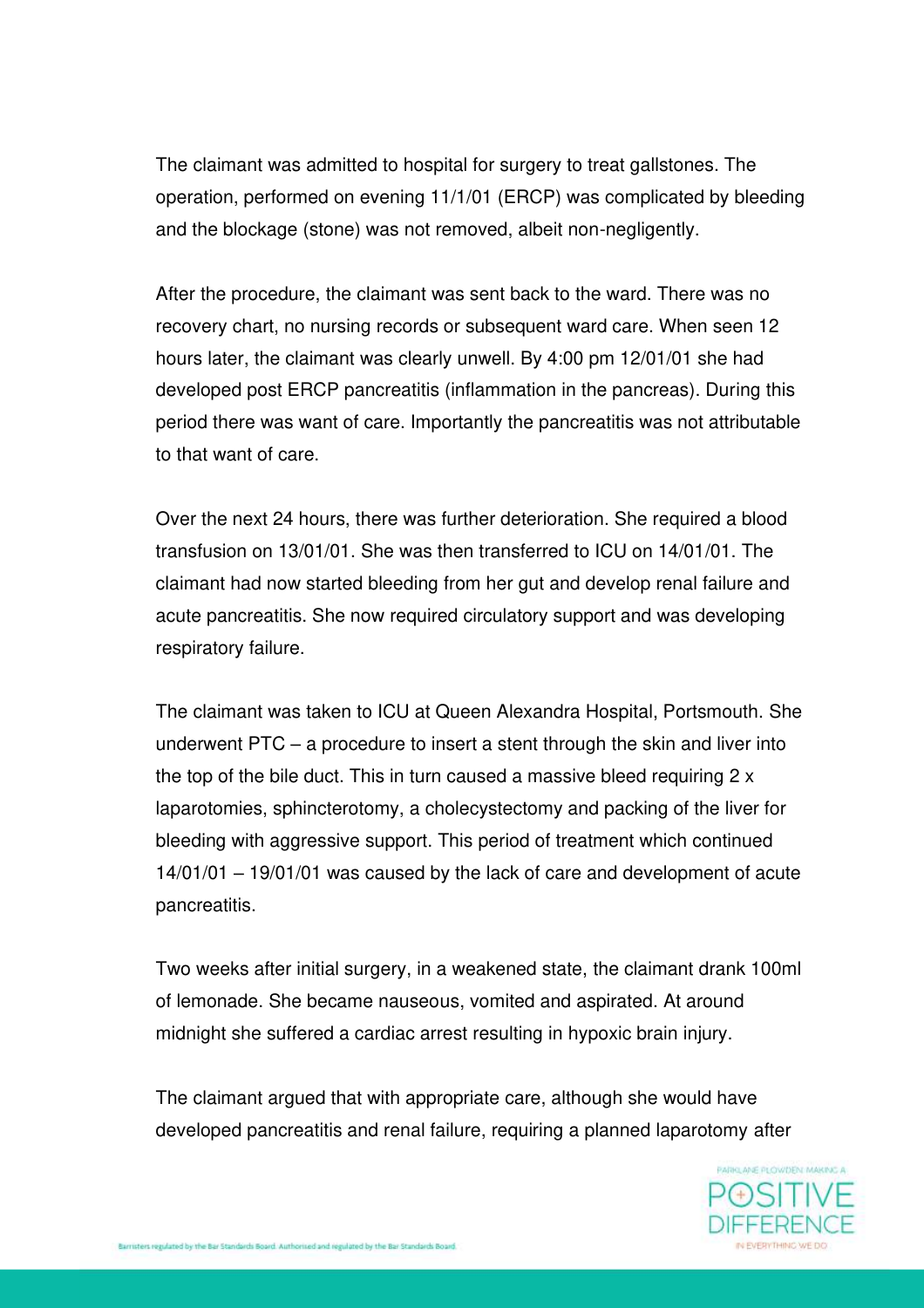ERCP on 12/01/01 or 13/01/01, she would have avoided: the PTC; consequential bleeding; and emergency laparotomies during the period 14/01/01 – 19/01/01.

In short, had the claimant been properly treated, with appropriate postoperative management, she would not have become as ill as she did. She would have recovered sooner, with the result that she would not have been so weak that she aspirated on 21/01/01 – leading to her cardiac arrest and hypoxic brain damage.

The issue was whether the claimant's inability to respond naturally to her vomit was because of weakness due to her severe pancreatitis and to what extent, if at all, the want of care was causative.

47. Foskett J:

The judge at first instance held that the negligence in the care of the claimant made a material contribution to her injury upon the following basis [17]:

*(1) If appropriate care and resuscitation had been provided after the procedure on 12th January the claimant would have had a further procedure on the 12th January which would have saved all, or at least some, of the traumatic and life−threatening period and procedures which she had to endure on 15th to 19th January.* 

*(2) That would have avoided the considerable weakening of the claimant, which resulted and which was occurring in addition to any debilitation arising from her pancreatitis.* 

*(3) The physical cause of her aspiration and subsequent cardiac arrest was her weakness and inability to react to her vomit.* 

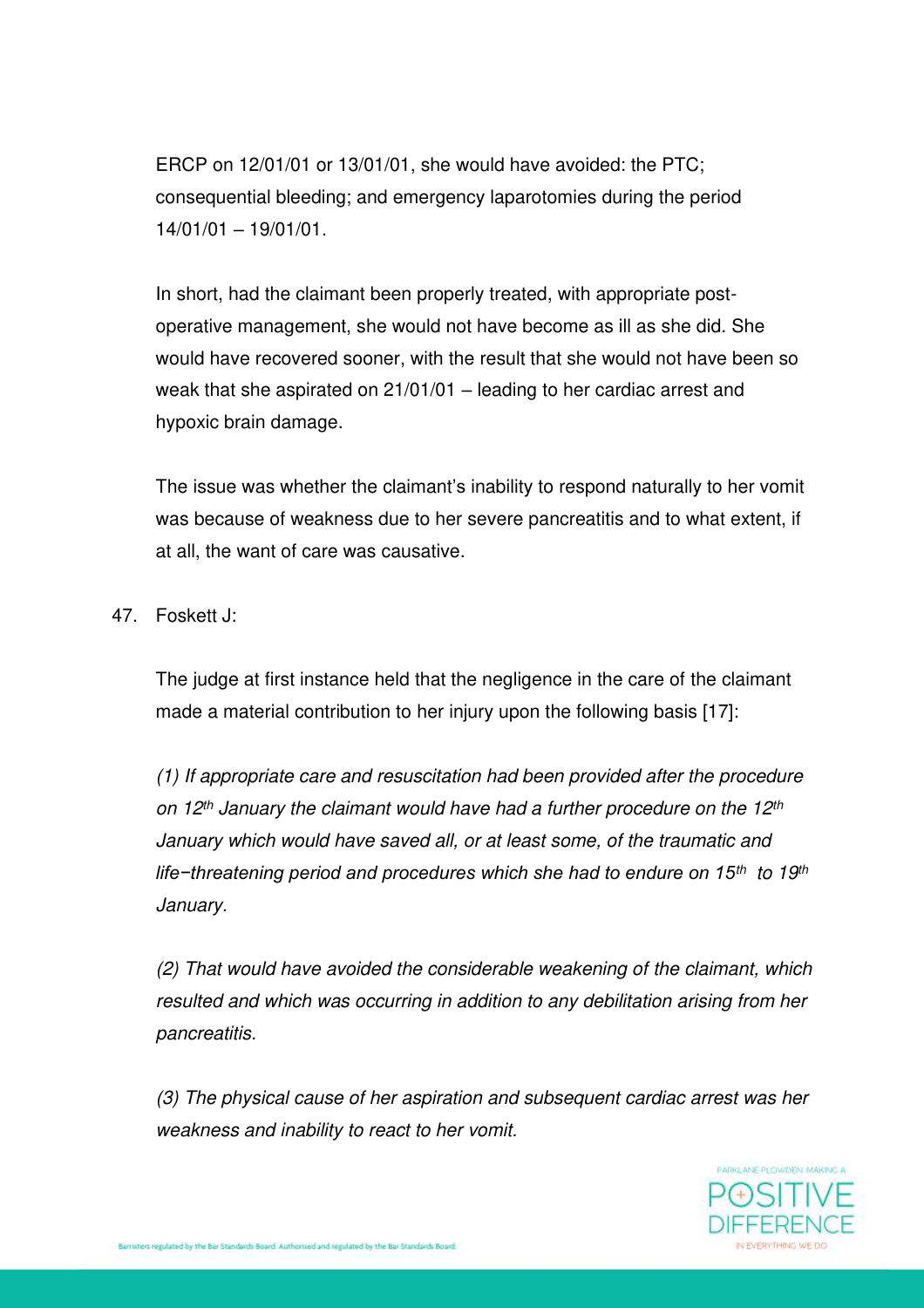*(4) There were two contributory causes of that weakness, the non−negligent cause pancreatitis, and the negligent cause, the lack of care and what flowed from that.* 

*(5) Since each "contributed materially" to the overall weakness, and since the overall weakness caused the aspiration, causation was established.* 

48. The Court of Appeal adopted the principles to be found in *Bonnington*<sup>25</sup> *,* in so doing, Waller LJ concluding at [46]:

> *" … In a case where medical science cannot establish the probability that 'but for' an act of negligence the injury would not have happened but can establish that the contribution of the negligent cause was more than negligible, the 'but for' test is modified, and the claimant will succeed..."*

- 49. Academics<sup>26</sup> have criticised equating *Bailey* to *Bonnington* on the basis that the former (cardiac arrest) is an indivisible injury, whereas the latter (pneumoconiosis) is divisible injury. However, in both cases: the claimant established the negligence contributed (more than negligibly) to the injury; that science could not determine, but for the negligence, the injury would have been avoided; and, divisibility was not in issue (for different reasons).
- 50. Waller LJ considered the application of *Bonnington* and the phrase *"cumulative cause case" stating: "it seems to me thus respectfully that Lord Rodger in Fairchild accurately summarises the position when he says in paragraph 129 that in the cumulative cause case such as Wardlaw the but for test is modified*"

Should *Bailey* be classified as an "indivisible injury" case?

<sup>26</sup> Prof Jane Stapleton – Unnecessary Causes – Law Quarterly Review January 2013



<sup>25</sup> Bailey v. Ministry of Defence [2008] EWCA Civ 883 [16] per Waller LJ.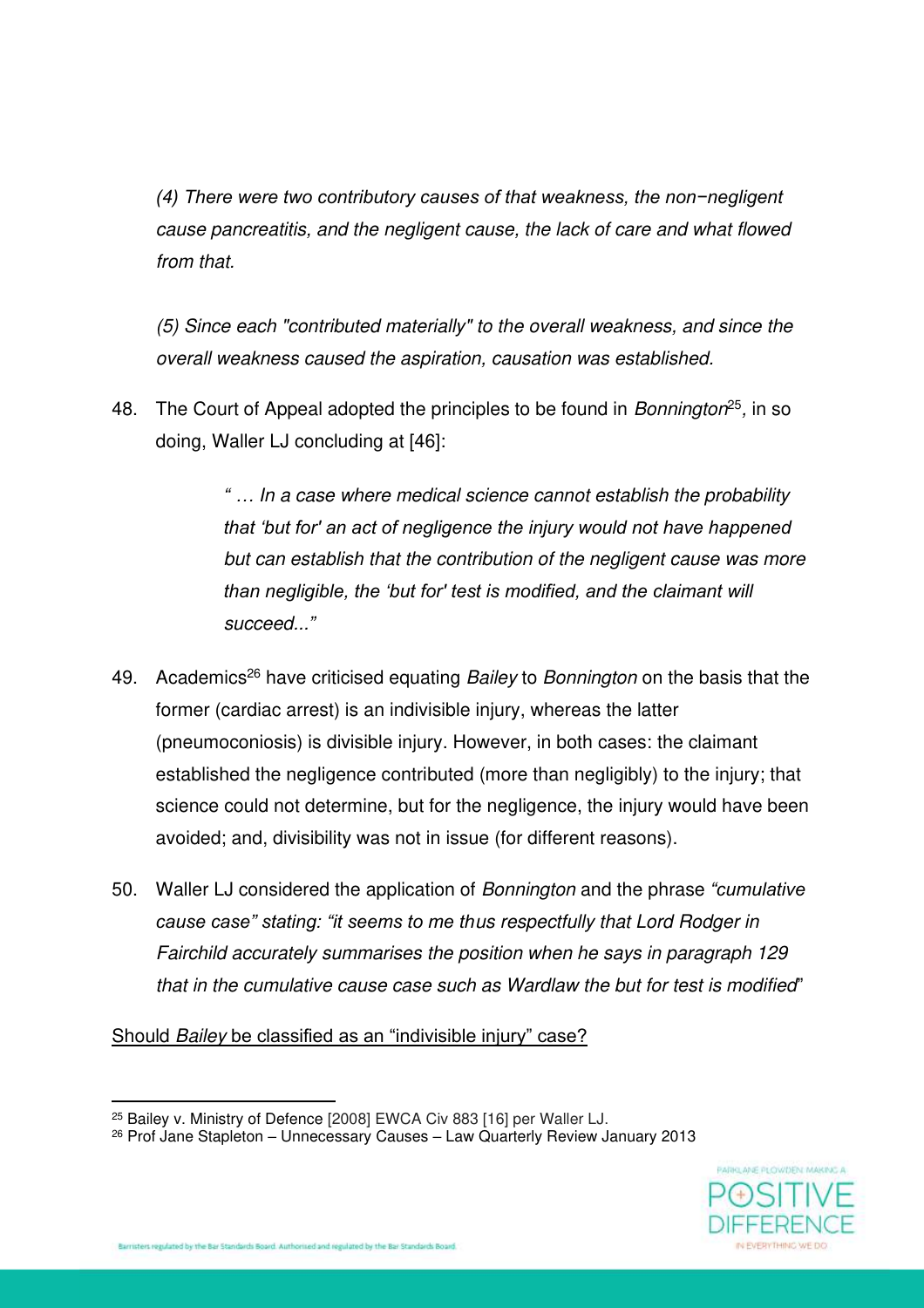51. In *Bailey*, the goal was to recover damages for the consequences of hypoxic brain damage. The causal chain was as follows:

Failure to provide post-operative care - severe illness due to untreated complications and pancreatitis - weakness during recovery plus weakness from pancreatitis – aspiration - cardiac arrest - hypoxic brain damage.

- 52. The claimant could prove a number of these steps on the balance of probabilities: negligence caused the complication; the complication caused some weakness; the weakness caused the aspiration, the aspiration caused the cardiac arrest, which caused the hypoxic injury.
- 53. The problem for the claimant was establishing that the weakness causally associated with the negligence caused, as a matter of law, the aspiration of vomit, the trigger for what followed. On that analysis, *Bailey* was an indivisible injury (aspiration/cardiac arrest) attributable to a cumulative cause (weakness).
- 54. The relationship between cause and injury is an important one. Had Grannia Bailey never aspirated, it is reasonable to assume that she would I have been entitled to recover damages to reflect the tumultuous post-operative events caused by the defendant's negligent care. Under those circumstances, the post-operative complications and weakness would have been the injury.
- 55. However, Grannia Bailey went on to aspirate (an indivisible injury) caused by a combination of: the post-operative complications/weakness (negligent); and, the pancreatitis/weakness (non-negligent) and therefore a cumulative cause.
- 56. Smith LJ, who sat in *Bailey,* and subsequently *Dickens* and *AB v MOD* has expressed views about the classification of the injury in *Bailey*, which are difficult to reconcile.

Dickens v O2 Plc [2008] EWCA Civ 1144

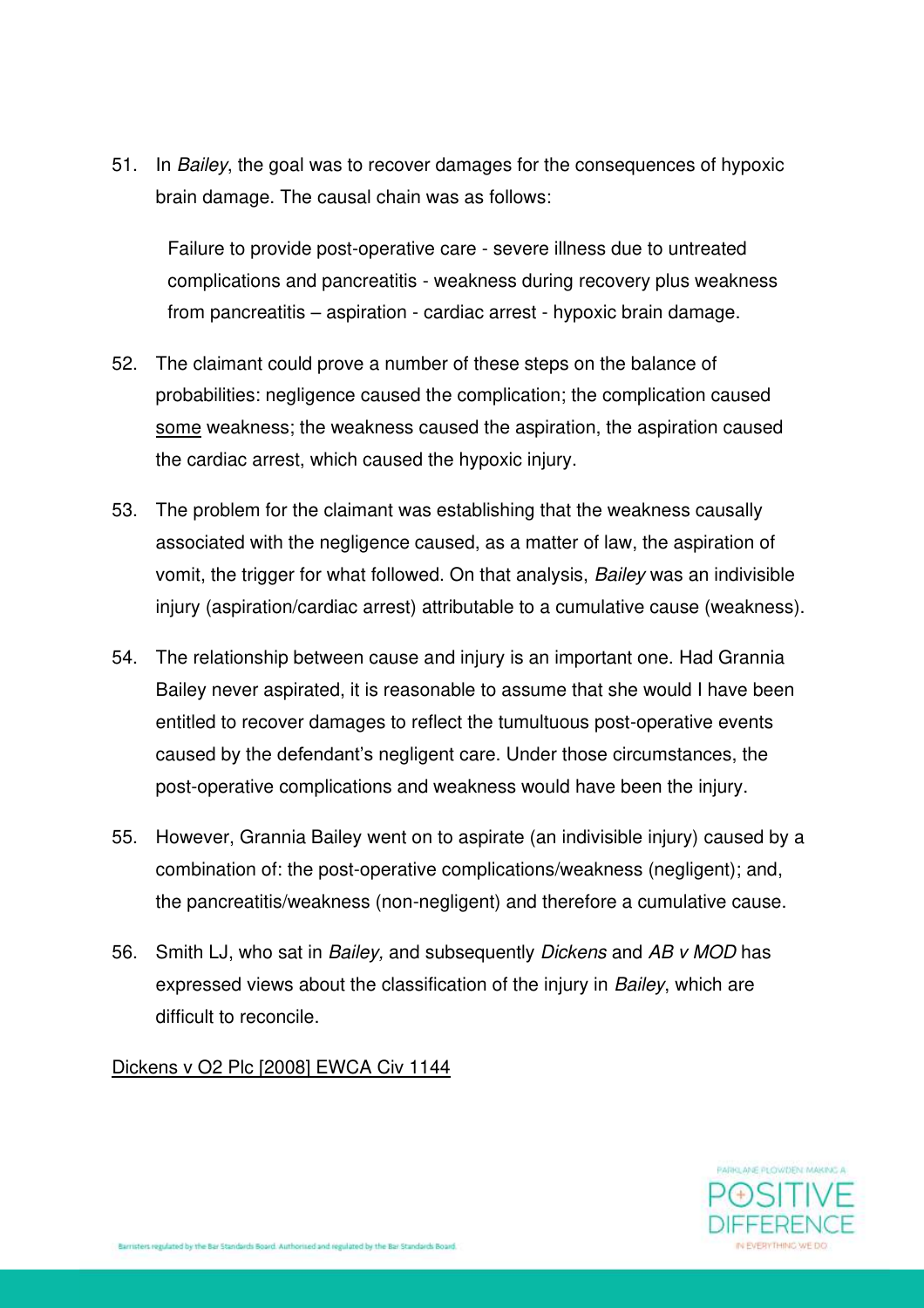- 57. In *Dickens,* the defendant was held liable for psychiatric injury caused by stress at work. Between November 2000 – April 2002, the claimant complained of difficulty coping at work. Her role comprised auditing, which she found particularly difficult requiring very long hours. In April 2002, the claimant met with her line manager explaining she was at the end of her tether. A referral to occupational health was made, although this was not followed up. In June 2002 the claimant was signed off as unfit for work on account of "anxiety and depression". She never returned and her employment was terminated in November 2003.
- 58. At first instance, the trial judge concluded the defendant's failure to act had been a breach of duty. In assessing damages, the judge took account of various other non-tortious factors (IBS, emotional stress, relationship problems, domestic turmoil - flooding at home) which he considered had contributed to claimant's illness and damages were reduced by 50%.
- 59. Following the guidance in *Hatton<sup>27</sup>* relating to stress at work claims, both parties accepted it was right to apportion damages. That approach was questioned by Smith LJ (who sat in *Bailey*) stating [42]:

*" … My immediate reaction to the question of apportionment in the instant appeal was to wonder whether this case was any different from Bailey. Was this not a case of an indivisible injury (the respondent's seriously damaged state following her breakdown) with more than one cause? It was not possible to say that, but for the tort, the respondent would probably not have suffered the breakdown but it was possible to say that the tort had made a material contribution to it. If that is a correct analysis,* 

<sup>27</sup> *Hatton v Sutherland [2002] ICR 613 – per Hale LJ [41] - if it is established that the constellation of symptoms suffered by the claimant stems from a number of different extrinsic causes then in our view a sensible attempt should be made to apportion liability accordingly.* 

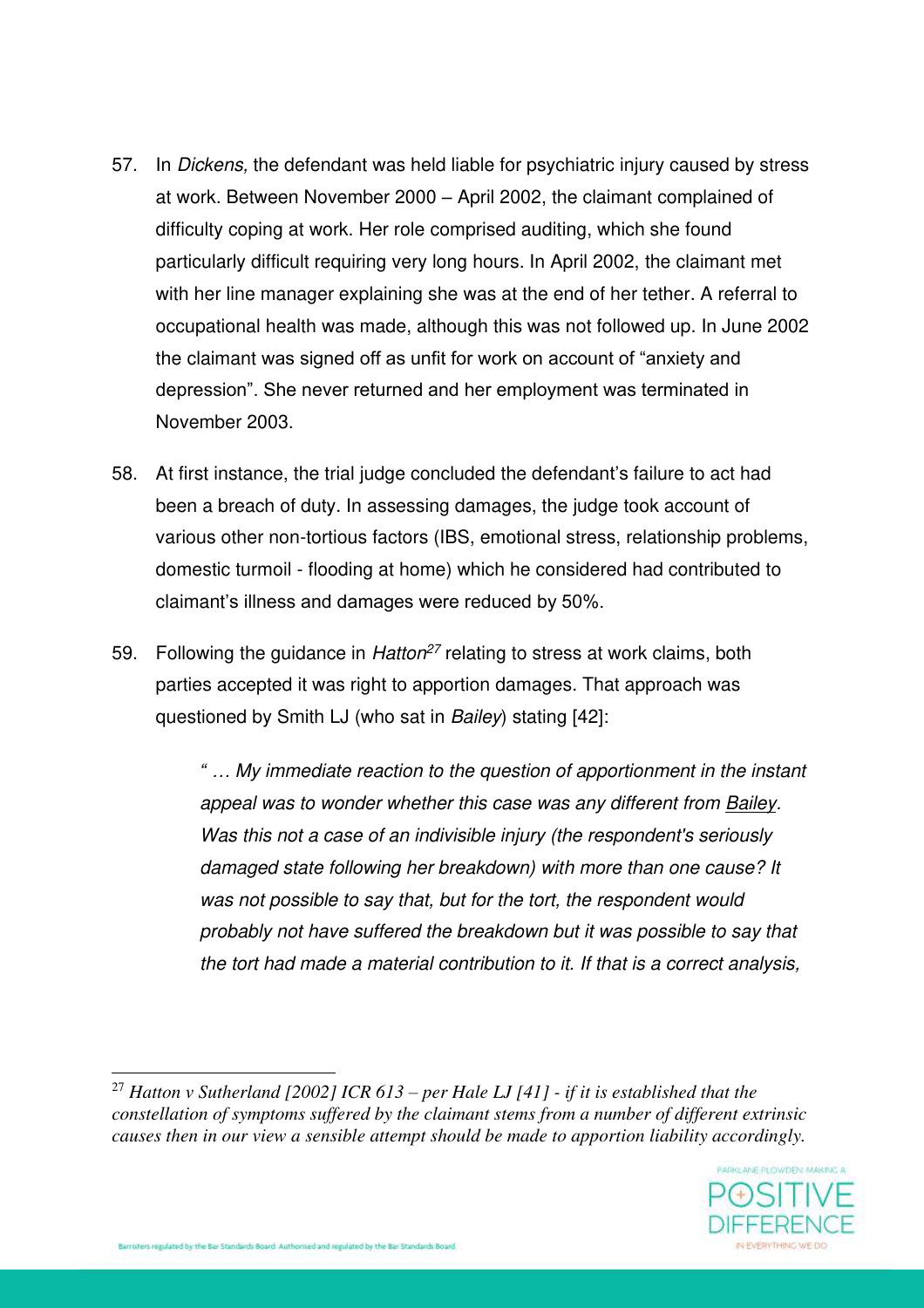*should not the starting point have been that the respondent was entitled to recover in full?"*

- 60. In fact, in *Hatton* the "apportionment" was more of a quantification exercise, taking into account the claimant's vulnerability but for the negligence<sup>28</sup>. In any event Smith LJ is clearly classifying the injury in *Bailey* as "indivisible".
- 61. Lord Justice Sedley supported the view expressed by Smith LJ:

*" …I like [Lady Justice Smith], am troubled by the shared assumption about the appropriateness of apportionment on which the case has proceeded. While the law does not expect tortfeasors to pay for damage that they have not caused, it regards them as having caused damage to which they have materially contributed. Such damage may be limited in its arithmetical purchase where one can quantify the possibility that it would have occurred sooner or later in any event; but that is quite different from apportioning the damage itself between tortious and non−tortious causes. The latter may become admissible where the aetiology of the injury makes it truly divisible, but that is not this case.* 

*While the obiter dicta of Hale LJ in Hatton are, as always, entitled to the greatest respect, the stare decisis principle requires courts of first instance, at least for the present, to take their cue in this regard from Bailey…"*

### AB v Ministry of Defence [2010] EWCA Civ 1317 *"The Atomic Veterans"*

62. Between 1952–58 the MOD undertook a series of atmospheric tests of thermonuclear devices in the Pacific Ocean involving fission and fusion bombs. 22,000 servicemen were involved. It was alleged there had been exposure to

<sup>28</sup> *Hatton v Sunderland [2002] ICR 613 – per Hale LJ [42] - Further, the quantification of damages for financial losses must take some account of contingencies. In this context, one of those contingencies may well be the chance that the claimant would have succumbed to a stress−related disorder in any event.*

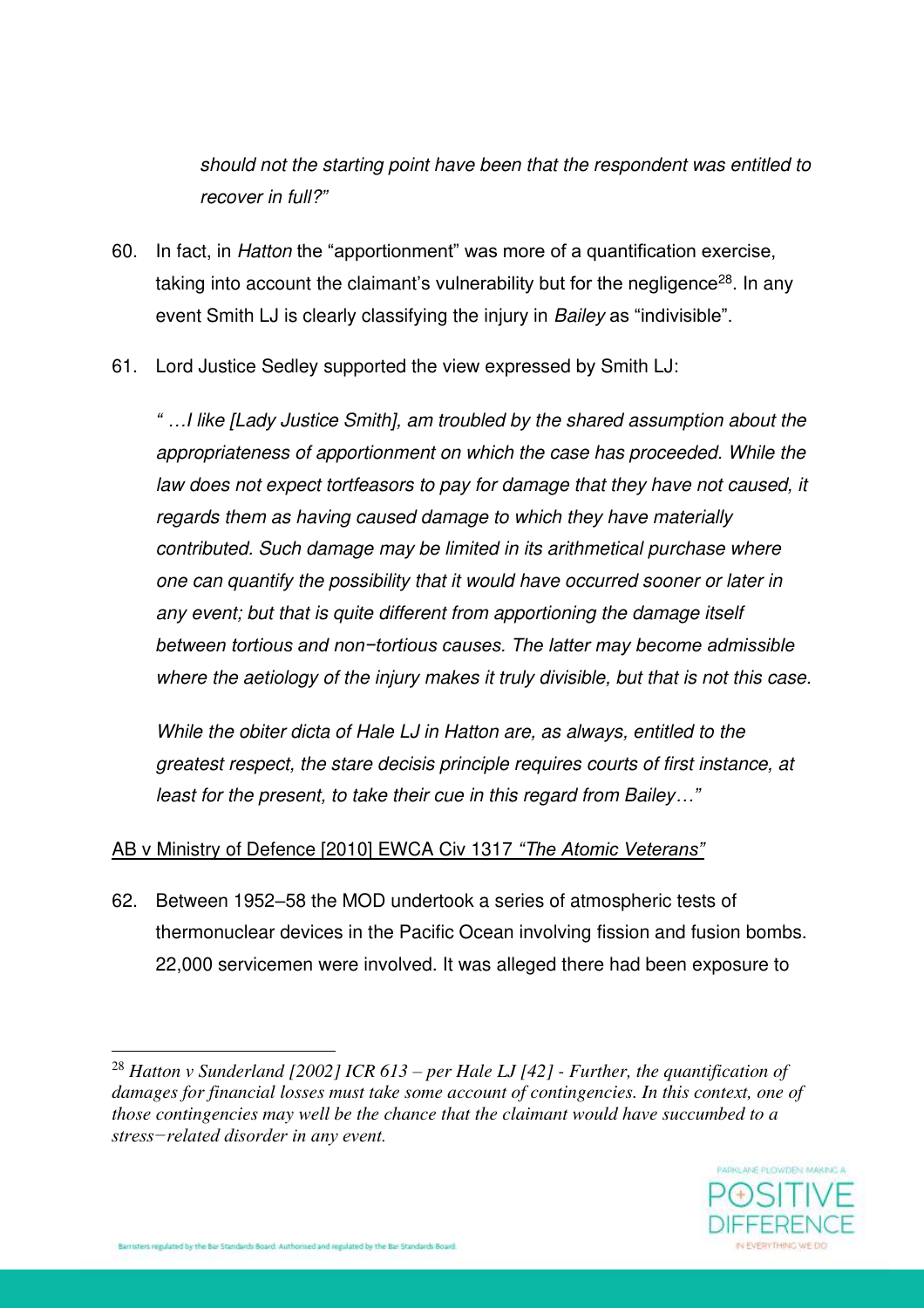ionising radiation due to fall out, contaminating food and drink, leading to illness including (but not limited to) cancers.

- 63. Limitation was decided as a preliminary issue in 10 lead cases before Foskett J in 2009. He decided the cases could proceed due to absence of requisite knowledge - section 14 of the Act; alternatively, discretion should be applied under section 33.
- 64. Ultimately the case went to the Supreme Court, where the veterans' case was dismissed. However, the Court of Appeal considered the case on causation with reference to section 33 of the Limitation Act.
- 65. Limited epidemiological evidence had been obtained but the argument on causation was that either the application of *Fairchild* would be broadened to include the circumstances of the veterans claim (essentially ruled out by the Court of Appeal and the Supreme Court<sup>29</sup>) or that exposure to ionising radiation doubled relative risk<sup>30</sup>. In other words, this was a "material contribution to risk" case.
- 66. Smith LJ then considered the modification of the 'but for' rule, stating the claimants in *Fairchild* could not rely on *Bonnington* because mesothelioma is an indivisible condition<sup>31</sup>. In fact, the primary reason the claimants could not rely on *Bonnington* was because they were only able to establish material contribution to risk. Had they been able to establish a causative link between the asbestos and mesothelioma, *Bonnington* would not have applied, not because the injury was divisible or indivisible, but because the cause was not cumulative.
- 67. Smith LJ goes on to state [150]



<sup>&</sup>lt;sup>29</sup> Ministry of Defence (Respondent) v AB and Others [2012] UKSC 9 [157] per Lord Phillips.

<sup>30</sup> Per Smith LJ [132]

<sup>&</sup>lt;sup>31</sup> Per Smith LJ [136]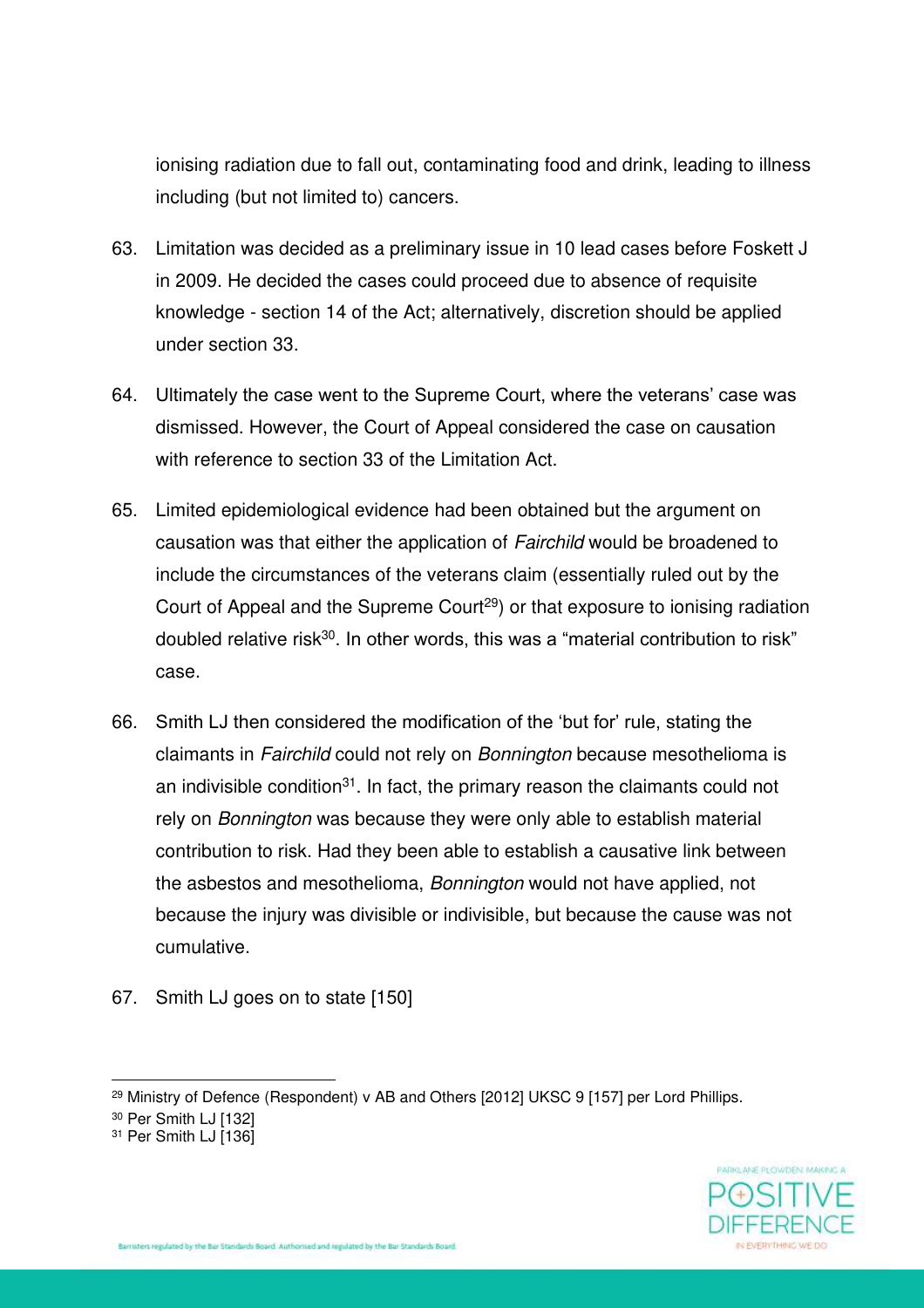*" … at least so far as cancers are concerned, the claimants cannot rely on proving that the radiation exposure has made a material contribution to the disease, as in Bailey and Bonnington Castings. This principle applies only where the disease or condition is "divisible" so that an increased dose of the harmful agent worsens the disease (emphasis applied) ... in <u>Bailey</u> the tort (a failure of medical care) increased the physical weakness … it was the overall weakness which led to the claimants failure to protect her airway when she vomited with the result that she inhaled her vomit and suffered a cardiac arrest and brain damage … in those cases, the pneumoconiosis and the weakness were divisible conditions …"*

- 68. It is difficult to reconcile the views expressed about the injury suffered in *Bailey* by Smith LJ in *Dickens* (it is indivisible) and *AB v MOD* (it is divisible) but it goes someway to explain problems encountered by the court on Thorley v Sandwell & West Birmingham Hospital NHS Trust [2021] EWHC 2604. – discussed below.
- 69. The apparent contradiction between the *Dickens* and *AB v MOD* has been identified subsequently. In Rich v Hull and East Yorkshire NHS Hospital Trust [2015] EWHC 3395, Jay J, observed:

*" …The Courts have had difficulty in differentiating between divisible and indivisible injuries in less straightforward cases: see the valuable analysis of Swift J in Jones v Secretary of State for Energy and Climate Change [2012] EWHC 2936 (QB) (at paragraph 6.49), and Smith L.J.'s differing approaches in Dickens v O2 Plc [2008] EWCA Civ 1144 and B v MoD [2010] EWCA Civ 1317... "*

70. The analysis of Swift J in Jones [6.49] was:

*" …By contrast, the Court of Appeal in the Atomic Veterans case concluded that it was only in cases of divisible injury that the Bonnington principle* 

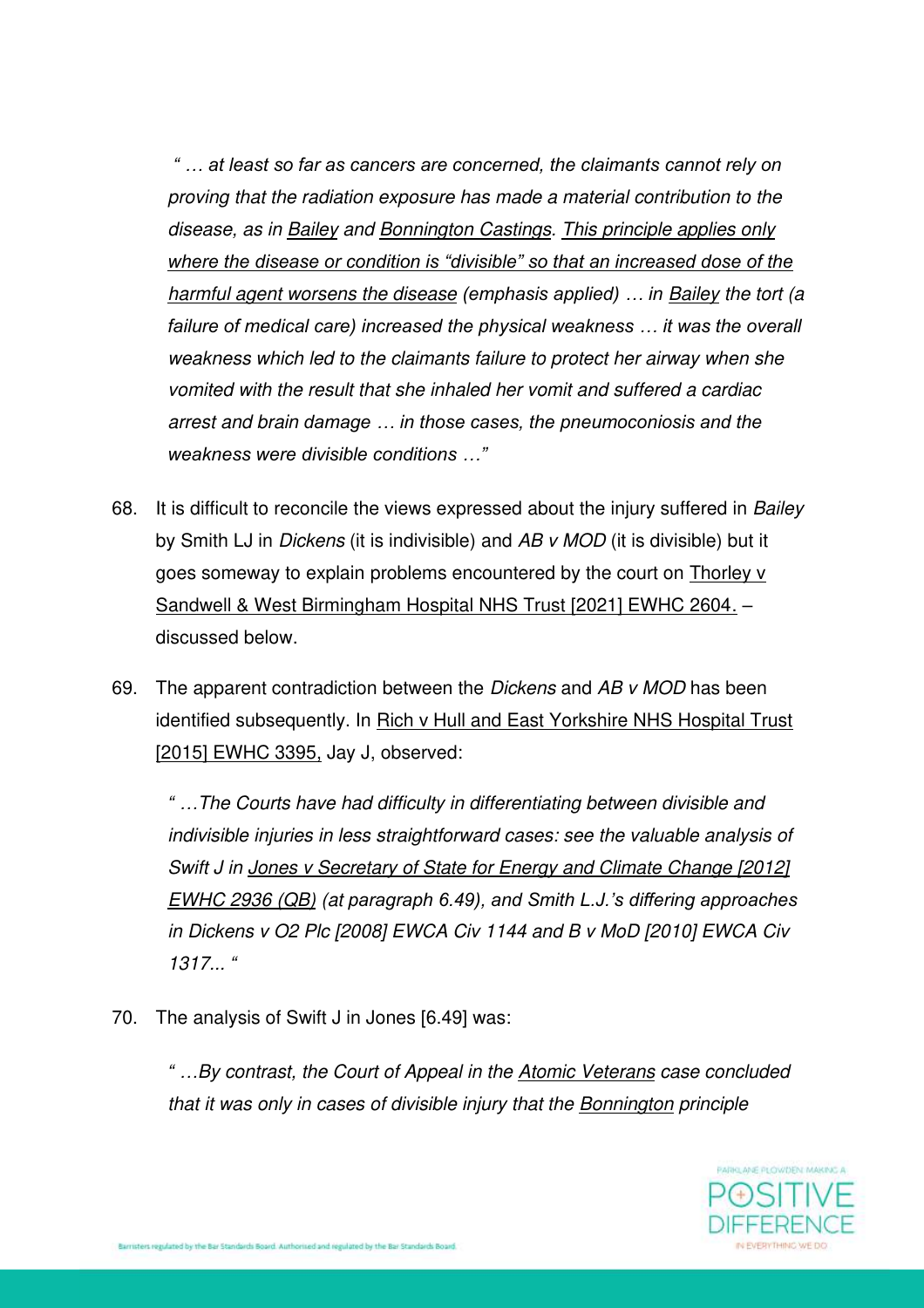*applied. It is true that the type of injury suffered by the claimant in Bonnington was in fact divisible.* 

*However, it was not treated as such by the parties or the court; they approached the injury as though it was an indivisible injury. Similarly, the Court of Appeal in the Atomic Veterans case regarded the 'injury' in the case of Bailey as having been the claimant's weakened state which had led to her cardiac arrest and brain damage. They regarded that injury as divisible. Yet, it seems to me that the 'injury' in Bailey was in reality the claimant's brain damage, which was indivisible. The defendant's negligence had made an unquantifiable contribution to the weakness that had led to the development of that brain damage.* 

*If that is right, the fact that an injury is indivisible does not necessarily preclude the application of the Bonnington principle..."*

#### Should *Bailey* be classified as a "material contribution" case at all?

71. Arguably not. Perhaps it can be viewed as a "threshold" case (paragraph 18 above), in which a cumulative cause (weakness) causes an indivisible injury (aspiration). In Williams v The Bermuda Hospitals Board [2016] UKPC, Lord Toulson remarked upon *Bailey* in the following terms:

*" …In the view of the Board, on those findings of primary fact Foskett J was right to hold the hospital responsible in law for the consequences of the aspiration. As to the parallel weakness of the claimant due to her pancreatitis, the case may be seen as an example of the well known principle that a tortfeasor takes his victim as he finds her. The Board does not share the view of the Court of Appeal that the case involved a departure from the "but-for" test. The judge concluded that the totality of the claimant's weakened condition caused the harm. If so, "but-for" causation was established. The fact that her vulnerability was heightened by her pancreatitis no more assisted the hospital's case than if she had an egg shell skull…"*

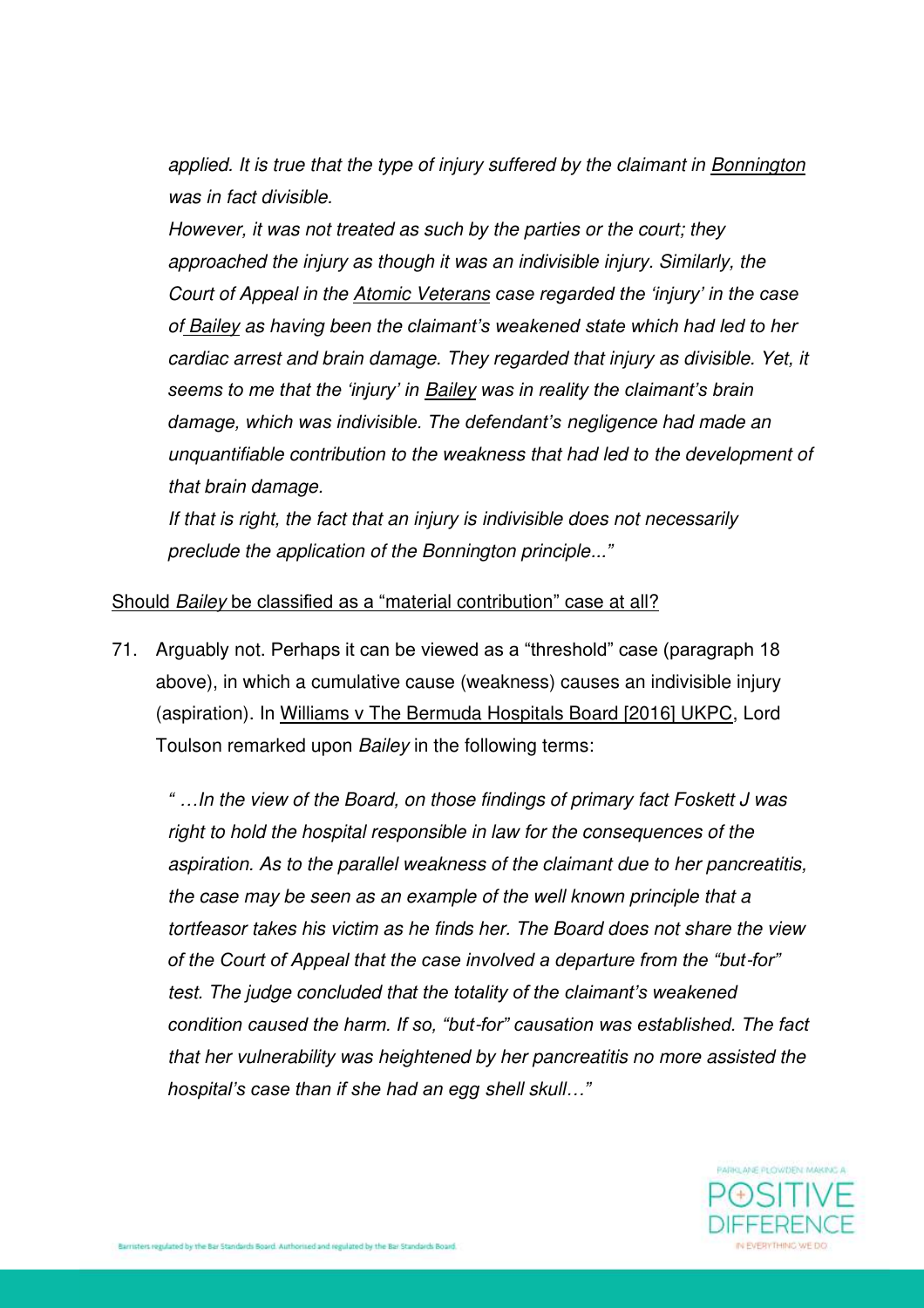### **The clinical negligence cases**

#### Williams v The Bermuda Hospitals Board [2016] UKPC

Facts:

- 72. The claimant complained of abdominal pain. He was suffering from acute appendicitis. The claimant arrived at the emergency department at 11:17 hours. A scan was performed at 17:27 hours and surgery at 21:30 hours.
- 73. At operation (appendectomy) it was found the claimant had a ruptured appendix and widespread pus throughout the pelvic cavity.
- 74. During surgery the claimant suffered a myocardial ischaemic event and lung complications.
- 75. Hellman J found sepsis from the ruptured appendix caused injury to the heart and lungs. He found that surgery should have taken place earlier (saving between approximately  $2 - 4$  hours).
- 76. The judge concluded that the claimant had failed to prove, on the balance of probabilities, the culpable delay caused the complications (myocardial ischaemia event and lung complications), awarding \$2000.

Court of Appeal – reversed decision on causation and remitted the case.

#### Ward JJA

The proper test was not whether the negligent delay caused the injury but rather whether it contributed materially to the injury [19]. Thereafter, the "but for" test is sometimes relaxed to enable the claimant to overcome the causation hurdle when it might otherwise seem unjust to require the claimant to prove the impossible – *Bailey v Ministry of Defence [2009] 1WLR*.

The claimant was awarded \$60,000.

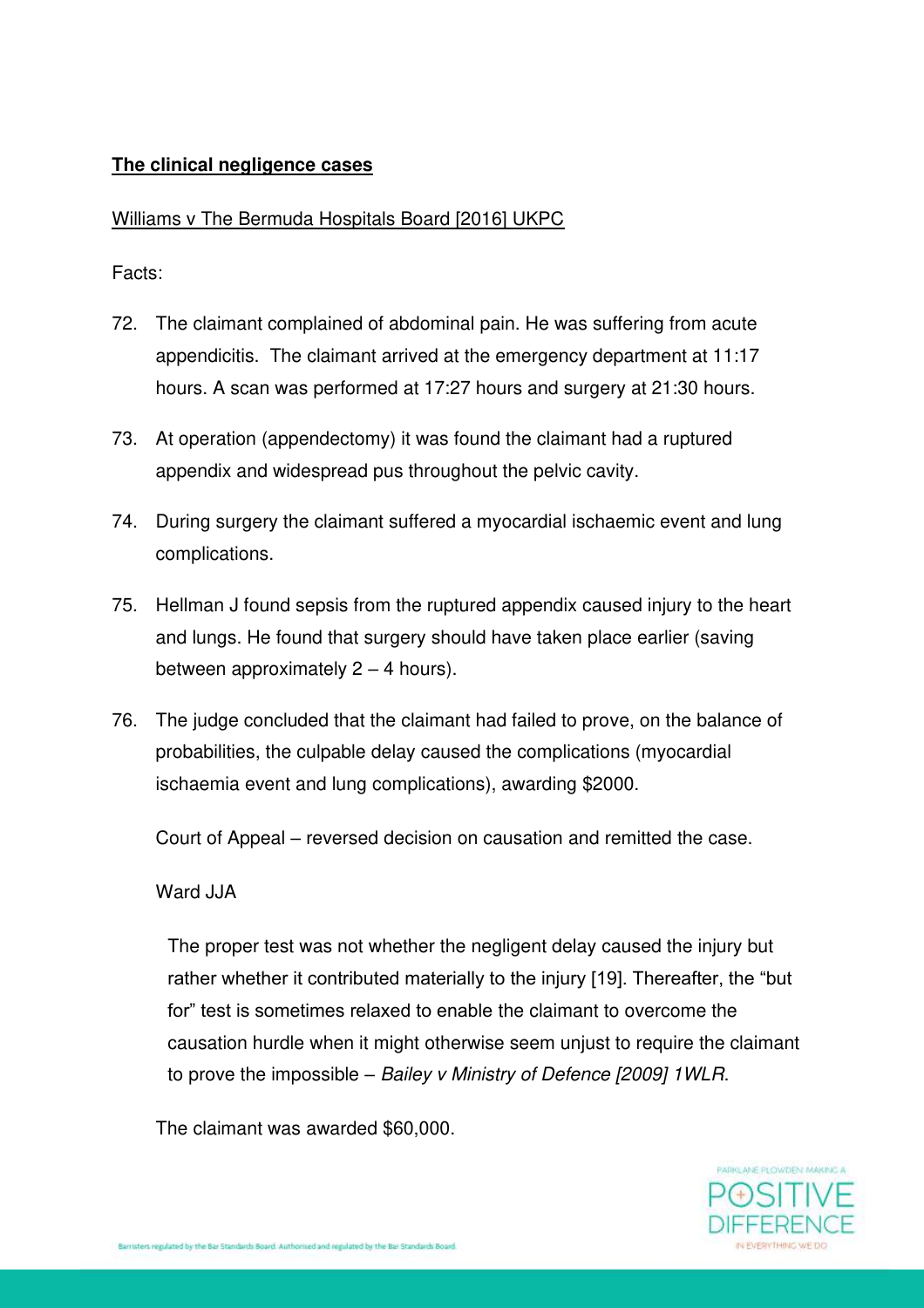- 77. Before the Supreme Court, counsel for the claimant submitted the *Bonnington* principle applied where the evidence points to cumulative causes and the probability that the defendant's negligence contributed to the injury [25].
- 78. Lord Toulson concluded:

*"[41] … The sepsis was not divided into separate components causing separate damage to the heart and lungs. Its development and effect on the heart and lungs was a single continuous process, during which the sufficiency of the supply of oxygen to the heart steadily reduced. [42] On the trial judge's findings, that process continued for a minimum period of two hours 20 minutes longer than it should have done. In the judgment of the Board, it is right to infer on the balance of probabilities that the hospital board's negligence materially contributed to the process, and therefore materially contributed to the injury to the heart and lungs…"*

- 79. Lord Toulson went on to make comments upon *Bonnington* and *Bailey*:
	- [32] In a subscript about Bonnington, he observed it was an accepted view that pneumoconiosis is a "divisible" disease $^{\rm 32}$ .
	- [47] Bailey was not a departure from the 'but for' test $33$ .

# John V Central Manchester and Manchester children's University Hospitals NHS Foundation Trust [2016] EWHC 407

Facts

80. Dr John was a GP. On 23 December 2007, he lost his footing on stairs sustaining a traumatic brain injury. An ambulance was called, and he was taken to the Manchester Royal infirmary in the early hours. He was admitted but did



<sup>&</sup>lt;sup>32</sup> See paragraph 32 above

<sup>33</sup> See paragraph 67 above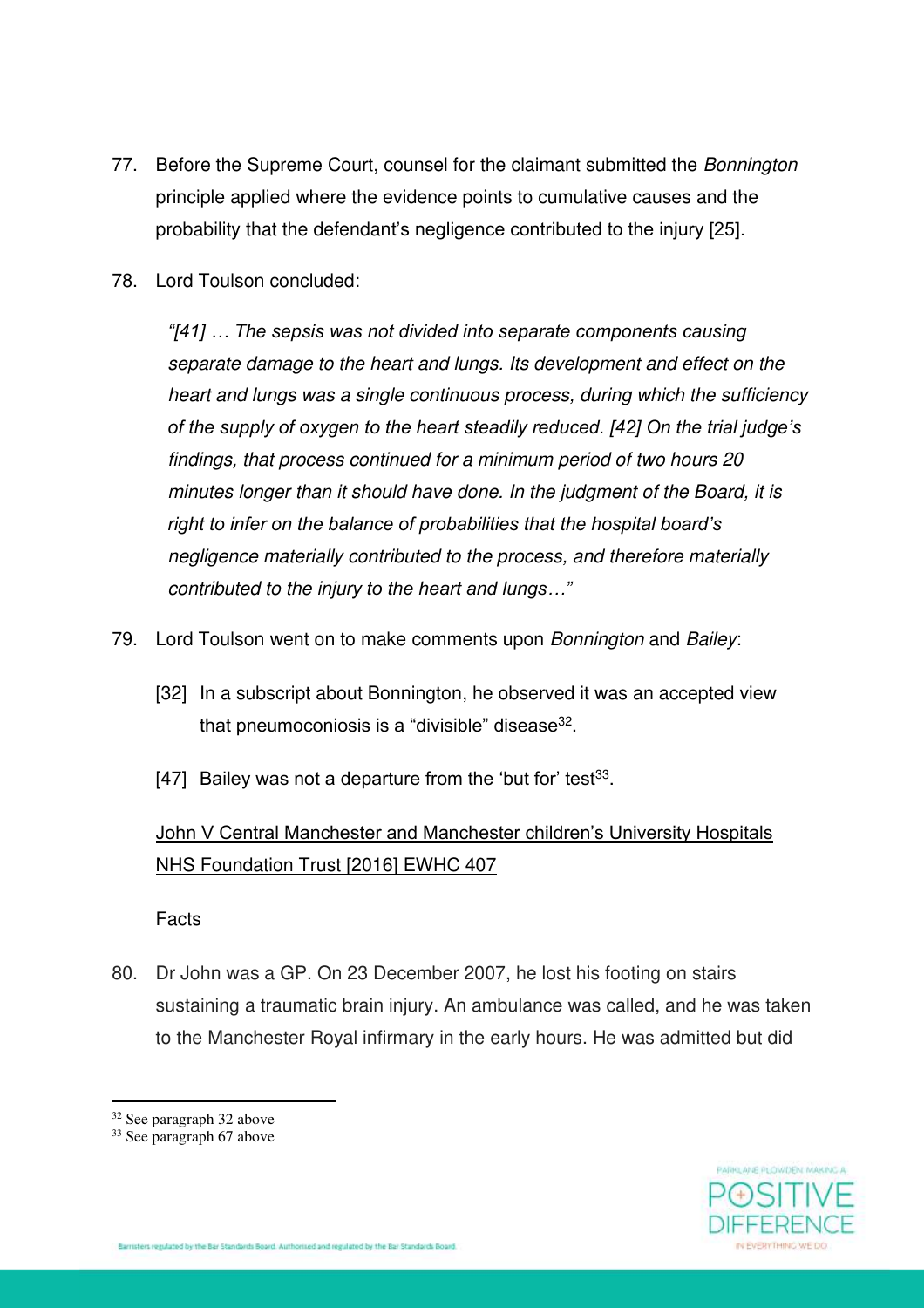not undergo CT scan until 1:12 pm. He underwent surgery at 7:30 pm. Surgery involved left fronto-parietal craniotomy and evacuation of acute subdural haematoma. Recovery was complicated by post-operative infection.

- 81. The claimant's case was that he suffered an extended period of raised intracranial pressure which materially contributed to the cognitive and neuropsychological deficits. Consequent cognitive deficits meant the claimant was unlikely to work as a doctor again.
- 82. The judge concluded the claimant suffered damaging raised intracranial pressure from 12:15 pm., a period in excess of 7 hours, of which between 5 hours 45 minutes – 6 hours would have been avoided without negligent delay [79].
- 83. The causative elements were the initial traumatic brain injury; post traumatic raised intra-cranial pressure; and post-operative infection.
- 84. It was accepted that the correct approach was to ask whether that raised intracranial pressure had made a material contribution to the damage. A stage was reached whereby, if not conceded, that point was not argued.
- 85. It was then necessary to apportion damage between the damage caused by the raised intracranial pressure (the tortious cause) and that caused by the combination of the initial head injury and the post-operative infection (nontortious causes),
- 86. Finally, if attribution between the cases was not possible, it was argued the claimant recovers in full.
- 87. The judge concluded that apportionment was not possible stating [100]

*" … the Bailey and Williams cases are cases where it was impossible, not merely difficult, to attribute particular causes to particular loss. The present* 

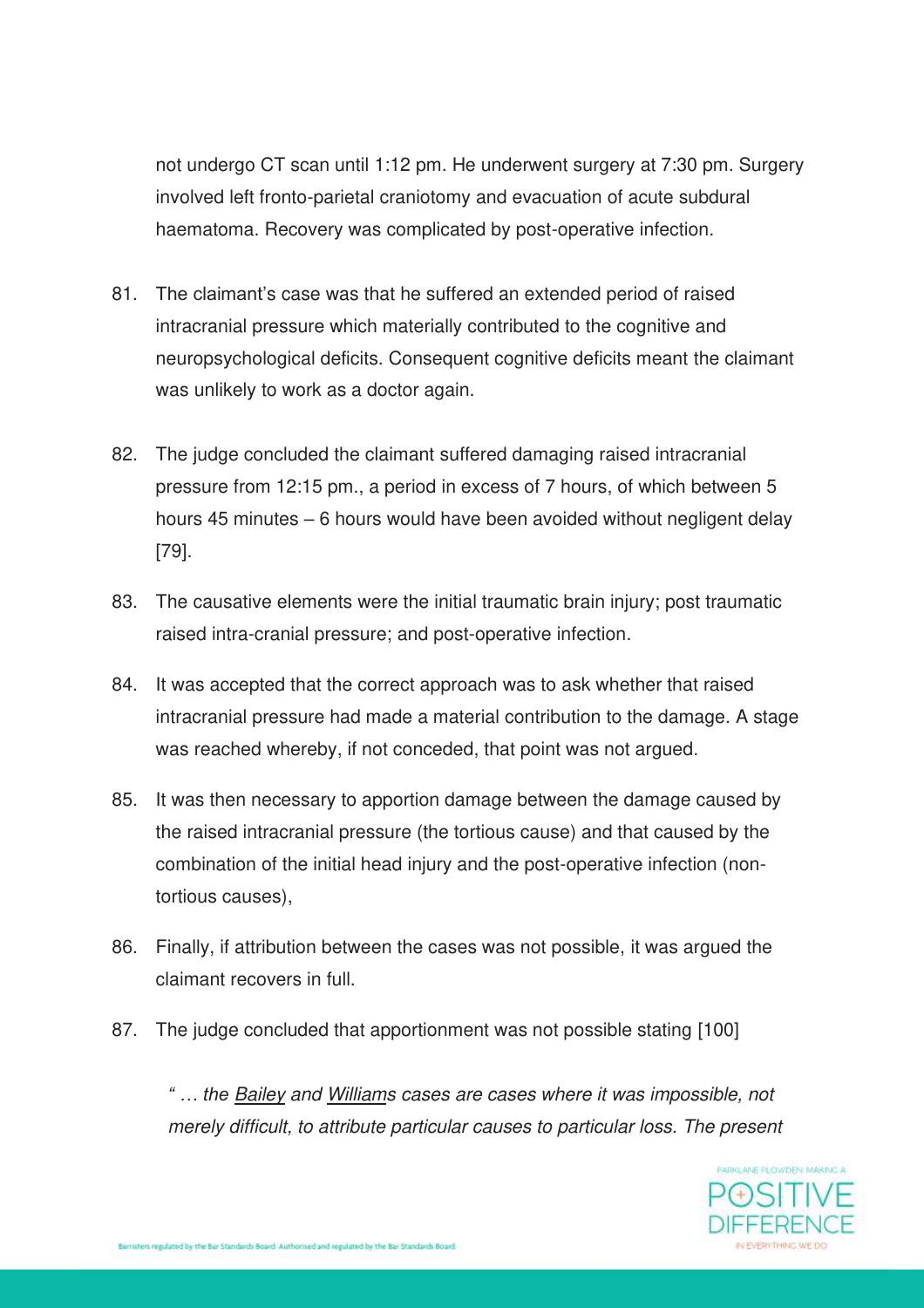*case likewise entails impossibility rather than simply difficulty. As such it is not an appropriate case for an apportionment exercise ..;"*

- 88. The troubling aspect of this case was that, during the process of quantifying damages, the but for test was applied to the prediction of what claimant's earnings would have been "but for" the effects of the damaging raised intracranial pressure [112 -113].
- 89. There seems to be a contradiction between the finding that it was impossible to attribute a particular cause to a particular loss but then to calculate damages upon the basis that, but for the accident, there would be reduced earning capacity due to the initial head injury, unrelated to the defendant's negligence.
- 90. The answer to this apparent contradiction may be found in the approach to psychiatric injury *BAe Systems (Operations) Limited v Konczak* [2018] ICR 1 per Underhill LJ [61], citing Hatton v Sutherland [2002] he highlights the distinction between apportionment and assessment of damages:

*Proposition 15 is:*

*"Where the harm suffered has more than one cause, the employer should only pay for that proportion of the harm suffered which is attributable to his wrongdoing, unless the harm is truly indivisible. It is for the defendant to raise the question of apportionment …"*

*Proposition 16 is:*

*"The* **assessment of damages** *will take account of any pre-existing disorder or vulnerability and of the chance that the claimant would have succumbed to a stress-related disorder in any event."*

91. At paragraph 72, Underhill LJ summarises:

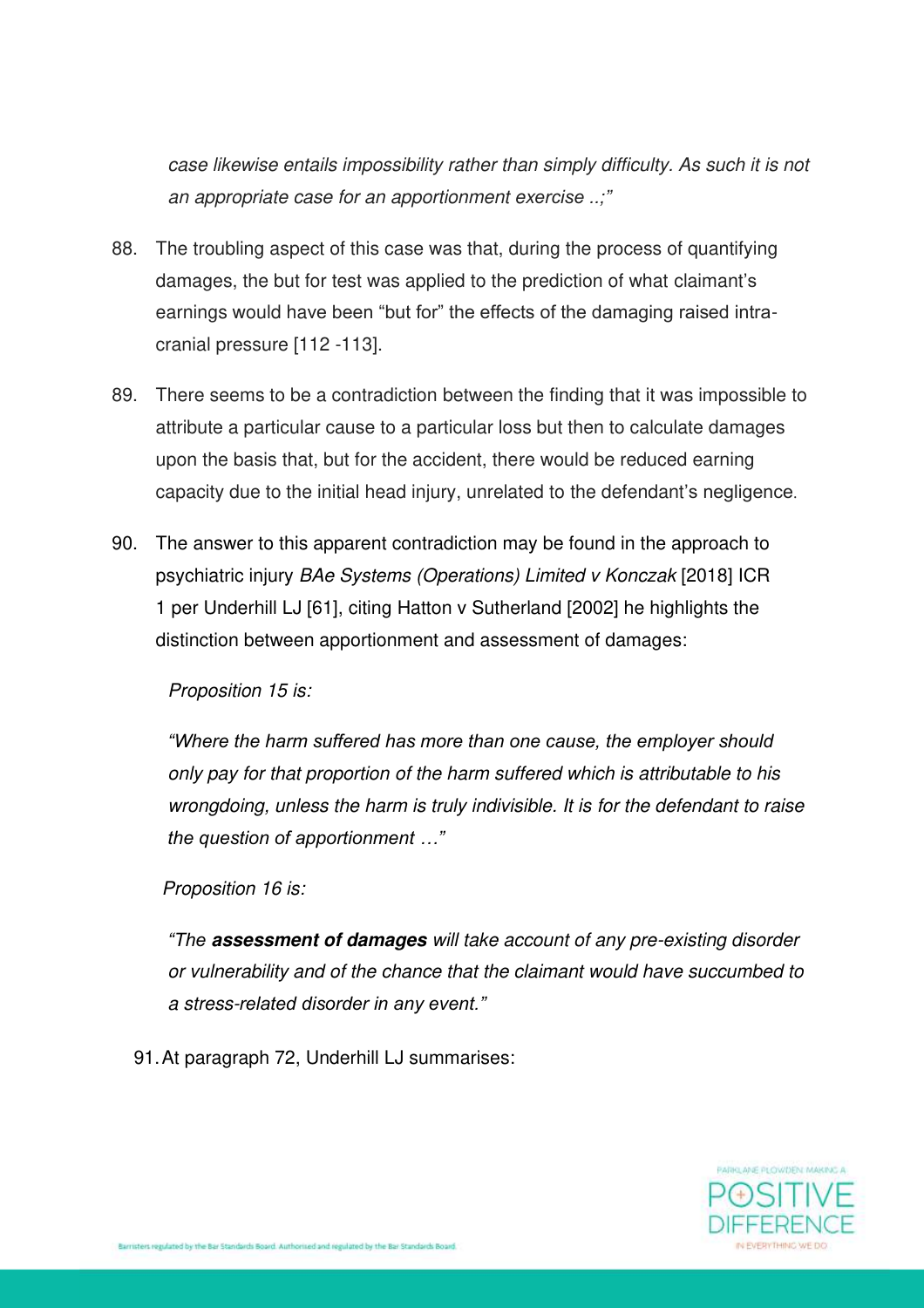*On my understanding of Rahman and Hatton, even in that case the tribunal should seek to find a rational basis for distinguishing between a part of the illness which is due to the employer's wrong and a part which is due to other causes; but whether that is possible will depend on the facts and the evidence. If there is no such basis, then the injury will indeed be, in Hale LJ's words, "truly indivisible", and principle requires that the claimant is compensated for the whole of the injury—though, importantly, if (as Smith LJ says will be typically the case) the claimant has a vulnerable personality, a discount may be required in accordance with proposition 16.* 

92. The distinction between stress at work cases and the principles set out in *Hatton v Sutherland* as compared with *John* is that the former discounts damages to reflect future possible vulnerability. This is legitimate and does not contradict the conclusion that the injury is "truly indivisible". However, in *John,* the reduction of damages arose applying the but for test to reflect what the outcome would have been due to the non-negligent causes (the original fall and post-operative infection). This is far more difficult to reconcile with the Judge's conclusion that it was impossible to *attribute particular causes to particular loss.*

# Leach v North East Ambulance Service NHS Foundation Trust [2020] EWHC 2914 (QB)

Facts

93. The claimant was at home when she suffered a subarachnoid haemorrhage (SAH) as a result of a ruptured aneurysm. The claimant first called 999 at 14:22 and requested an ambulance. At 15:19, her neighbour made a second call for an ambulance and a third call at 15:51. The claimant's parents arrived and made a fourth call at 16:00. The ambulance arrived at 16:11.

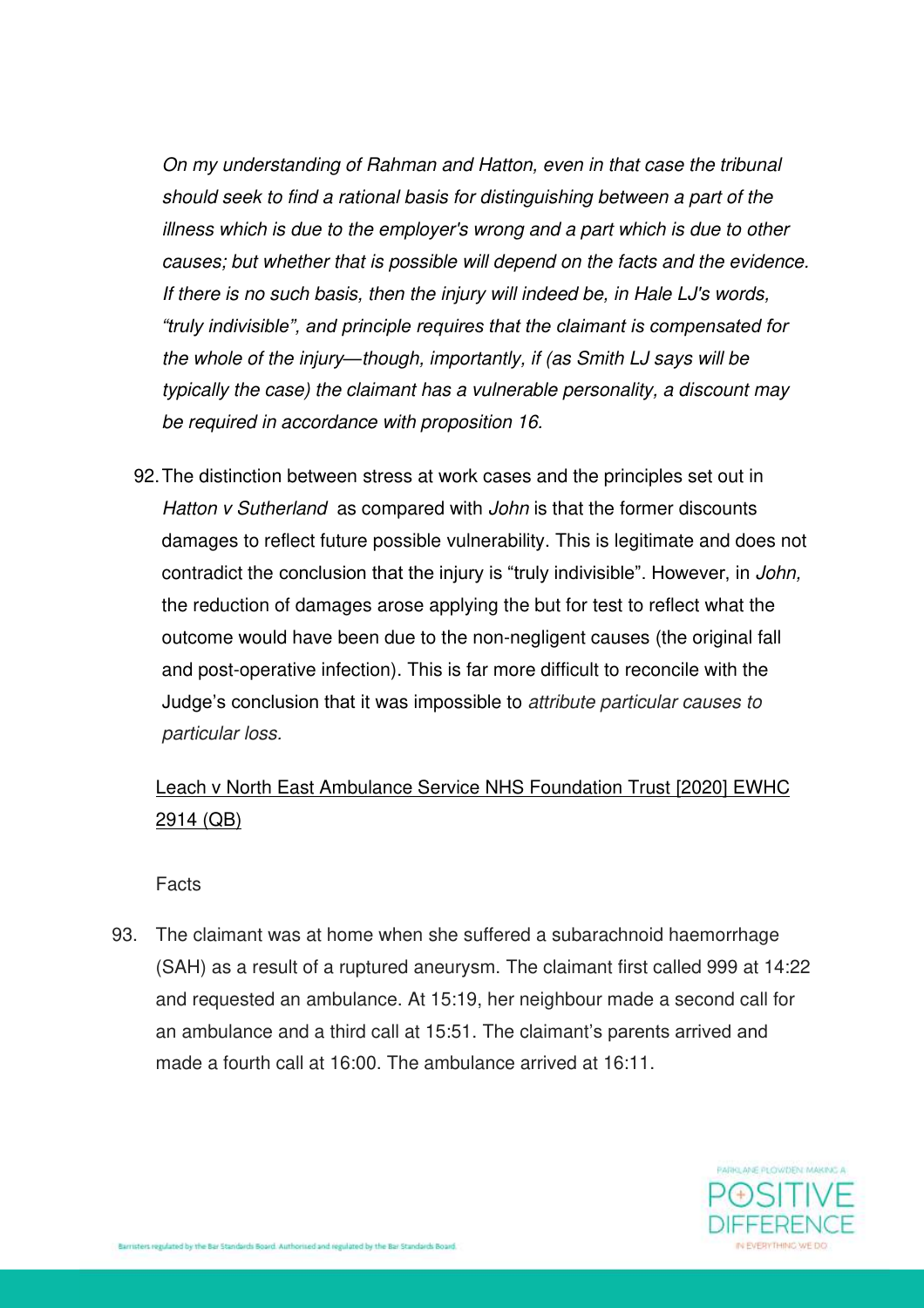- 94. The claimant was taken to James Cook University Hospital where she underwent successful treatment for SAH. Within a short period of admission, she had developed PTSD.
- 95. It was agreed between the parties that the admitted negligent period of delay was 31 minutes. The period of non-negligent delay was adjudged as 78 minutes [18]
- 96. It is correct to say that the trial judge (HHJ Freedman) expressed some surprise that a waiting time of 1 hour 49 minutes represented a reasonable period. Nevertheless, that was not a matter which the learned judge was called to determine.
- 97. The defendant's medical expert was of the opinion that the claimant was destined to suffer full-blown PTSD from the moment when she suffered the SAH. [20] The claimant's expert stated it was simply not possible to pinpoint a moment when the PTSD was triggered during the time between the happening of the SAH and the arrival of the ambulance and the trial judge considered that any attempt to do so was an artificial approach and entered the realms of speculation.
- 98. The learned judge concluded (referring to the views of Globe J in Ceri Leigh v London Ambulance NHS Trust [2014] EWHC 286 (QB), the injury was indivisible [43]:

*" …I have already observed in the course of this judgment that I regard PTSD as an indivisible injury. It is far removed from, for example, industrial diseases such as noise induced deafness or asbestosis which are known to be dose related. That is simply not the case with PTSD. If I cannot say when the trigger for the PTSD occurred, it would not be logical to go on to conclude that, nevertheless, there can be an apportionment* 

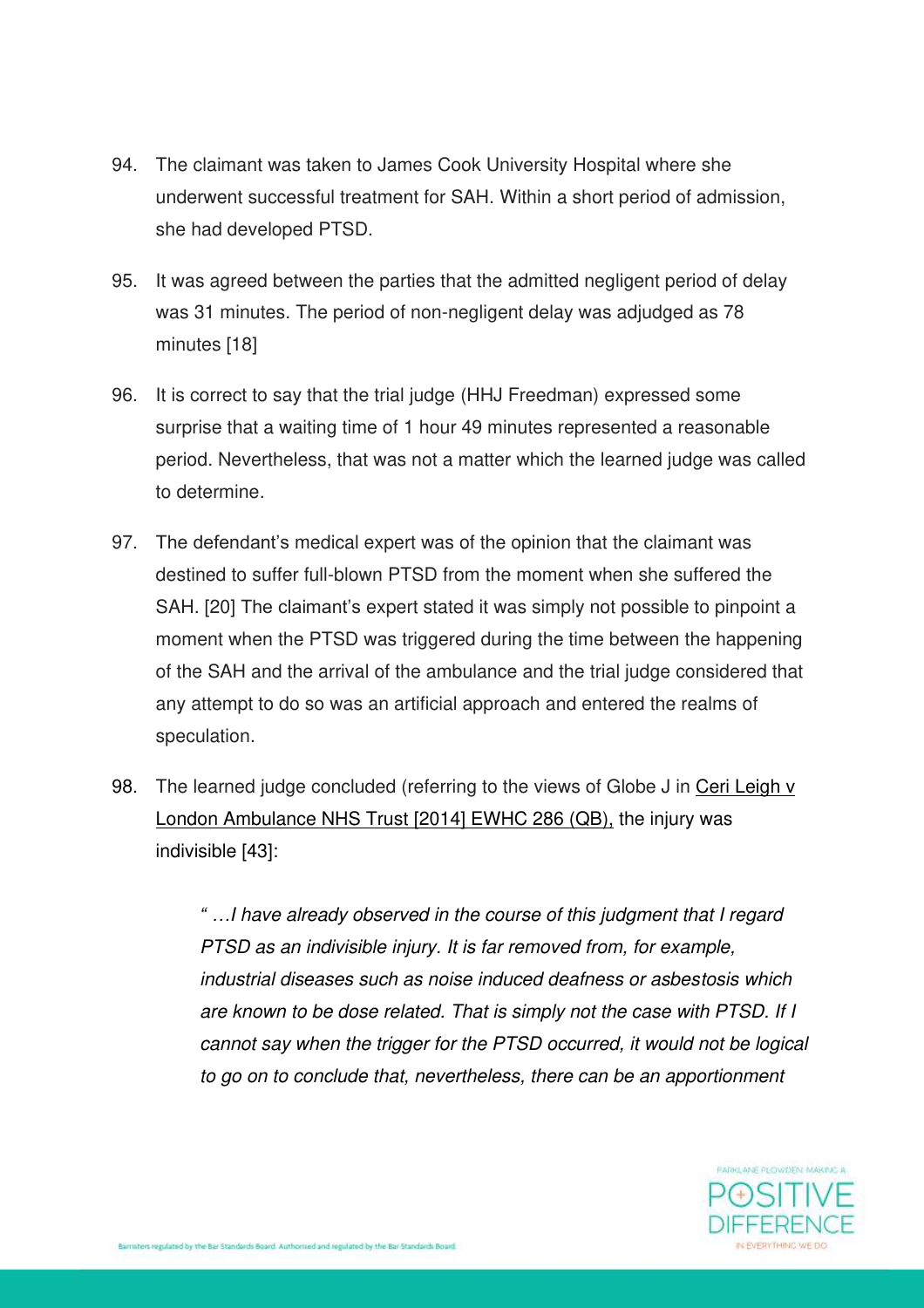*exercise. In any event, such would not be legitimate if my assessment is correct that this is an indivisible injury…"*

- 99. HHJ Freedman summarised the position as follows [14]:
	- i) If it can be shown that the claimant would have developed PTSD, in any event, irrespective of the negligent period of delay, then the claim fails.
	- ii) If it can be shown that but for the period of negligent delay the claimant would not have developed PTSD, the claim succeeds.
	- iii) If, on the other hand, the evidence is incapable of supporting either of the two propositions set out above, then if it can be shown the negligent period of the delay made of material contribution to the PTSD, the claim succeeds.
- 100. The case of *Ceri Leigh* warrants some further consideration, although in the context that it was a decision pre-dating the observations of Lord Toulson about *Bailey* in *Williams* <sup>34</sup> . It was however agreed that PTSD was a "cumulative cause" type case [5] to which *Bailey* applied. The learned judge concluded [28]:

*" … Adopting the Bailey test, I am unable to find on the balance of probabilities that the PTSD would have occurred in any event before 19.33 … I am satisfied that this is a case where medical science cannot establish the probability that 'but for' the negligent failure of the ambulance to arrive before 19.33, the PTSD would not have happened, but it has been established that the contribution of the negligent failure was more than negligible. It made a material contribution to the development of the claimant's PTSD. The claimant therefore succeeds on the first issue …"*



<sup>&</sup>lt;sup>34</sup> See paragraph 67 above.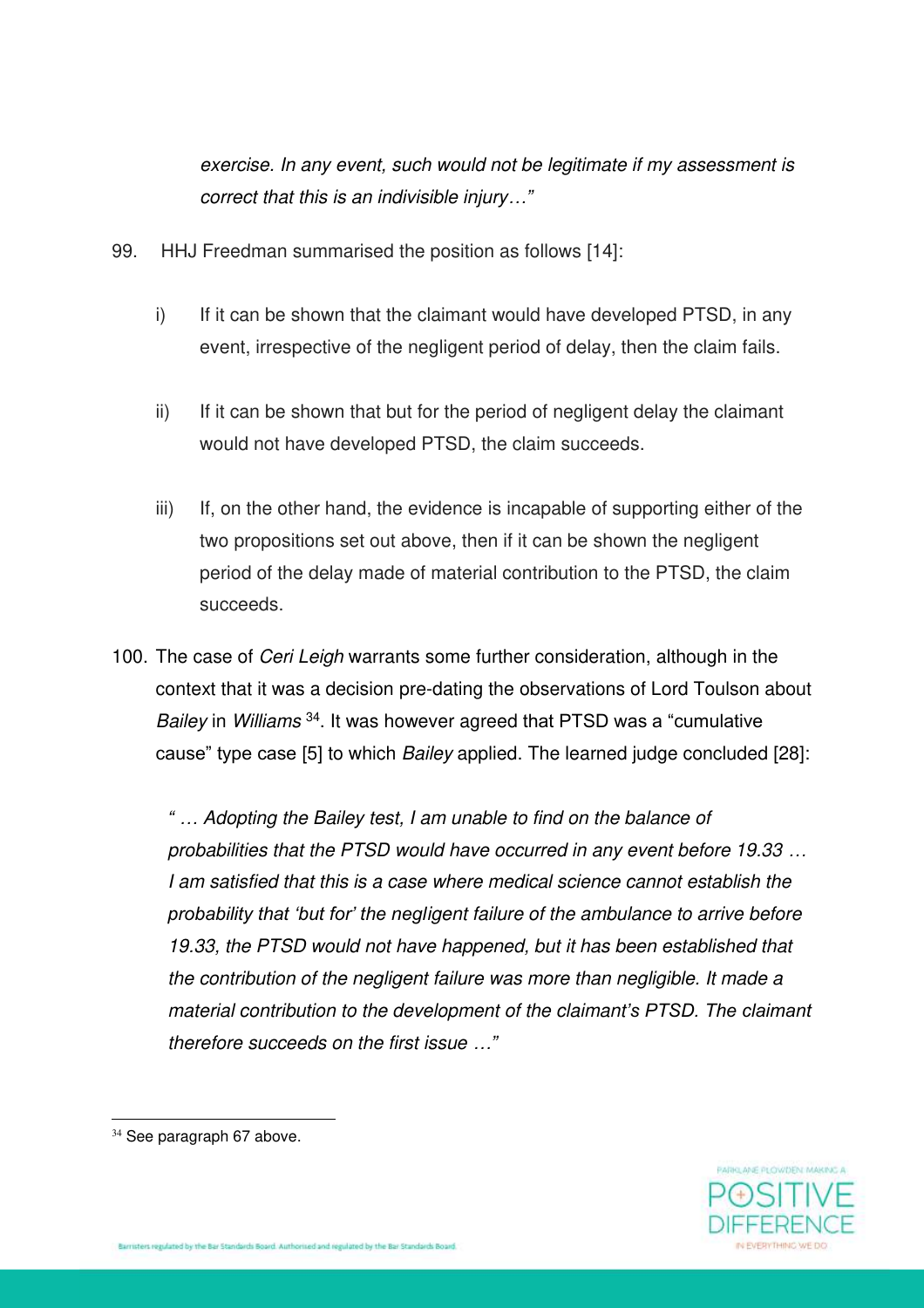### Davies v Frimley Health NHS Foundation Trust [2021] EWHC 169

- 101. Mrs Davies died from bacterial meningitis on 27<sup>th</sup> February 2015. She had been admitted to Wrexham Park Hospital, where she received intravenous antibiotics commenced at 13:20. It was agreed the defendant was negligent by failing to begin administrating antibiotics by 10:40. The claimant contended either: with earlier administration of antibiotics, on the balance of probabilities, Mrs Davies would have survived; alternatively, failure to do so made a material contribution to her death.
- 102. In this case, HHJ Auerbach concluded that the tipping point or threshold had not been reached by 10:40 and had antibiotics been prescribed at that time, on the balance of probabilities, the deceased would have survived [166 – 167].
- 103. Although not obliged, the Judge went on to consider in some considerable detail the caselaw relating to material contribution [168 – 210].
- 104. The judge focused upon competing arguments as to whether or not "material contribution" had any part play where the injury was indivisible [196]. His starting point was:

*First, where the harm is divisible, a party will be liable if their culpable conduct made a contribution to the harm, to the extent of that contribution.* 

*Secondly, where the harm is indivisible, a party will be liable for the whole of it, if they caused it, applying "but for" principles.* 

*Thirdly, if two wrongdoers have both together caused an indivisible injury, in respect of which it is impossible to apportion liability between them, then each is co-liable for the whole of the injury suffered.* 

105. The judge then posed the question whether there were alternative available routes to recovery. The difficulty with the judge's analysis is the wording of the

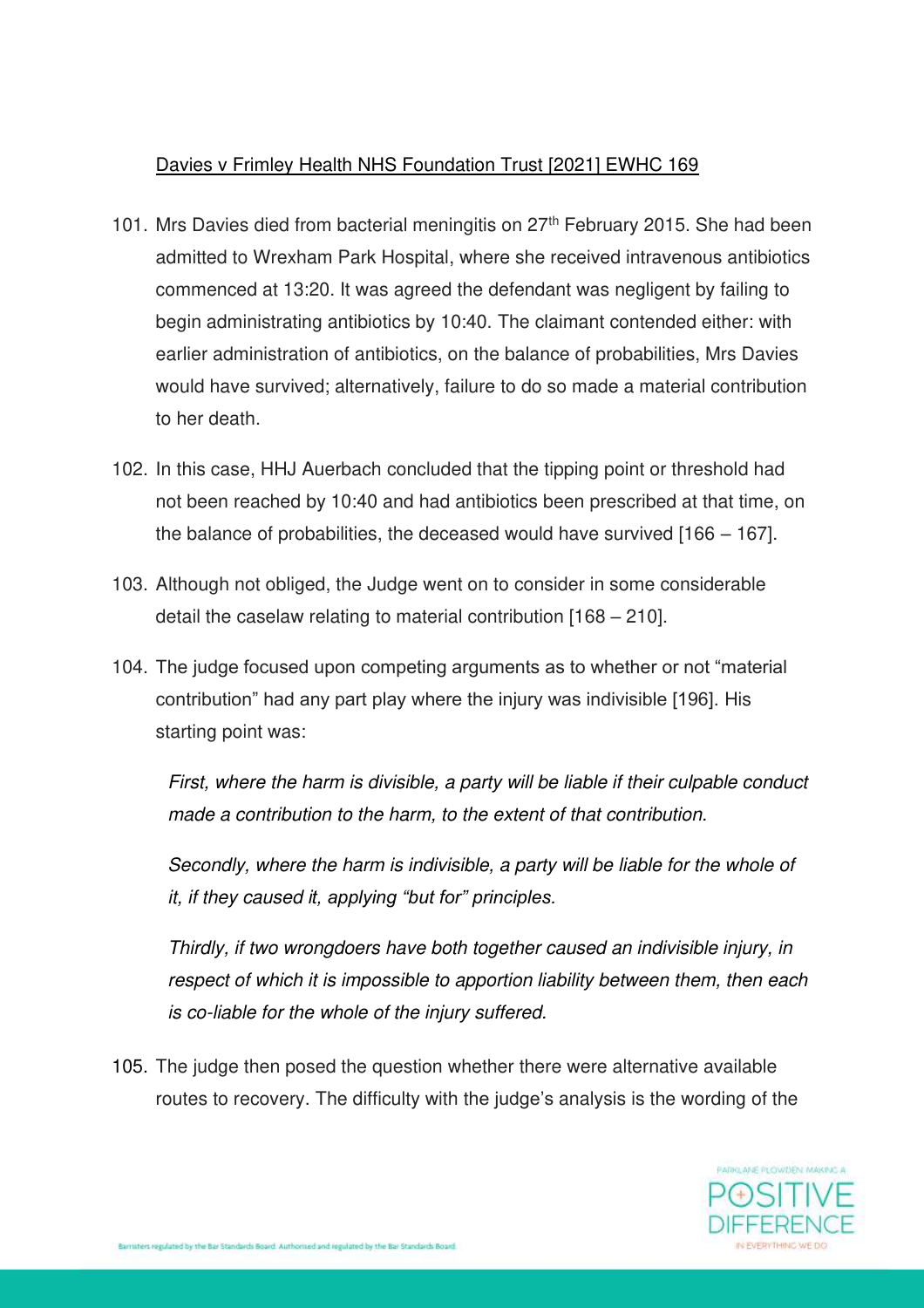3<sup>rd</sup> option, in which the words "or contributed" are omitted. It will be recalled, in *Williams,* Lord Toulson adopted the following proposition:

*"… It is trite negligence law that, where possible, defendant should only be held liable for that part of the claimant's ultimate damage to which they can because of the linked… It is equally trite that, where a defendant has been found to have caused* **or contributed** *to an indivisible injury, she will be held liable for it, even though there may well have been other contributing causes.…"<sup>35</sup>*

106. Nevertheless, the learned judge concluded that the decisions in *Bonnington* and *Bailey* (in light of subsequent comment from the Court of Appeal, Supreme Court and Privy Council), do not stand for any novel legal principle, distinct from the general jurisprudence on co-contribution to divisible and indivisible harms. There may be some force in this observation bearing in mind *Bailey* was subsequently viewed as an eggshell skull case<sup>36</sup> and *Bonnington* would have been decided differently today<sup>37</sup> but it is the jurisprudence relating cocontribution to divisible and indivisible harms, which has caused so much recent confusion, in particular the case of *Thorley*.

### Thorley v Sandwell and West Birmingham NHS Trust [2021] EWHC 2604

107. The claimant suffered chest pain, for which investigation by coronary angiogram was necessary, arranged for 27 April 2005. He had pre-existing atrial fibrillation, a condition increasing the risk of blood clots for which she took a daily dose of warfarin (anticoagulant). The Claimant stopped his daily dose of warfarin for a 6-day period (23–28 April inclusive), restarting it at a lower dose on 29th April 2005.



<sup>35</sup> Williams v The Bermuda Hospitals Board [2016] UKPC per Lord Toulson [31]

<sup>&</sup>lt;sup>36</sup> Williams v The Bermuda Hospitals Board [2016] UKPC per Lord Toulson [47]

<sup>37</sup> AB v Ministry of Defence [2010] EWCA Civ 1317 per Smith LJ [134]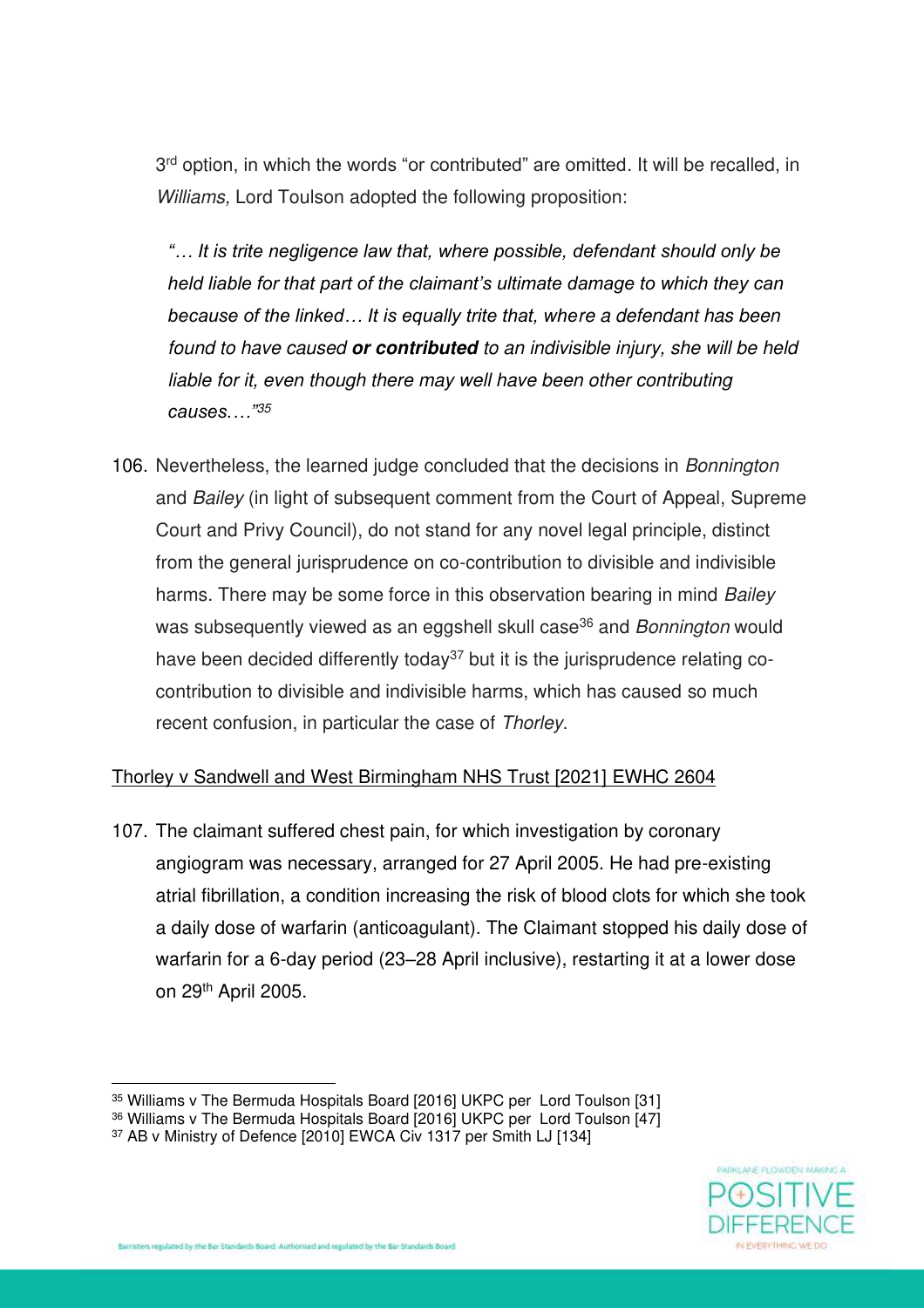- 108. On 30<sup>th</sup> April 2005, he suffered an ischaemic stroke resulting in permanent and severe physical and cognitive disability.
- 109. It was contended cessation of warfarin should have been limited to a 3-day period, restarted at the usual (higher) dose. It was contended these breaches caused or materially contributed to the occurrence of the stroke. A limited admission was made to the extent that warfarin should have been restarted on 28 April, although all other allegations were denied.
- 110. Soole J found the allegations of negligence unproven but proceeded to consider causation both upon the basis the warfarin should have been restricted to 3 days and recommenced 24 hours earlier.
- 111. The case on causation was put on two alternative bases: (i) but for and (ii) material contribution. It was agreed that this was not a case whereby negligence materially increased the risk potentially engaging the "Fairchild exception".[81]
- 112. In most basic terms, AF causes pooling of blood in the atria capable of forming clots (thrombi). These can break off causing an obstruction (embolism) – hence thromboembolism. If this occurs in the brain, it causes an ischaemic stroke or cerebrovascular accident (CVA).
- 113. Warfarin works by reducing the formation of clots (thrombi), although it does not dissolve them.
- 114. The INR measures the time for blood to clot. The relative incidence of stroke is on a steep gradient between an INR of 2.0 (Base target range for prevention of thromboembolism) and 1.0 (no anticoagulant effect).
- 115. The claimant argued that, had warfarin been reintroduced from 27 April 2005, by 30th April 2005 (the date of the CVA) the INR would have been 1.5 versus 1.2 (actual reading). A study *Hylek et al 1996*, showed that the risk rose very

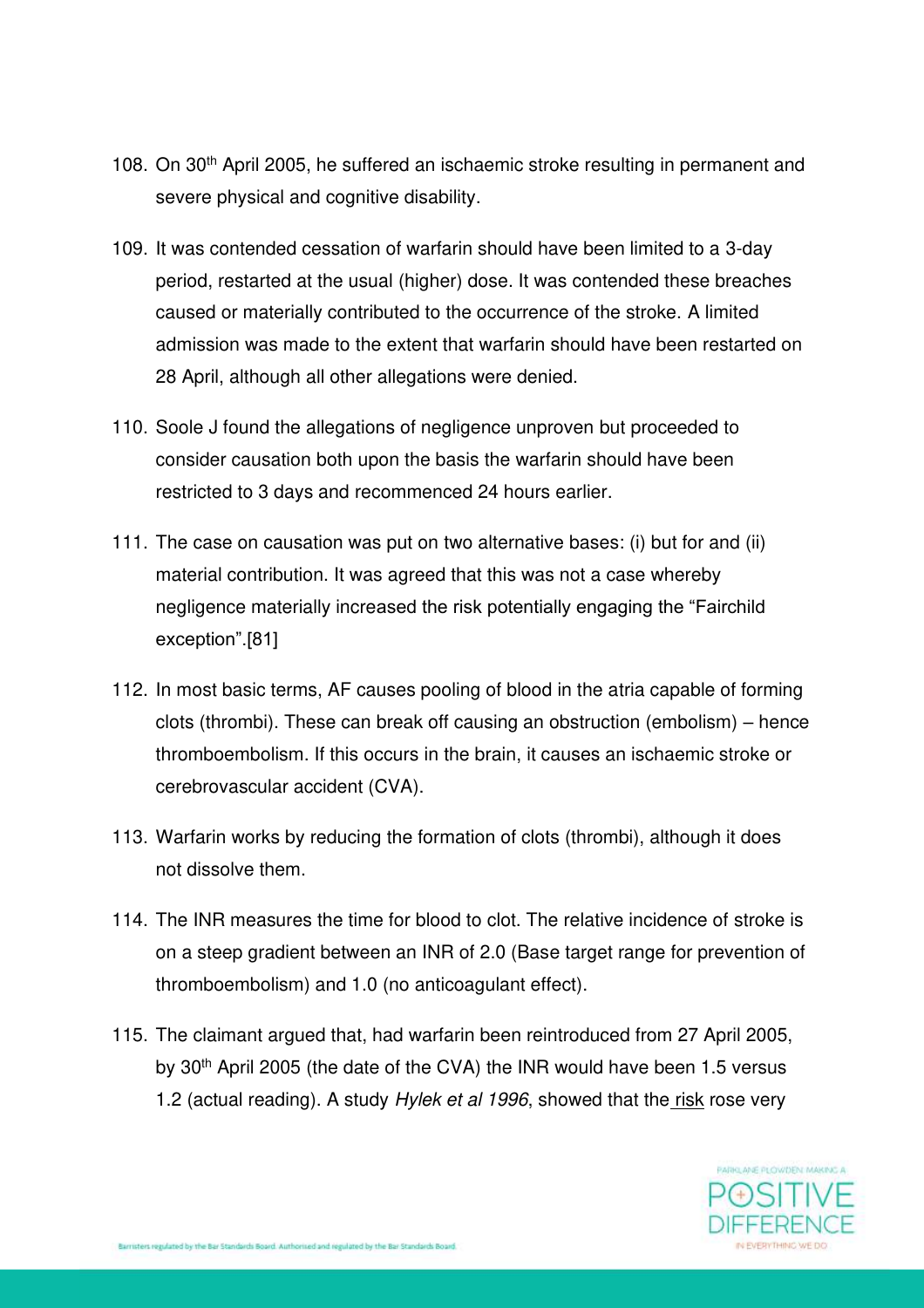steeply as INR levels fell below 2.0. It was found that the relative incidence of stroke and INR of 1.5 as compared with 1.2 was 3.3:8:3 or 39%.

- 116. Without wishing to oversimplify the complex matter before the court, the RR of 0.39 belied what the judge concluded to be the actual risk of stroke. The correlation between INR and the likelihood of thrombosis was less certain where warfarin is stopped and restarted [89]. While INR is very sensitive to clotting factor VII it is less so for factors II and IX and when warfarin is stopped and started again factor VII is a poor indicator of the more important factors II and IX [128]. This was explained due to the differing half-lives of the clotting factors.
- 117. The learned judge rejected the claim, applying the 'but for' case but nevertheless, went on to consider material contribution.
- 118. It was accepted ischaemic stroke was an indivisible injury [139] i.e. it happens or it doesn't and its severity is unaffected by the dose of warfarin. The issue between the parties was whether the "indivisibility" was a bar to the application of material contribution. The defendant relied upon AB v Ministry of Defence [2010] EWCA Civ 1317 *"The Atomic Veterans"*
- 119. In which it will be recalled, Smith LJ stated [150]

*" … at least so far as cancers are concerned, the claimants cannot rely on proving that the radiation exposure has made a material contribution to the disease, as in Bailey and Bonnington Castings. This principle applies only where the disease or condition is "divisible" so that an increased dose of the harmful agent worsens the disease (emphasis applied) … in Bailey the tort (a failure of medical care) increased the physical weakness … it was the overall weakness which led to the claimants failure to protect her airway when she vomited with the result that she inhaled her vomit and suffered a cardiac arrest and brain damage … in those cases, the pneumoconiosis and the weakness were divisible conditions …"*

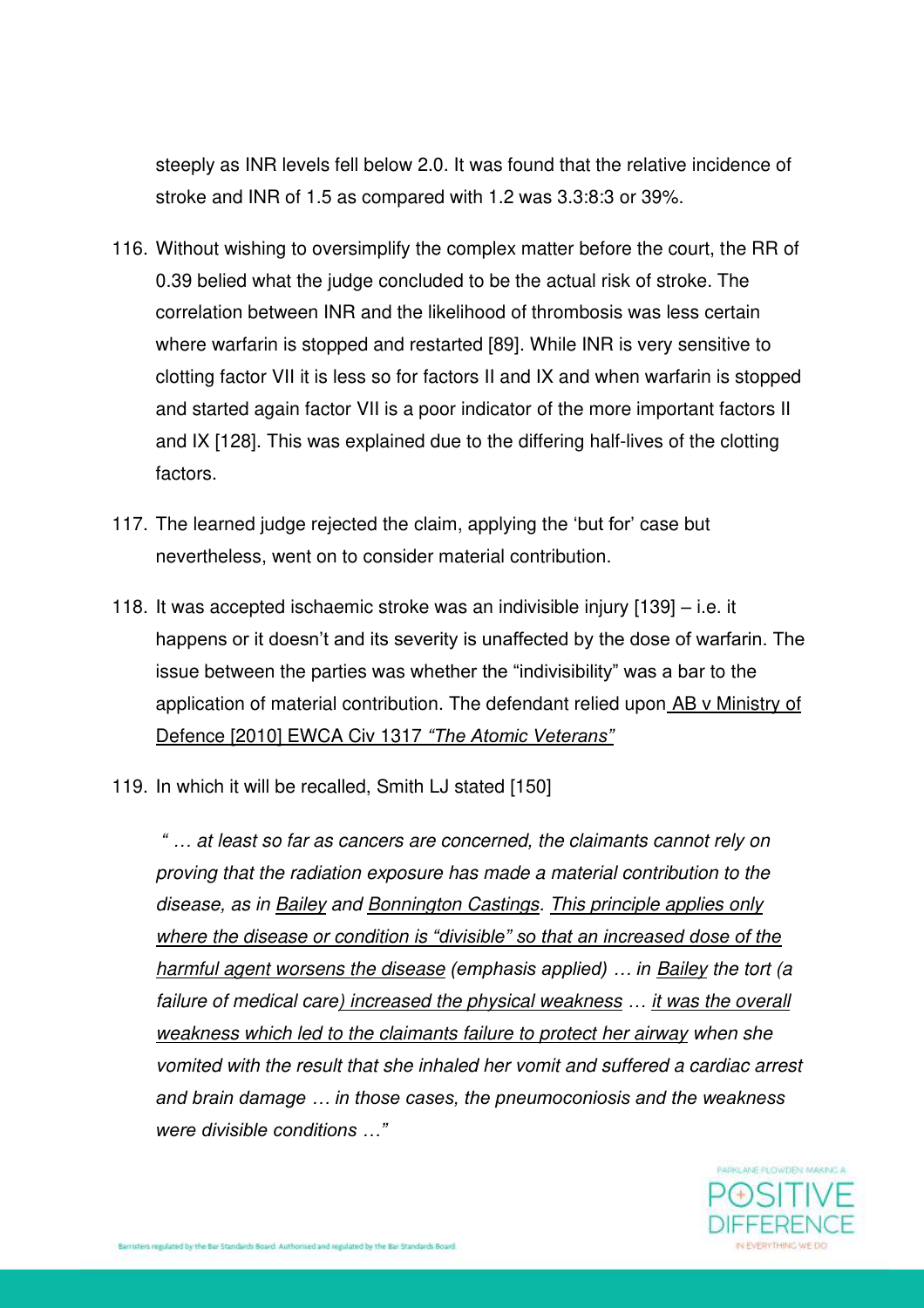- 120. Relying on the Court of Appeal in AB V MOD, the learned judge concluded the claim of material contribution must fail on the basis that this modified test of causation does not apply where there is a single tortfeasor and an indivisible injury.
- 121. Finally, and in any event, Soole J concluded that the delay in reinstating the warfarin contributed not to the stroke but to the risk of it occurring. In which case, material contribution had no role to play. The increasing of the risk could only be relevant, if the increase was of such a magnitude that causation could be inferred. The narrow *Fairchild* exception did not apply.
- 122. Although it would not have affected the outcome, the difficulty with the decision in *Thorley* is the reliance upon *AB v MOD* as authority for the proposition material contribution does not apply to indivisible injuries. This seems difficult to reconcile with the approach of Lord Toulson in *Williams* and *Sienkiewicz* (paragraph 19 and 20 above). The answer may stem from the use of terminology, Smith LJ in *AB v MOD.* It will be recalled she referred to divisibility in relation to the claimant's weakness as opposed to the aspiration or cardiac arrest and in this sense, divisibility was being used to describe the cause and not the injury. As Swift J put it:

*" … the Court of Appeal in the Atomic Veterans case regarded the 'injury' in the case of Bailey as having been the claimant's weakened state which had led to her cardiac arrest and brain damage. They regarded that injury as divisible. Yet, it seems to me that the 'injury' in Bailey was in reality the claimant's brain damage, which was indivisible. The defendant's negligence had made an unquantifiable contribution to the weakness that had led to the development of that brain damage.* 

*If that is right, the fact that an injury is indivisible does not necessarily preclude the application of the Bonnington principle."*

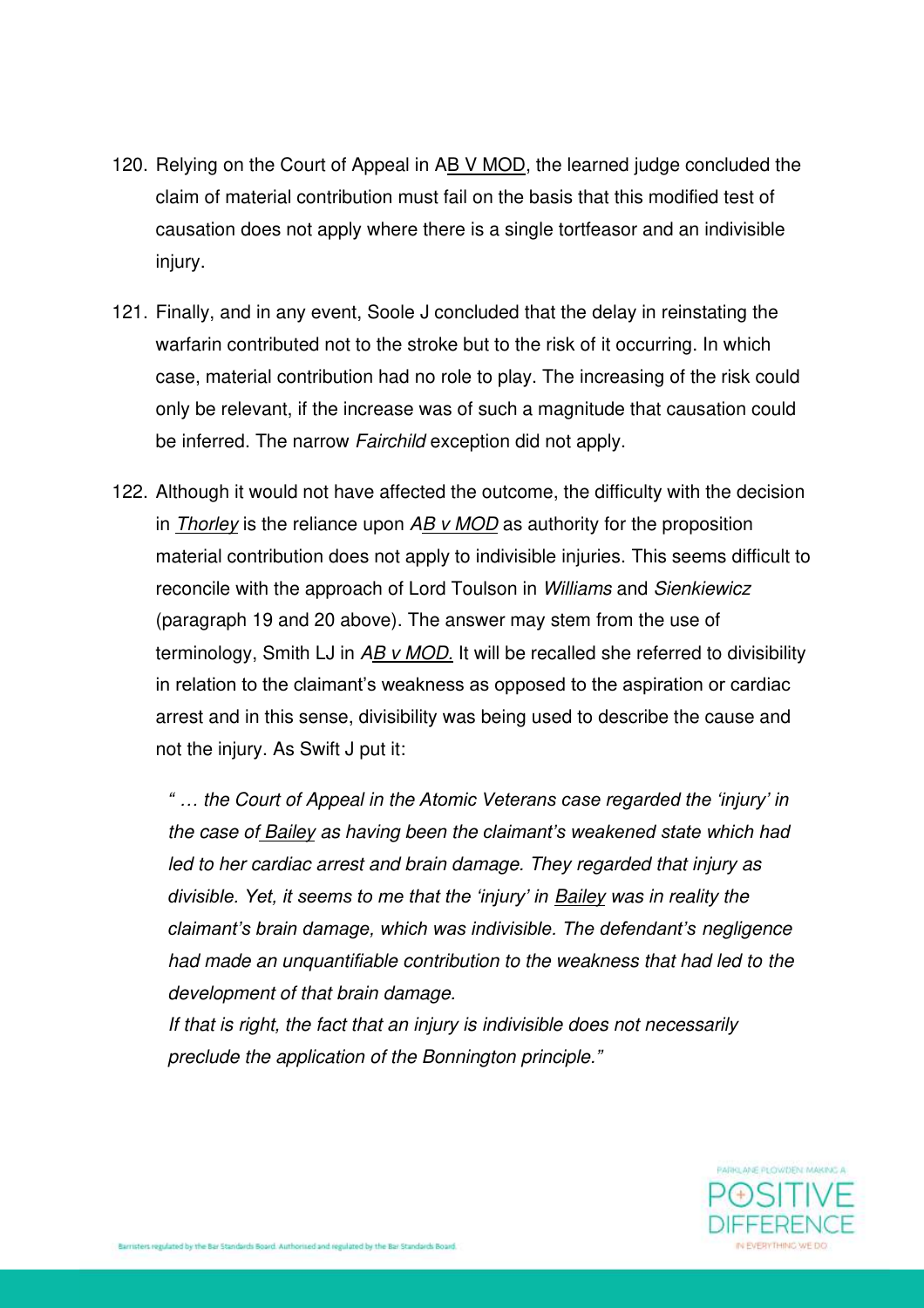123. It will be evident from all of the above that the law on material contribution remains uncertain/controversial. At the outset of this paper, the observation was made that this was not an authoritative review of the subject but rather, an explanation as to why that review is required. Nevertheless, based upon the foregoing, a step-by-step approach to tackling causation would look broadly as follows:

Step 1: Apply the 'but for' test.

- But for D's negligence there would have been no injury C succeeds in full.
- But for D's negligence there would have been the same injury  $C$ fails.
- Step 2: If Step 1 does not apply but it can be established that D's negligence materially contributed to C's injury.
	- Is the injury divisible? if so:
		- $\circ$  the extent of harm can be attributed to D's negligence applying the 'but for' test? – C succeeds to that extent.
		- $\circ$  the extent of harm cannot be attributed to D's negligence (e.g. scientific knowledge is not capable of providing the answer) – C succeeds in full<sup>38</sup>
	- Is the injury indivisible? If so:
		- o if *Thorley* is followed, C fails

<sup>38</sup> In both *Thorley* and *Davies*, considerable time and expense were devoted to answering this question. The courts approach to costs proportionality vis-à-vis proving causation is an area that is likely to evolve.

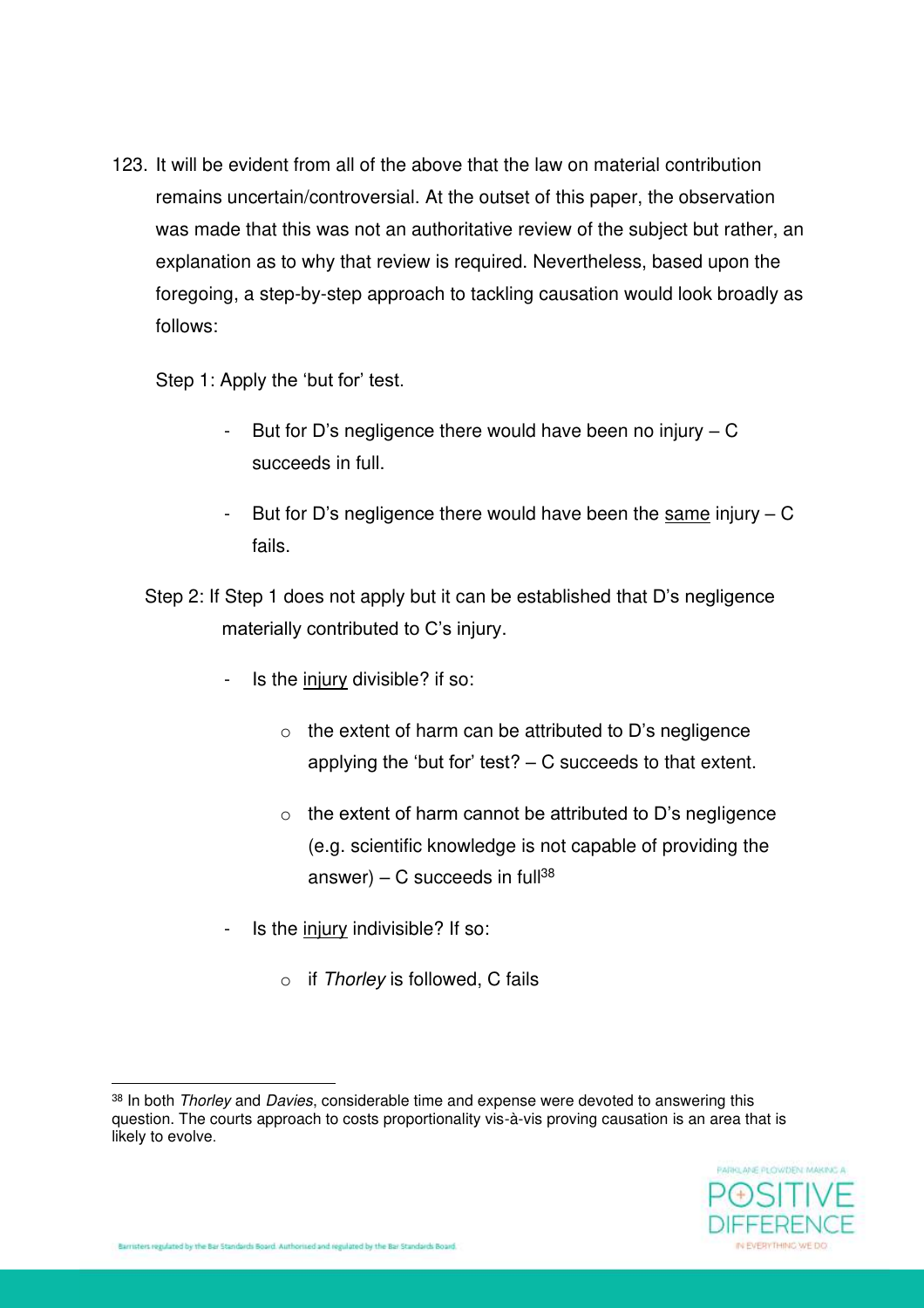o if *Thorley* is incorrect and material contribution applies, C succeeds in full.

Step 3: If the D's negligence contributed to the risk of injury, C fails unless:

- o The risk increase is sufficiently high to infer causation (but for test).
- o D's negligence merely contributed to the risk Fairchild exception – very limited application.

Andrew Axon

28 March 2022

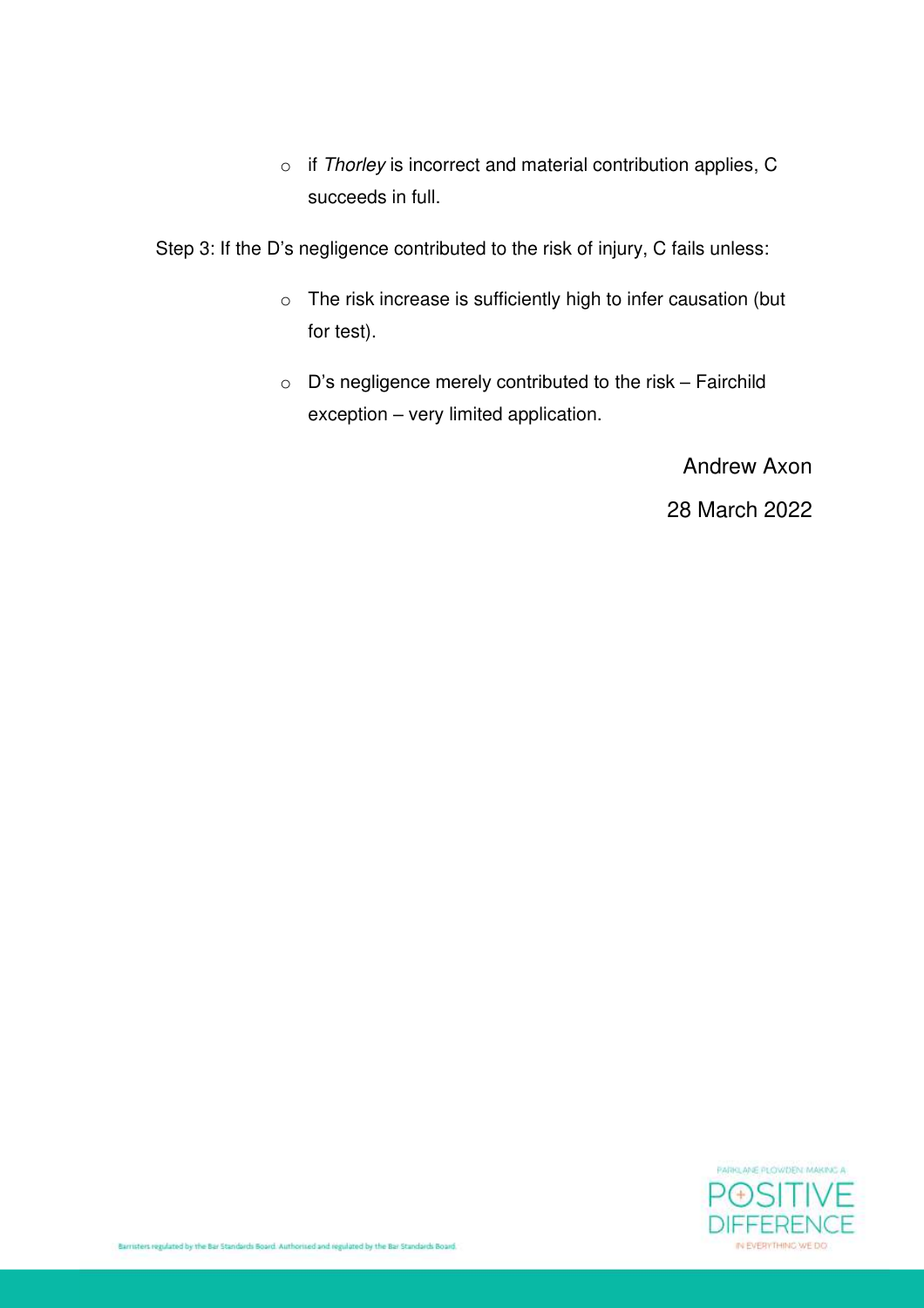#### **References**

- International Energy Group v Zurich Insurance Plc [2016] AC 509 at 192 [https://www.bailii.org/uk/cases/UKSC/2015/33.html](https://urldefense.proofpoint.com/v2/url?u=https-3A__www.bailii.org_uk_cases_UKSC_2015_33.html&d=DwQGaQ&c=euGZstcaTDllvimEN8b7jXrwqOf-v5A_CdpgnVfiiMM&r=8uBzih0l3lFPvxkaiRwrCdYQtl_IWM7KgIilUB5S9L1VUq46hBNvUyJKhk2GW4mY&m=cJfPrYLozsoegkxVKzbHLVhcYca3-v_STvirA4tmyqc&s=9zxA6cKMnOmSfrUiVNzftAIvbIjm05qoEHNmEKTP_dM&e=)
- Fairchild v Glenhaven Funeral Services Ltd [2002] UKHL 22; [2003] 1 AC 32 [https://www.bailii.org/uk/cases/UKHL/2002/22.html](https://urldefense.proofpoint.com/v2/url?u=https-3A__www.bailii.org_uk_cases_UKHL_2002_22.html&d=DwQGaQ&c=euGZstcaTDllvimEN8b7jXrwqOf-v5A_CdpgnVfiiMM&r=8uBzih0l3lFPvxkaiRwrCdYQtl_IWM7KgIilUB5S9L1VUq46hBNvUyJKhk2GW4mY&m=cJfPrYLozsoegkxVKzbHLVhcYca3-v_STvirA4tmyqc&s=QBBWlzBqga3LGqNhvaDQGX5wYS2fanxMNAC5eVA9ZOI&e=)
- Sienkiewicz v Grief (UK) Ltd [2011] UKSC 10 [12] [14] [https://www.bailii.org/uk/cases/UKSC/2011/10.html](https://urldefense.proofpoint.com/v2/url?u=https-3A__www.bailii.org_uk_cases_UKSC_2011_10.html&d=DwQGaQ&c=euGZstcaTDllvimEN8b7jXrwqOf-v5A_CdpgnVfiiMM&r=8uBzih0l3lFPvxkaiRwrCdYQtl_IWM7KgIilUB5S9L1VUq46hBNvUyJKhk2GW4mY&m=cJfPrYLozsoegkxVKzbHLVhcYca3-v_STvirA4tmyqc&s=4Ppttoo6SyR7guQywHQ1bMA_s9XlBxUqdZAVx6ShESg&e=)
- Bonnington Castings LTD v Wardlaw [1956] AC 613 [https://www.bailii.org/uk/cases/UKHL/1956/1.html](https://urldefense.proofpoint.com/v2/url?u=https-3A__www.bailii.org_uk_cases_UKHL_1956_1.html&d=DwQGaQ&c=euGZstcaTDllvimEN8b7jXrwqOf-v5A_CdpgnVfiiMM&r=8uBzih0l3lFPvxkaiRwrCdYQtl_IWM7KgIilUB5S9L1VUq46hBNvUyJKhk2GW4mY&m=cJfPrYLozsoegkxVKzbHLVhcYca3-v_STvirA4tmyqc&s=_QjdjuwbCYJ8z3YFqxKyRekOBIpQAsG_1UrOPEpa2qA&e=)
- Williams v Bermuda Hospitals Board [2016] UKPC 4 [31] [https://www.bailii.org/uk/cases/UKPC/2016/4.html](https://urldefense.proofpoint.com/v2/url?u=https-3A__www.bailii.org_uk_cases_UKPC_2016_4.html&d=DwQGaQ&c=euGZstcaTDllvimEN8b7jXrwqOf-v5A_CdpgnVfiiMM&r=8uBzih0l3lFPvxkaiRwrCdYQtl_IWM7KgIilUB5S9L1VUq46hBNvUyJKhk2GW4mY&m=cJfPrYLozsoegkxVKzbHLVhcYca3-v_STvirA4tmyqc&s=3m2NjAzV2CTH_UENhLl9p1OzlEWVw3uB51U0JFIyd-w&e=)
- Holtby v Brigham & Cowan (Hull) Ltd [2000] All ER 421 [https://www.bailii.org/ew/cases/EWCA/Civ/2000/111.html](https://urldefense.proofpoint.com/v2/url?u=https-3A__www.bailii.org_ew_cases_EWCA_Civ_2000_111.html&d=DwQGaQ&c=euGZstcaTDllvimEN8b7jXrwqOf-v5A_CdpgnVfiiMM&r=8uBzih0l3lFPvxkaiRwrCdYQtl_IWM7KgIilUB5S9L1VUq46hBNvUyJKhk2GW4mY&m=cJfPrYLozsoegkxVKzbHLVhcYca3-v_STvirA4tmyqc&s=vVivvkIDF3VVeb1-k4E8gHV_b0fVwDqUP12TAUK5qgQ&e=)
- Heneghan v Manchester Dry Docks Ltd & Ors [2016] EWCA Civ 86 [https://www.bailii.org/ew/cases/EWCA/Civ/2016/86.html](https://urldefense.proofpoint.com/v2/url?u=https-3A__www.bailii.org_ew_cases_EWCA_Civ_2016_86.html&d=DwQGaQ&c=euGZstcaTDllvimEN8b7jXrwqOf-v5A_CdpgnVfiiMM&r=8uBzih0l3lFPvxkaiRwrCdYQtl_IWM7KgIilUB5S9L1VUq46hBNvUyJKhk2GW4mY&m=cJfPrYLozsoegkxVKzbHLVhcYca3-v_STvirA4tmyqc&s=EwPlLfFPMCfDYLfVwYD3NG1QSf5hCxy6Gf8Gbzb4jUM&e=)
- AB v Ministry of Defence [2010] EWCA Civ 1317 [https://www.bailii.org/ew/cases/EWCA/Civ/2010/1317.html](https://urldefense.proofpoint.com/v2/url?u=https-3A__www.bailii.org_ew_cases_EWCA_Civ_2010_1317.html&d=DwQGaQ&c=euGZstcaTDllvimEN8b7jXrwqOf-v5A_CdpgnVfiiMM&r=8uBzih0l3lFPvxkaiRwrCdYQtl_IWM7KgIilUB5S9L1VUq46hBNvUyJKhk2GW4mY&m=cJfPrYLozsoegkxVKzbHLVhcYca3-v_STvirA4tmyqc&s=kSWnQkkAPq_1-VecDI-T7FwGNlFpmr-TFD8Xb62Eysw&e=)
- Barker Corus UK Ltd [2006] 2 AC 572 [https://www.bailii.org/uk/cases/UKHL/2006/20.html](https://urldefense.proofpoint.com/v2/url?u=https-3A__www.bailii.org_uk_cases_UKHL_2006_20.html&d=DwQGaQ&c=euGZstcaTDllvimEN8b7jXrwqOf-v5A_CdpgnVfiiMM&r=8uBzih0l3lFPvxkaiRwrCdYQtl_IWM7KgIilUB5S9L1VUq46hBNvUyJKhk2GW4mY&m=cJfPrYLozsoegkxVKzbHLVhcYca3-v_STvirA4tmyqc&s=RoVGaAKtHzwX8jS5JXpeuoIBlThMqFyWXqUJeKDM32o&e=)
- McGhee v National Coal Board [1973] 1 WLR 1 [https://www.bailii.org/uk/cases/UKHL/1972/7.html](https://urldefense.proofpoint.com/v2/url?u=https-3A__www.bailii.org_uk_cases_UKHL_1972_7.html&d=DwQGaQ&c=euGZstcaTDllvimEN8b7jXrwqOf-v5A_CdpgnVfiiMM&r=8uBzih0l3lFPvxkaiRwrCdYQtl_IWM7KgIilUB5S9L1VUq46hBNvUyJKhk2GW4mY&m=cJfPrYLozsoegkxVKzbHLVhcYca3-v_STvirA4tmyqc&s=c4ZgJT_PBfqY2S-WM8zMtVMXriQjCIudyX8gr2oi4Oc&e=)
- Ministry of Defence v AB and others [2012] UKSC 9 [https://www.bailii.org/uk/cases/UKSC/2012/9.html](https://urldefense.proofpoint.com/v2/url?u=https-3A__www.bailii.org_uk_cases_UKSC_2012_9.html&d=DwQGaQ&c=euGZstcaTDllvimEN8b7jXrwqOf-v5A_CdpgnVfiiMM&r=8uBzih0l3lFPvxkaiRwrCdYQtl_IWM7KgIilUB5S9L1VUq46hBNvUyJKhk2GW4mY&m=cJfPrYLozsoegkxVKzbHLVhcYca3-v_STvirA4tmyqc&s=X5eXom9UtsMFPqIAM6hnS1x-gn-0HGUxK7b7Wa1cZgk&e=)
- Bailey v Ministry of Defence [2008] EWCA 883 [https://www.bailii.org/ew/cases/EWCA/Civ/2008/883.html](https://urldefense.proofpoint.com/v2/url?u=https-3A__www.bailii.org_ew_cases_EWCA_Civ_2008_883.html&d=DwQGaQ&c=euGZstcaTDllvimEN8b7jXrwqOf-v5A_CdpgnVfiiMM&r=8uBzih0l3lFPvxkaiRwrCdYQtl_IWM7KgIilUB5S9L1VUq46hBNvUyJKhk2GW4mY&m=cJfPrYLozsoegkxVKzbHLVhcYca3-v_STvirA4tmyqc&s=uLnzc3QmffdqRTxV61zIZou0A_AXvZV0wKQD4hvzxwI&e=)
- Prof Jane Stapleton Unnecessary Causes Law Quarterly Review January 2013 [https://uk.westlaw.com/Document/I98EFAFF03D4C11E28F87DAA8A495317C/View/](https://urldefense.proofpoint.com/v2/url?u=https-3A__uk.westlaw.com_Document_I98EFAFF03D4C11E28F87DAA8A495317C_View_FullText.html-3FnavigationPath-3DSearch-252Fv1-252Fresults-252Fnavigation-252Fi0ad604ac0000017fd4d8d458fef68a36-253Fppcid-253D26528358200d48a58a6fbcea2ad7152f-2526Nav-253DRESEARCH-5FCOMBINED-5FWLUK-2526fragmentIdentifier-253DI98EFAFF03D4C11E28F87DAA8A495317C-2526parentRank-253D0-2526startIndex-253D1-2526contextData-253D-252528sc.Search-252529-2526transitionType-253DSearchItem-26amp-3BlistSource-3DSearch-26amp-3BlistPageSource-3Ddb4a244ef4815efb7c94a2b78824fffb-26amp-3Blist-3DRESEARCH-5FCOMBINED-5FWLUK-26amp-3Brank-3D1-26amp-3BsessionScopeId-3D9dea3bfb22f1aecb7d07d6465b808ad9e279768689a8190a0ef7a2e93c1d8e33-26amp-3Bppcid-3D26528358200d48a58a6fbcea2ad7152f-26amp-3BoriginationContext-3DSearch-2520Result-26amp-3BtransitionType-3DSearchItem-26amp-3BcontextData-3D-28sc.Search-29-26amp-3Bcomp-3Dwluk-26amp-3BnavId-3D4968340236F2C9A96485BA5BF73C9DCE&d=DwQGaQ&c=euGZstcaTDllvimEN8b7jXrwqOf-v5A_CdpgnVfiiMM&r=8uBzih0l3lFPvxkaiRwrCdYQtl_IWM7KgIilUB5S9L1VUq46hBNvUyJKhk2GW4mY&m=cJfPrYLozsoegkxVKzbHLVhcYca3-v_STvirA4tmyqc&s=6MDRqh3-12vejjpiTwtZfF3DcdHKF44m8s4ckpGSs4Q&e=) [FullText.html?navigationPath=Search%2Fv1%2Fresults%2Fnavigation%2Fi0ad604a](https://urldefense.proofpoint.com/v2/url?u=https-3A__uk.westlaw.com_Document_I98EFAFF03D4C11E28F87DAA8A495317C_View_FullText.html-3FnavigationPath-3DSearch-252Fv1-252Fresults-252Fnavigation-252Fi0ad604ac0000017fd4d8d458fef68a36-253Fppcid-253D26528358200d48a58a6fbcea2ad7152f-2526Nav-253DRESEARCH-5FCOMBINED-5FWLUK-2526fragmentIdentifier-253DI98EFAFF03D4C11E28F87DAA8A495317C-2526parentRank-253D0-2526startIndex-253D1-2526contextData-253D-252528sc.Search-252529-2526transitionType-253DSearchItem-26amp-3BlistSource-3DSearch-26amp-3BlistPageSource-3Ddb4a244ef4815efb7c94a2b78824fffb-26amp-3Blist-3DRESEARCH-5FCOMBINED-5FWLUK-26amp-3Brank-3D1-26amp-3BsessionScopeId-3D9dea3bfb22f1aecb7d07d6465b808ad9e279768689a8190a0ef7a2e93c1d8e33-26amp-3Bppcid-3D26528358200d48a58a6fbcea2ad7152f-26amp-3BoriginationContext-3DSearch-2520Result-26amp-3BtransitionType-3DSearchItem-26amp-3BcontextData-3D-28sc.Search-29-26amp-3Bcomp-3Dwluk-26amp-3BnavId-3D4968340236F2C9A96485BA5BF73C9DCE&d=DwQGaQ&c=euGZstcaTDllvimEN8b7jXrwqOf-v5A_CdpgnVfiiMM&r=8uBzih0l3lFPvxkaiRwrCdYQtl_IWM7KgIilUB5S9L1VUq46hBNvUyJKhk2GW4mY&m=cJfPrYLozsoegkxVKzbHLVhcYca3-v_STvirA4tmyqc&s=6MDRqh3-12vejjpiTwtZfF3DcdHKF44m8s4ckpGSs4Q&e=) [c0000017fd4d8d458fef68a36%3Fppcid%3D26528358200d48a58a6fbcea2ad7152f%](https://urldefense.proofpoint.com/v2/url?u=https-3A__uk.westlaw.com_Document_I98EFAFF03D4C11E28F87DAA8A495317C_View_FullText.html-3FnavigationPath-3DSearch-252Fv1-252Fresults-252Fnavigation-252Fi0ad604ac0000017fd4d8d458fef68a36-253Fppcid-253D26528358200d48a58a6fbcea2ad7152f-2526Nav-253DRESEARCH-5FCOMBINED-5FWLUK-2526fragmentIdentifier-253DI98EFAFF03D4C11E28F87DAA8A495317C-2526parentRank-253D0-2526startIndex-253D1-2526contextData-253D-252528sc.Search-252529-2526transitionType-253DSearchItem-26amp-3BlistSource-3DSearch-26amp-3BlistPageSource-3Ddb4a244ef4815efb7c94a2b78824fffb-26amp-3Blist-3DRESEARCH-5FCOMBINED-5FWLUK-26amp-3Brank-3D1-26amp-3BsessionScopeId-3D9dea3bfb22f1aecb7d07d6465b808ad9e279768689a8190a0ef7a2e93c1d8e33-26amp-3Bppcid-3D26528358200d48a58a6fbcea2ad7152f-26amp-3BoriginationContext-3DSearch-2520Result-26amp-3BtransitionType-3DSearchItem-26amp-3BcontextData-3D-28sc.Search-29-26amp-3Bcomp-3Dwluk-26amp-3BnavId-3D4968340236F2C9A96485BA5BF73C9DCE&d=DwQGaQ&c=euGZstcaTDllvimEN8b7jXrwqOf-v5A_CdpgnVfiiMM&r=8uBzih0l3lFPvxkaiRwrCdYQtl_IWM7KgIilUB5S9L1VUq46hBNvUyJKhk2GW4mY&m=cJfPrYLozsoegkxVKzbHLVhcYca3-v_STvirA4tmyqc&s=6MDRqh3-12vejjpiTwtZfF3DcdHKF44m8s4ckpGSs4Q&e=) [26Nav%3DRESEARCH\\_COMBINED\\_WLUK%26fragmentIdentifier%3DI98EFAFF03](https://urldefense.proofpoint.com/v2/url?u=https-3A__uk.westlaw.com_Document_I98EFAFF03D4C11E28F87DAA8A495317C_View_FullText.html-3FnavigationPath-3DSearch-252Fv1-252Fresults-252Fnavigation-252Fi0ad604ac0000017fd4d8d458fef68a36-253Fppcid-253D26528358200d48a58a6fbcea2ad7152f-2526Nav-253DRESEARCH-5FCOMBINED-5FWLUK-2526fragmentIdentifier-253DI98EFAFF03D4C11E28F87DAA8A495317C-2526parentRank-253D0-2526startIndex-253D1-2526contextData-253D-252528sc.Search-252529-2526transitionType-253DSearchItem-26amp-3BlistSource-3DSearch-26amp-3BlistPageSource-3Ddb4a244ef4815efb7c94a2b78824fffb-26amp-3Blist-3DRESEARCH-5FCOMBINED-5FWLUK-26amp-3Brank-3D1-26amp-3BsessionScopeId-3D9dea3bfb22f1aecb7d07d6465b808ad9e279768689a8190a0ef7a2e93c1d8e33-26amp-3Bppcid-3D26528358200d48a58a6fbcea2ad7152f-26amp-3BoriginationContext-3DSearch-2520Result-26amp-3BtransitionType-3DSearchItem-26amp-3BcontextData-3D-28sc.Search-29-26amp-3Bcomp-3Dwluk-26amp-3BnavId-3D4968340236F2C9A96485BA5BF73C9DCE&d=DwQGaQ&c=euGZstcaTDllvimEN8b7jXrwqOf-v5A_CdpgnVfiiMM&r=8uBzih0l3lFPvxkaiRwrCdYQtl_IWM7KgIilUB5S9L1VUq46hBNvUyJKhk2GW4mY&m=cJfPrYLozsoegkxVKzbHLVhcYca3-v_STvirA4tmyqc&s=6MDRqh3-12vejjpiTwtZfF3DcdHKF44m8s4ckpGSs4Q&e=) [D4C11E28F87DAA8A495317C%26parentRank%3D0%26startIndex%3D1%26conte](https://urldefense.proofpoint.com/v2/url?u=https-3A__uk.westlaw.com_Document_I98EFAFF03D4C11E28F87DAA8A495317C_View_FullText.html-3FnavigationPath-3DSearch-252Fv1-252Fresults-252Fnavigation-252Fi0ad604ac0000017fd4d8d458fef68a36-253Fppcid-253D26528358200d48a58a6fbcea2ad7152f-2526Nav-253DRESEARCH-5FCOMBINED-5FWLUK-2526fragmentIdentifier-253DI98EFAFF03D4C11E28F87DAA8A495317C-2526parentRank-253D0-2526startIndex-253D1-2526contextData-253D-252528sc.Search-252529-2526transitionType-253DSearchItem-26amp-3BlistSource-3DSearch-26amp-3BlistPageSource-3Ddb4a244ef4815efb7c94a2b78824fffb-26amp-3Blist-3DRESEARCH-5FCOMBINED-5FWLUK-26amp-3Brank-3D1-26amp-3BsessionScopeId-3D9dea3bfb22f1aecb7d07d6465b808ad9e279768689a8190a0ef7a2e93c1d8e33-26amp-3Bppcid-3D26528358200d48a58a6fbcea2ad7152f-26amp-3BoriginationContext-3DSearch-2520Result-26amp-3BtransitionType-3DSearchItem-26amp-3BcontextData-3D-28sc.Search-29-26amp-3Bcomp-3Dwluk-26amp-3BnavId-3D4968340236F2C9A96485BA5BF73C9DCE&d=DwQGaQ&c=euGZstcaTDllvimEN8b7jXrwqOf-v5A_CdpgnVfiiMM&r=8uBzih0l3lFPvxkaiRwrCdYQtl_IWM7KgIilUB5S9L1VUq46hBNvUyJKhk2GW4mY&m=cJfPrYLozsoegkxVKzbHLVhcYca3-v_STvirA4tmyqc&s=6MDRqh3-12vejjpiTwtZfF3DcdHKF44m8s4ckpGSs4Q&e=) [xtData%3D%2528sc.Search%2529%26transitionType%3DSearchItem&listSource=S](https://urldefense.proofpoint.com/v2/url?u=https-3A__uk.westlaw.com_Document_I98EFAFF03D4C11E28F87DAA8A495317C_View_FullText.html-3FnavigationPath-3DSearch-252Fv1-252Fresults-252Fnavigation-252Fi0ad604ac0000017fd4d8d458fef68a36-253Fppcid-253D26528358200d48a58a6fbcea2ad7152f-2526Nav-253DRESEARCH-5FCOMBINED-5FWLUK-2526fragmentIdentifier-253DI98EFAFF03D4C11E28F87DAA8A495317C-2526parentRank-253D0-2526startIndex-253D1-2526contextData-253D-252528sc.Search-252529-2526transitionType-253DSearchItem-26amp-3BlistSource-3DSearch-26amp-3BlistPageSource-3Ddb4a244ef4815efb7c94a2b78824fffb-26amp-3Blist-3DRESEARCH-5FCOMBINED-5FWLUK-26amp-3Brank-3D1-26amp-3BsessionScopeId-3D9dea3bfb22f1aecb7d07d6465b808ad9e279768689a8190a0ef7a2e93c1d8e33-26amp-3Bppcid-3D26528358200d48a58a6fbcea2ad7152f-26amp-3BoriginationContext-3DSearch-2520Result-26amp-3BtransitionType-3DSearchItem-26amp-3BcontextData-3D-28sc.Search-29-26amp-3Bcomp-3Dwluk-26amp-3BnavId-3D4968340236F2C9A96485BA5BF73C9DCE&d=DwQGaQ&c=euGZstcaTDllvimEN8b7jXrwqOf-v5A_CdpgnVfiiMM&r=8uBzih0l3lFPvxkaiRwrCdYQtl_IWM7KgIilUB5S9L1VUq46hBNvUyJKhk2GW4mY&m=cJfPrYLozsoegkxVKzbHLVhcYca3-v_STvirA4tmyqc&s=6MDRqh3-12vejjpiTwtZfF3DcdHKF44m8s4ckpGSs4Q&e=) [earch&listPageSource=db4a244ef4815efb7c94a2b78824fffb&list=RESEARCH\\_CO](https://urldefense.proofpoint.com/v2/url?u=https-3A__uk.westlaw.com_Document_I98EFAFF03D4C11E28F87DAA8A495317C_View_FullText.html-3FnavigationPath-3DSearch-252Fv1-252Fresults-252Fnavigation-252Fi0ad604ac0000017fd4d8d458fef68a36-253Fppcid-253D26528358200d48a58a6fbcea2ad7152f-2526Nav-253DRESEARCH-5FCOMBINED-5FWLUK-2526fragmentIdentifier-253DI98EFAFF03D4C11E28F87DAA8A495317C-2526parentRank-253D0-2526startIndex-253D1-2526contextData-253D-252528sc.Search-252529-2526transitionType-253DSearchItem-26amp-3BlistSource-3DSearch-26amp-3BlistPageSource-3Ddb4a244ef4815efb7c94a2b78824fffb-26amp-3Blist-3DRESEARCH-5FCOMBINED-5FWLUK-26amp-3Brank-3D1-26amp-3BsessionScopeId-3D9dea3bfb22f1aecb7d07d6465b808ad9e279768689a8190a0ef7a2e93c1d8e33-26amp-3Bppcid-3D26528358200d48a58a6fbcea2ad7152f-26amp-3BoriginationContext-3DSearch-2520Result-26amp-3BtransitionType-3DSearchItem-26amp-3BcontextData-3D-28sc.Search-29-26amp-3Bcomp-3Dwluk-26amp-3BnavId-3D4968340236F2C9A96485BA5BF73C9DCE&d=DwQGaQ&c=euGZstcaTDllvimEN8b7jXrwqOf-v5A_CdpgnVfiiMM&r=8uBzih0l3lFPvxkaiRwrCdYQtl_IWM7KgIilUB5S9L1VUq46hBNvUyJKhk2GW4mY&m=cJfPrYLozsoegkxVKzbHLVhcYca3-v_STvirA4tmyqc&s=6MDRqh3-12vejjpiTwtZfF3DcdHKF44m8s4ckpGSs4Q&e=) [MBINED\\_WLUK&rank=1&sessionScopeId=9dea3bfb22f1aecb7d07d6465b808ad9e2](https://urldefense.proofpoint.com/v2/url?u=https-3A__uk.westlaw.com_Document_I98EFAFF03D4C11E28F87DAA8A495317C_View_FullText.html-3FnavigationPath-3DSearch-252Fv1-252Fresults-252Fnavigation-252Fi0ad604ac0000017fd4d8d458fef68a36-253Fppcid-253D26528358200d48a58a6fbcea2ad7152f-2526Nav-253DRESEARCH-5FCOMBINED-5FWLUK-2526fragmentIdentifier-253DI98EFAFF03D4C11E28F87DAA8A495317C-2526parentRank-253D0-2526startIndex-253D1-2526contextData-253D-252528sc.Search-252529-2526transitionType-253DSearchItem-26amp-3BlistSource-3DSearch-26amp-3BlistPageSource-3Ddb4a244ef4815efb7c94a2b78824fffb-26amp-3Blist-3DRESEARCH-5FCOMBINED-5FWLUK-26amp-3Brank-3D1-26amp-3BsessionScopeId-3D9dea3bfb22f1aecb7d07d6465b808ad9e279768689a8190a0ef7a2e93c1d8e33-26amp-3Bppcid-3D26528358200d48a58a6fbcea2ad7152f-26amp-3BoriginationContext-3DSearch-2520Result-26amp-3BtransitionType-3DSearchItem-26amp-3BcontextData-3D-28sc.Search-29-26amp-3Bcomp-3Dwluk-26amp-3BnavId-3D4968340236F2C9A96485BA5BF73C9DCE&d=DwQGaQ&c=euGZstcaTDllvimEN8b7jXrwqOf-v5A_CdpgnVfiiMM&r=8uBzih0l3lFPvxkaiRwrCdYQtl_IWM7KgIilUB5S9L1VUq46hBNvUyJKhk2GW4mY&m=cJfPrYLozsoegkxVKzbHLVhcYca3-v_STvirA4tmyqc&s=6MDRqh3-12vejjpiTwtZfF3DcdHKF44m8s4ckpGSs4Q&e=) [79768689a8190a0ef7a2e93c1d8e33&ppcid=26528358200d48a58a6fbcea2ad7152f](https://urldefense.proofpoint.com/v2/url?u=https-3A__uk.westlaw.com_Document_I98EFAFF03D4C11E28F87DAA8A495317C_View_FullText.html-3FnavigationPath-3DSearch-252Fv1-252Fresults-252Fnavigation-252Fi0ad604ac0000017fd4d8d458fef68a36-253Fppcid-253D26528358200d48a58a6fbcea2ad7152f-2526Nav-253DRESEARCH-5FCOMBINED-5FWLUK-2526fragmentIdentifier-253DI98EFAFF03D4C11E28F87DAA8A495317C-2526parentRank-253D0-2526startIndex-253D1-2526contextData-253D-252528sc.Search-252529-2526transitionType-253DSearchItem-26amp-3BlistSource-3DSearch-26amp-3BlistPageSource-3Ddb4a244ef4815efb7c94a2b78824fffb-26amp-3Blist-3DRESEARCH-5FCOMBINED-5FWLUK-26amp-3Brank-3D1-26amp-3BsessionScopeId-3D9dea3bfb22f1aecb7d07d6465b808ad9e279768689a8190a0ef7a2e93c1d8e33-26amp-3Bppcid-3D26528358200d48a58a6fbcea2ad7152f-26amp-3BoriginationContext-3DSearch-2520Result-26amp-3BtransitionType-3DSearchItem-26amp-3BcontextData-3D-28sc.Search-29-26amp-3Bcomp-3Dwluk-26amp-3BnavId-3D4968340236F2C9A96485BA5BF73C9DCE&d=DwQGaQ&c=euGZstcaTDllvimEN8b7jXrwqOf-v5A_CdpgnVfiiMM&r=8uBzih0l3lFPvxkaiRwrCdYQtl_IWM7KgIilUB5S9L1VUq46hBNvUyJKhk2GW4mY&m=cJfPrYLozsoegkxVKzbHLVhcYca3-v_STvirA4tmyqc&s=6MDRqh3-12vejjpiTwtZfF3DcdHKF44m8s4ckpGSs4Q&e=) [&originationContext=Search%20Result&transitionType=SearchItem&contextData=\(s](https://urldefense.proofpoint.com/v2/url?u=https-3A__uk.westlaw.com_Document_I98EFAFF03D4C11E28F87DAA8A495317C_View_FullText.html-3FnavigationPath-3DSearch-252Fv1-252Fresults-252Fnavigation-252Fi0ad604ac0000017fd4d8d458fef68a36-253Fppcid-253D26528358200d48a58a6fbcea2ad7152f-2526Nav-253DRESEARCH-5FCOMBINED-5FWLUK-2526fragmentIdentifier-253DI98EFAFF03D4C11E28F87DAA8A495317C-2526parentRank-253D0-2526startIndex-253D1-2526contextData-253D-252528sc.Search-252529-2526transitionType-253DSearchItem-26amp-3BlistSource-3DSearch-26amp-3BlistPageSource-3Ddb4a244ef4815efb7c94a2b78824fffb-26amp-3Blist-3DRESEARCH-5FCOMBINED-5FWLUK-26amp-3Brank-3D1-26amp-3BsessionScopeId-3D9dea3bfb22f1aecb7d07d6465b808ad9e279768689a8190a0ef7a2e93c1d8e33-26amp-3Bppcid-3D26528358200d48a58a6fbcea2ad7152f-26amp-3BoriginationContext-3DSearch-2520Result-26amp-3BtransitionType-3DSearchItem-26amp-3BcontextData-3D-28sc.Search-29-26amp-3Bcomp-3Dwluk-26amp-3BnavId-3D4968340236F2C9A96485BA5BF73C9DCE&d=DwQGaQ&c=euGZstcaTDllvimEN8b7jXrwqOf-v5A_CdpgnVfiiMM&r=8uBzih0l3lFPvxkaiRwrCdYQtl_IWM7KgIilUB5S9L1VUq46hBNvUyJKhk2GW4mY&m=cJfPrYLozsoegkxVKzbHLVhcYca3-v_STvirA4tmyqc&s=6MDRqh3-12vejjpiTwtZfF3DcdHKF44m8s4ckpGSs4Q&e=) [c.Search\)&comp=wluk&navId=4968340236F2C9A96485BA5BF73C9DCE](https://urldefense.proofpoint.com/v2/url?u=https-3A__uk.westlaw.com_Document_I98EFAFF03D4C11E28F87DAA8A495317C_View_FullText.html-3FnavigationPath-3DSearch-252Fv1-252Fresults-252Fnavigation-252Fi0ad604ac0000017fd4d8d458fef68a36-253Fppcid-253D26528358200d48a58a6fbcea2ad7152f-2526Nav-253DRESEARCH-5FCOMBINED-5FWLUK-2526fragmentIdentifier-253DI98EFAFF03D4C11E28F87DAA8A495317C-2526parentRank-253D0-2526startIndex-253D1-2526contextData-253D-252528sc.Search-252529-2526transitionType-253DSearchItem-26amp-3BlistSource-3DSearch-26amp-3BlistPageSource-3Ddb4a244ef4815efb7c94a2b78824fffb-26amp-3Blist-3DRESEARCH-5FCOMBINED-5FWLUK-26amp-3Brank-3D1-26amp-3BsessionScopeId-3D9dea3bfb22f1aecb7d07d6465b808ad9e279768689a8190a0ef7a2e93c1d8e33-26amp-3Bppcid-3D26528358200d48a58a6fbcea2ad7152f-26amp-3BoriginationContext-3DSearch-2520Result-26amp-3BtransitionType-3DSearchItem-26amp-3BcontextData-3D-28sc.Search-29-26amp-3Bcomp-3Dwluk-26amp-3BnavId-3D4968340236F2C9A96485BA5BF73C9DCE&d=DwQGaQ&c=euGZstcaTDllvimEN8b7jXrwqOf-v5A_CdpgnVfiiMM&r=8uBzih0l3lFPvxkaiRwrCdYQtl_IWM7KgIilUB5S9L1VUq46hBNvUyJKhk2GW4mY&m=cJfPrYLozsoegkxVKzbHLVhcYca3-v_STvirA4tmyqc&s=6MDRqh3-12vejjpiTwtZfF3DcdHKF44m8s4ckpGSs4Q&e=) -*(requires Westlaw access)*
- Dickens v O2 Plc [2008] EWCA Civ 1144 [https://www.bailii.org/ew/cases/EWCA/Civ/2008/1144.html](https://urldefense.proofpoint.com/v2/url?u=https-3A__www.bailii.org_ew_cases_EWCA_Civ_2008_1144.html&d=DwQGaQ&c=euGZstcaTDllvimEN8b7jXrwqOf-v5A_CdpgnVfiiMM&r=8uBzih0l3lFPvxkaiRwrCdYQtl_IWM7KgIilUB5S9L1VUq46hBNvUyJKhk2GW4mY&m=cJfPrYLozsoegkxVKzbHLVhcYca3-v_STvirA4tmyqc&s=h-TRrAKKqg5haBTPWL9DMDCRwAnEGW0tS73v0cIsxO0&e=)
- Hatton v Sutherland [2002] ICR 613 <http://www.parklaneplowden.co.uk/app/uploads/2022/03/2002-I.C.R.-613.pdf>
- Thorley v Sandwell & West Birmingham Hospital NHS Trust [2021] EWHC 2604 (QB) [-https://www.bailii.org/ew/cases/EWHC/Admin/2021/2604.html](https://urldefense.proofpoint.com/v2/url?u=https-3A__www.bailii.org_ew_cases_EWHC_Admin_2021_2604.html&d=DwQGaQ&c=euGZstcaTDllvimEN8b7jXrwqOf-v5A_CdpgnVfiiMM&r=8uBzih0l3lFPvxkaiRwrCdYQtl_IWM7KgIilUB5S9L1VUq46hBNvUyJKhk2GW4mY&m=cJfPrYLozsoegkxVKzbHLVhcYca3-v_STvirA4tmyqc&s=u4_Ti7j5n3lfkSujGcEtaJhd5jJgMfQtTP6yfu1sqB4&e=)
- John v Central Manchester and Manchester Children's University Hospitals NHS Foundation Trust [2016] EWHC 407 [https://www.bailii.org/ew/cases/EWHC/QB/2016/407.html](https://urldefense.proofpoint.com/v2/url?u=https-3A__www.bailii.org_ew_cases_EWHC_QB_2016_407.html&d=DwQGaQ&c=euGZstcaTDllvimEN8b7jXrwqOf-v5A_CdpgnVfiiMM&r=8uBzih0l3lFPvxkaiRwrCdYQtl_IWM7KgIilUB5S9L1VUq46hBNvUyJKhk2GW4mY&m=cJfPrYLozsoegkxVKzbHLVhcYca3-v_STvirA4tmyqc&s=UUDfYMIHZjIqEUEDQQdu7IfklXIAz_rpXBxR5v2bogE&e=)